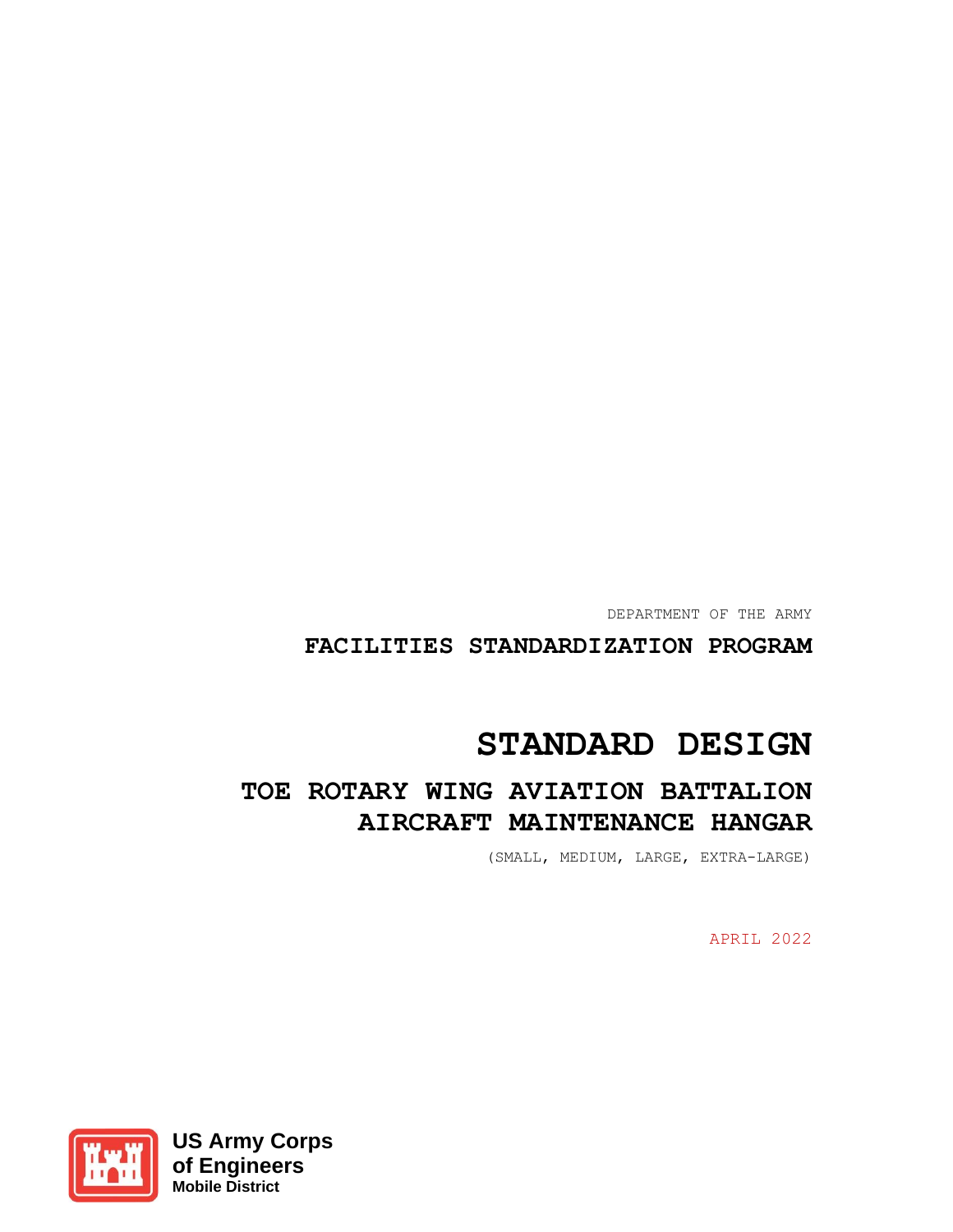## **TOE ROTARY WING AVIATION BATTALION AIRCRAFT MAINTENANCE HANGAR**

**(**SMALL, MEDIUM, LARGE, EXTRA-LARGE**)** 

STANDARD DESIGN

Record of Changes (changes are indicated by  $\1 \cdot ... /1/$ )

| Change<br>No. | Date    | Location                                       |  |  |
|---------------|---------|------------------------------------------------|--|--|
|               |         | 01/20/22 7.4.6 Emergency Showers and Eyewashes |  |  |
|               | 04/2022 | 11.1 Updated overhead crane requirements       |  |  |



**US Army Corps of Engineers Mobile District**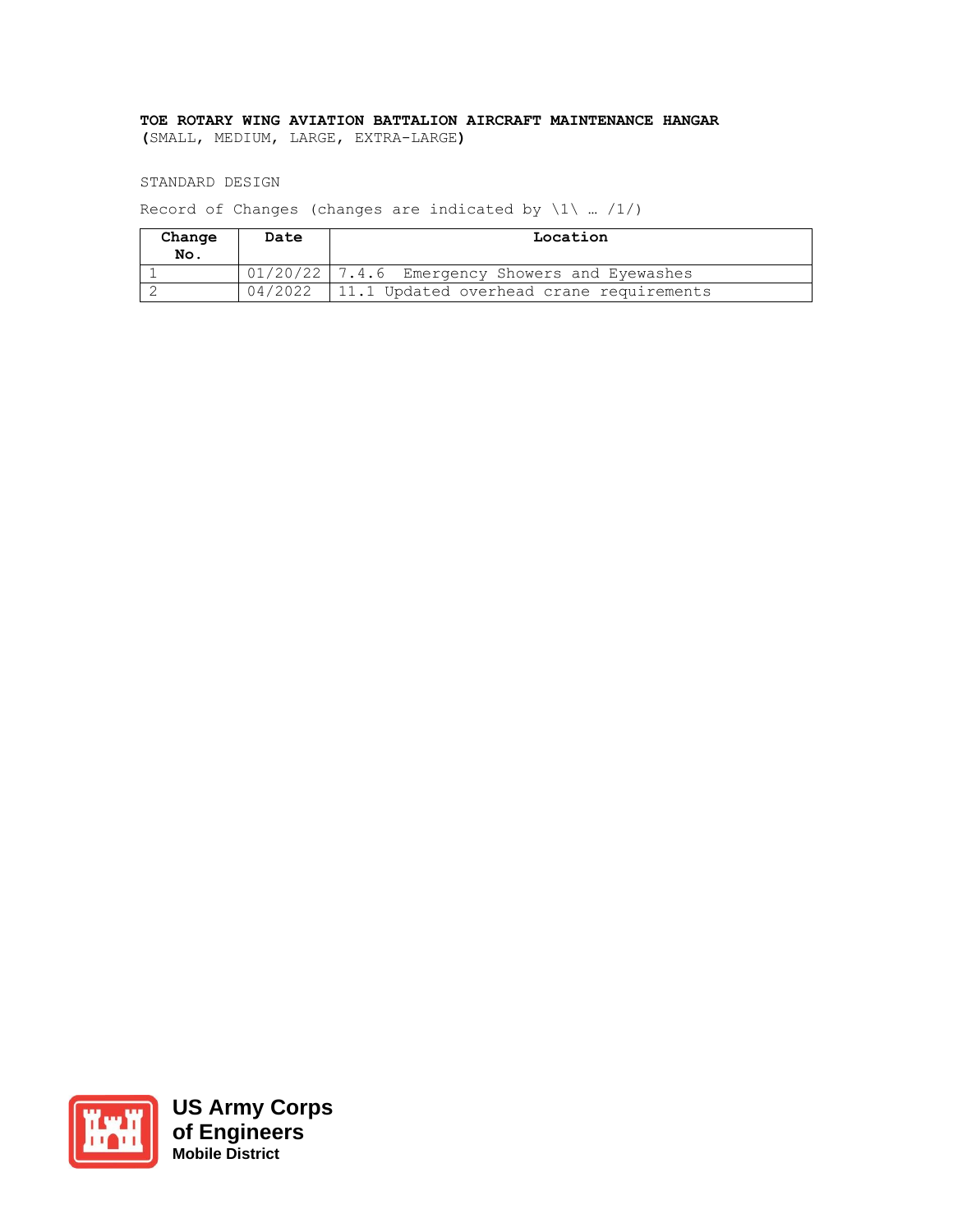#### **TABLE OF CONTENTS**

|  | 1.8 MASTER PLANNING CONSIDERATIONS: 13                    |    |
|--|-----------------------------------------------------------|----|
|  |                                                           |    |
|  |                                                           |    |
|  |                                                           |    |
|  | 2 CIVIL SITE AND UTILITIES REQUIREMENTS 21                |    |
|  |                                                           |    |
|  |                                                           |    |
|  | 2.3 ANTI-TERRORISM / FORCE PROTECTION, SPECIAL SETBACKS & |    |
|  |                                                           |    |
|  | 2.5 PRIMARY FACILITY SITING AND LAYOUT: 22                |    |
|  |                                                           |    |
|  |                                                           |    |
|  |                                                           | 24 |
|  |                                                           |    |
|  | 2.10 MISCELLANEOUS SITE STRUCTURES:  25                   |    |
|  |                                                           | 26 |
|  |                                                           |    |
|  |                                                           |    |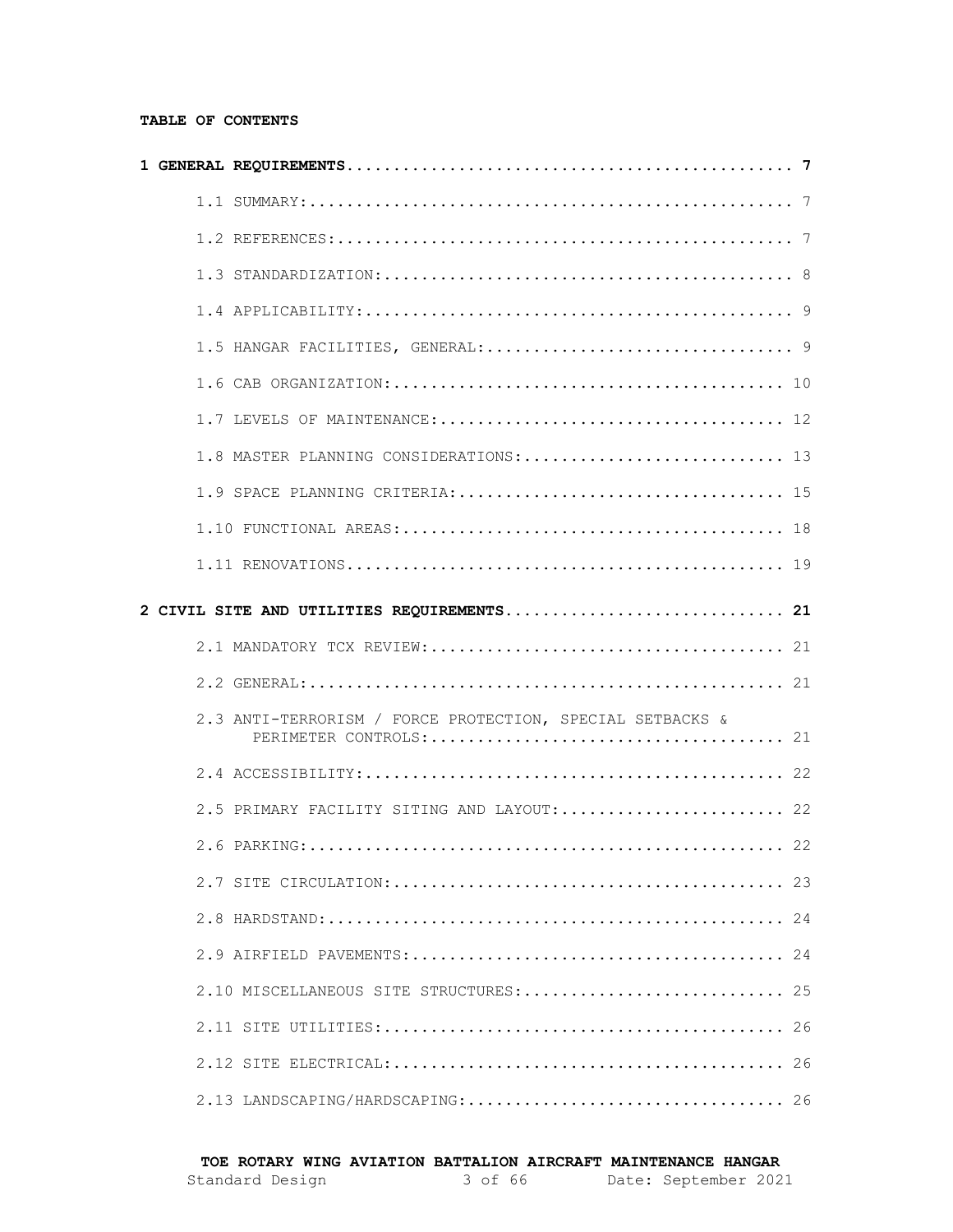| 3.6 AIRCRAFT MAINTENANCE BAY DOORS: 28                             |  |
|--------------------------------------------------------------------|--|
| 3.7 DESIGN AND CONSTRUCTION DOCUMENTATION:  28                     |  |
| 3.8 MODIFICATIONS TO EXISTING STRUCTURES: NOT USED 29              |  |
| 3.9 MODULAR OR PRE-ENGINEERED BUILDINGS: 29                        |  |
|                                                                    |  |
|                                                                    |  |
|                                                                    |  |
|                                                                    |  |
|                                                                    |  |
|                                                                    |  |
| 5 FINISHES AND INTERIOR SPECIALTIES REQUIREMENTS 39                |  |
|                                                                    |  |
|                                                                    |  |
| 5.3 STRUCTURAL INTERIOR DESIGN (SID) ELEMENTS: 39                  |  |
| 5.4 COMPREHENSIVE INTERIOR DESIGN (CID) ELEMENTS 41                |  |
| 5.5 GOVERNMENT-FURNISHED GOVERNMENT-INSTALLED EQUIPMENT (GFGI). 43 |  |
|                                                                    |  |
|                                                                    |  |
|                                                                    |  |
|                                                                    |  |
|                                                                    |  |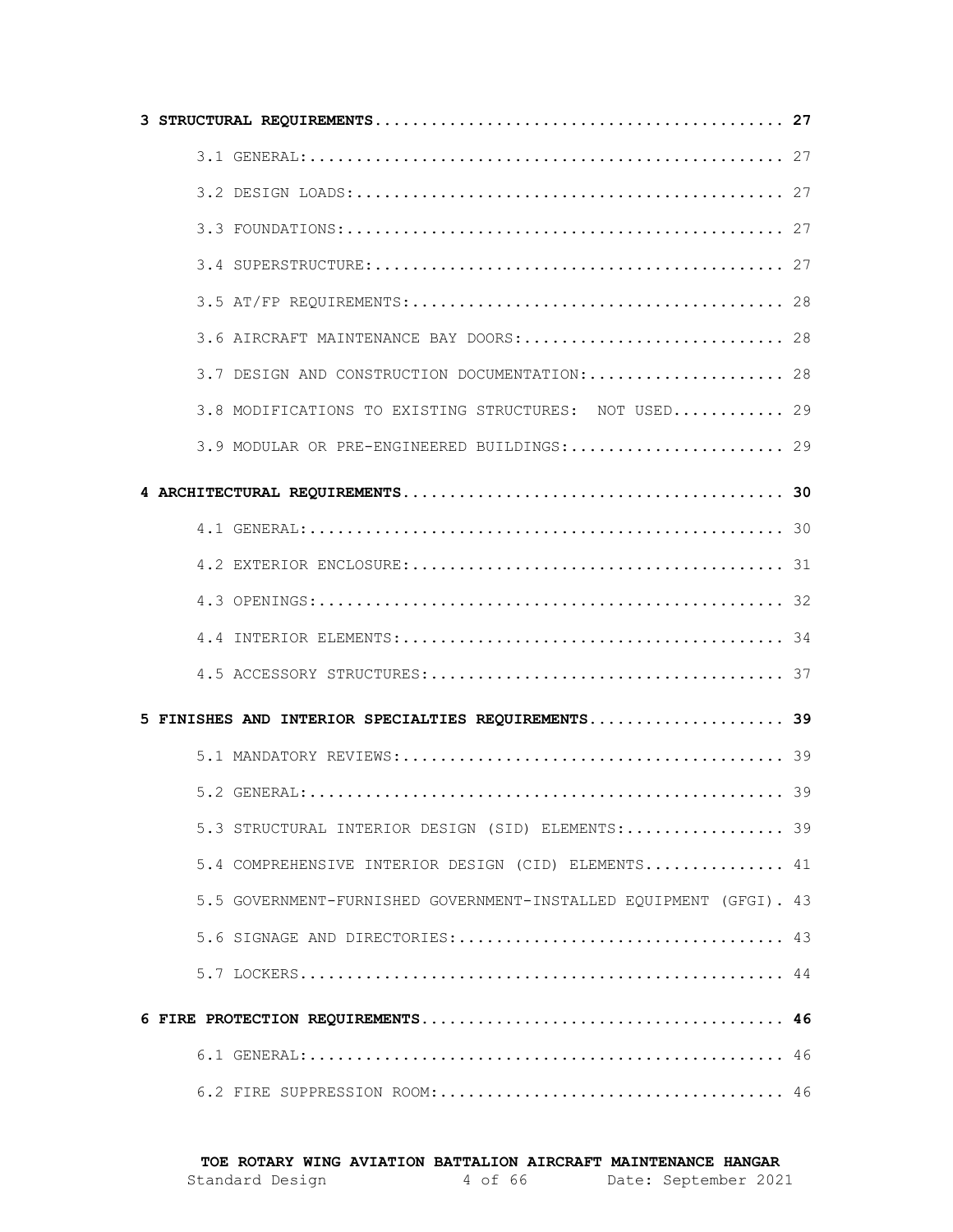| 7.2 DOMESTIC HOT WATER SYSTEM:  47                               |  |
|------------------------------------------------------------------|--|
|                                                                  |  |
|                                                                  |  |
|                                                                  |  |
| 8 HEATING, VENTILATING AND AIR CONDITIONING REQUIREMENTS 51      |  |
|                                                                  |  |
|                                                                  |  |
|                                                                  |  |
|                                                                  |  |
|                                                                  |  |
| 8.6 BUILDING EXHAUST AND HANGAR VENTILATION/ EXHAUST SYSTEMS: 52 |  |
|                                                                  |  |
|                                                                  |  |
|                                                                  |  |
|                                                                  |  |
| 9.2 HAZARDOUS LOCATIONS AND CLASSIFICATION:  55                  |  |
|                                                                  |  |
|                                                                  |  |
|                                                                  |  |
|                                                                  |  |
|                                                                  |  |
| 10 COMMUNICATION AND SECURITY SYSTEMS 58                         |  |
|                                                                  |  |
| 10.2 TELECOMMUNICATION SYSTEMS: 58                               |  |
|                                                                  |  |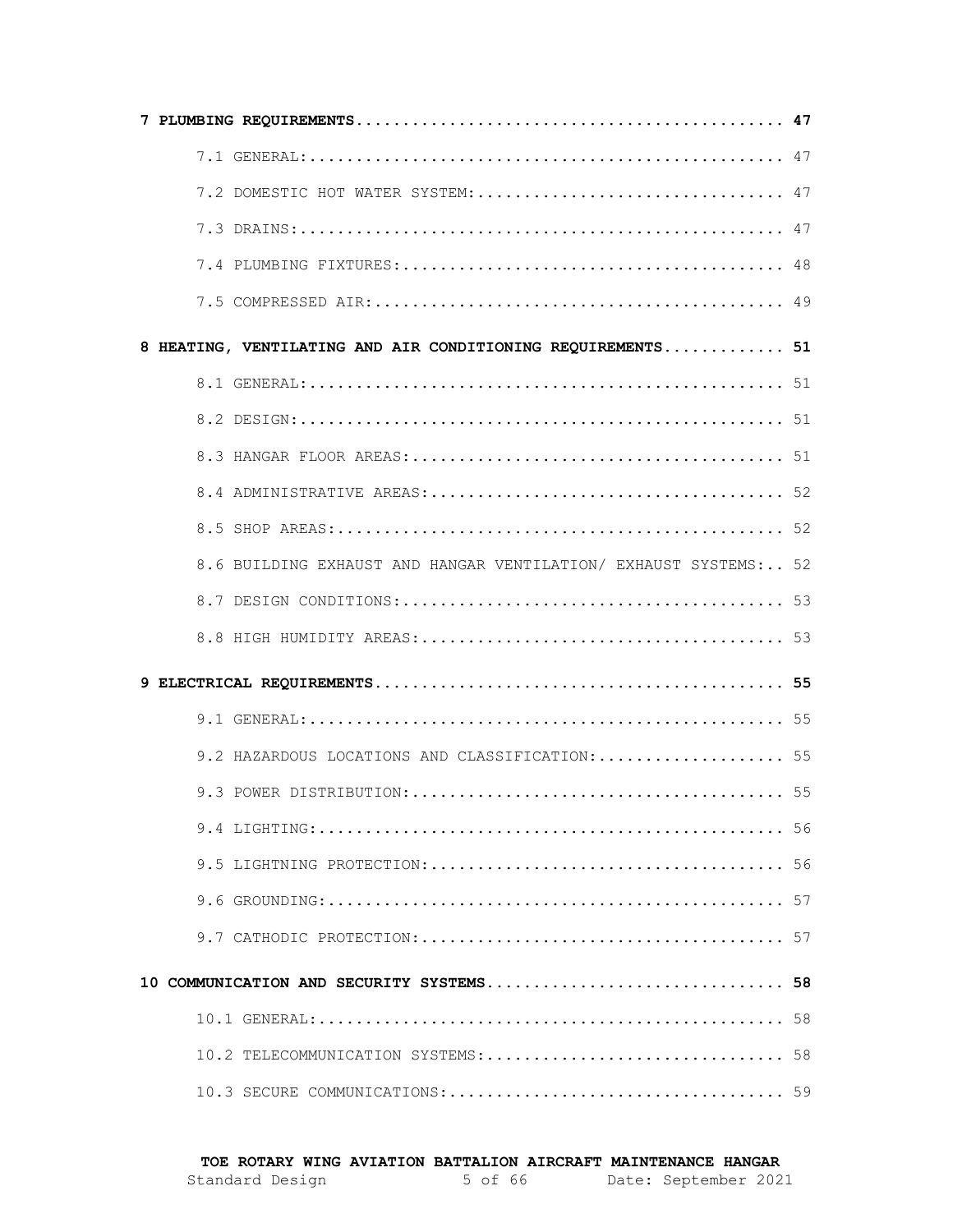| 10.4 ELECTRONIC SECURITY SYSTEMS (ESS): 60                 |  |
|------------------------------------------------------------|--|
| 10.5 AUDIO/VISUAL SYSTEMS & INFRASTRUCTURE: 61             |  |
|                                                            |  |
| 10.7 PUBLIC ADDRESS (PA) SYSTEM: 61                        |  |
|                                                            |  |
| 10.9 MASS NOTIFICATION SYSTEMS: 62                         |  |
|                                                            |  |
| 11 MATERIAL HANDLING / CONVEYING EQUIPMENT REQUIREMENTS 63 |  |
|                                                            |  |
|                                                            |  |
|                                                            |  |
|                                                            |  |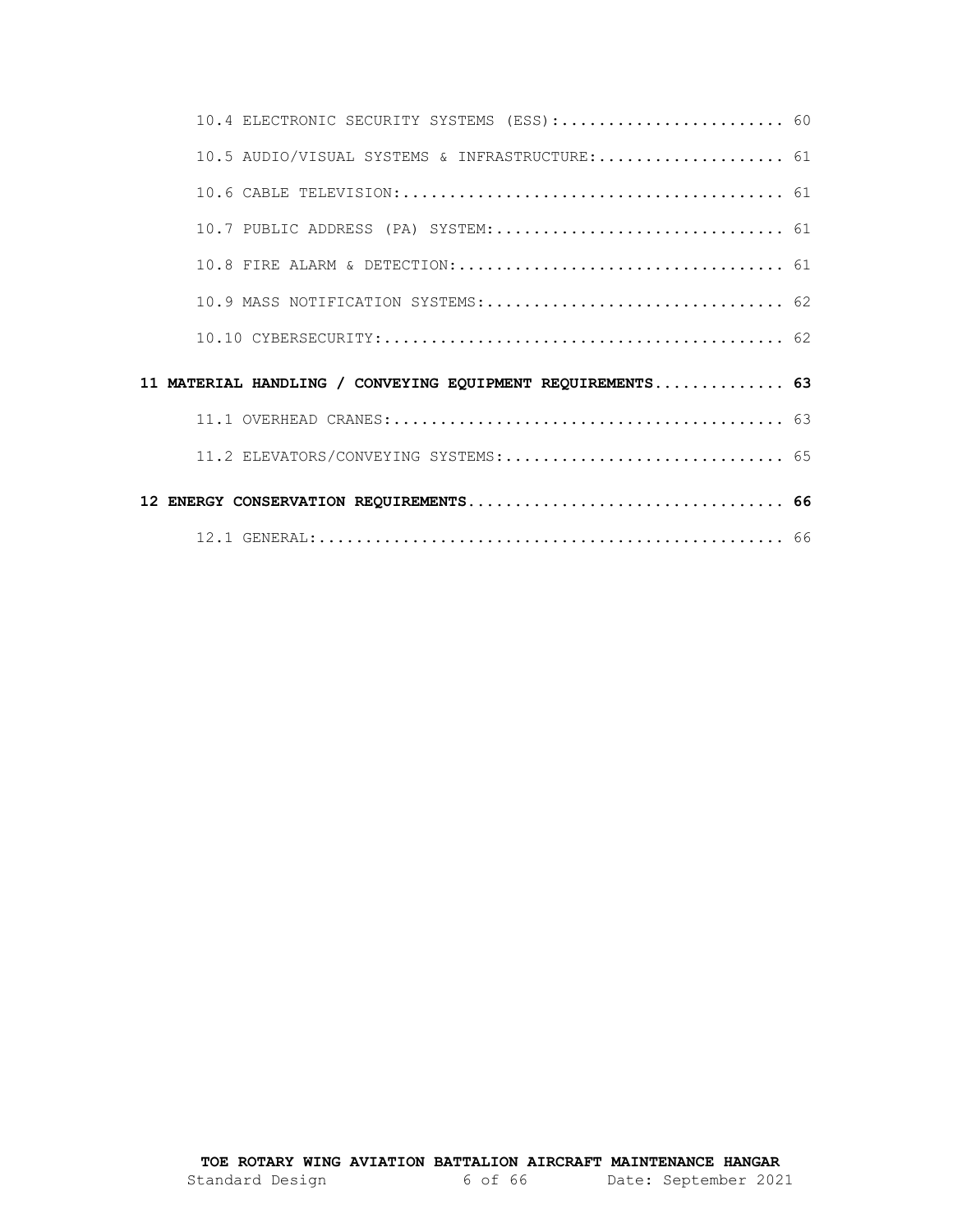#### <span id="page-6-1"></span><span id="page-6-0"></span>**1 GENERAL REQUIREMENTS**

#### 1.1 SUMMARY:

1.1.1 This document establishes the criteria for the programming and design of aircraft maintenance hangars within a Combat Aviation Brigade (CAB).

#### <span id="page-6-2"></span>1.2 REFERENCES:

Department of the Army Pamphlet 415-28, Guide to Army Real Property Category Codes

Army Standard for Aircraft Maintenance Hangar (HGR), 4 Jun 2021

Army Regulation 95-2, Airspace, Airfields/Heliports, Flight Activities, Air Traffic Control, and Navigational Aids

AR 750-1 Army Materiel Maintenance Policy

ER 1110-3-113, Department of the Army Facilities Standardization Program

FM 3-04.111 Aviation Brigades

AR 190-11 Physical Security of Arms, Ammunition, and Explosives, Appendix G

AR 190-13 The Army Physical Security Program

AR 190-51 Security of Unclassified Army Property (Sensitive and Nonsensitive)

UFC 1-200-01 DoD Building Code

UFC 1-200-02 High Performance and Sustainable Building Requirements

UFC 3-201-01 Civil Engineering

UFC 3-101-01 Architecture

UFC 3-110-03 Roofing

UFC 3-120-10 Interior Design

UFC 3-260-01 Airfield and Heliport Planning and Design

UFC 3-260-02 Pavement Design for Airfields

UFC 3-301-01 Structural Engineering

UFC 3-201-01 Civil Engineering

UFC 3-400-02 Design: Engineering Weather Data

UFC 3-401-01 Mechanical Engineering

UFC 3-410-01 Heating, Ventilating, and Air Conditioning Systems

UFC 3-420-01 Plumbing Systems

UFC 3-420-02FA Compressed Air

UFC 3-490-06 Elevators

UFC 3-530-01 Interior and Exterior Lighting Systems and Controls, with Change 3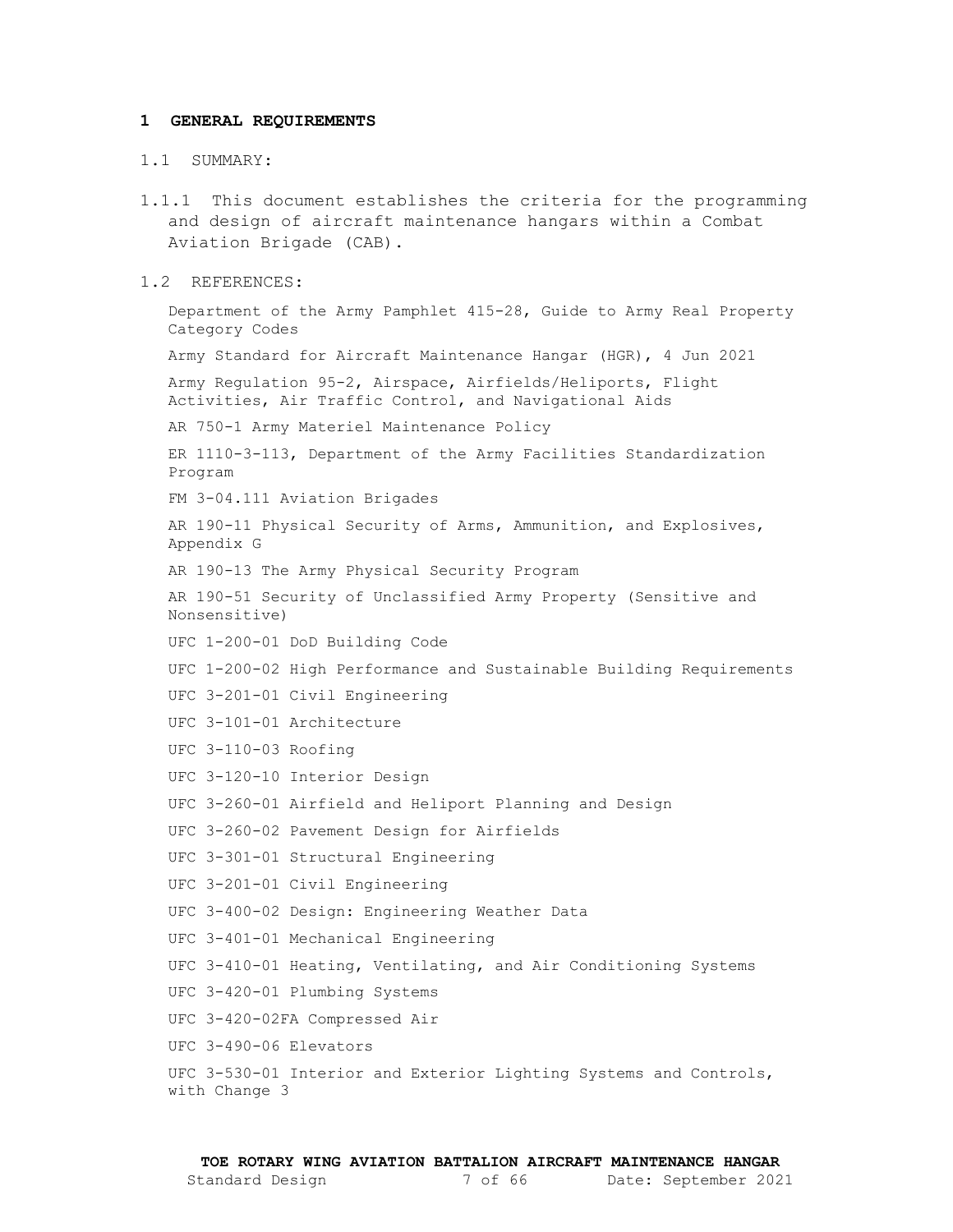UFC 3-535-01 Visual Air Navigation Facilities UFC 3-570-01 Cathodic Protection System UFC 3-575-01 Lightning and Static Electricity Protection Systems UFC 3-580-01 Telecommunications Interior Infrastructure Planning and Design UFC 3-600-01 Fire Protection Engineering for Facilities UFC 4-010-01 DoD Minimum Antiterrorism Standards for Buildings UFC 4-010-06 Cybersecurity of Facility-Related Control Systems UFC 4-021-01 Design and O&M: Mass Notification Systems UFC 4-211-01 Aircraft Maintenance Hangars UFC 4-215-01 Armories and Arms Rooms SDDCTEA Pamphlet 55-17, Better Military Traffic Engineering Applicable United Facility Guide Specifications (UFGS) International Building Code (IBC) International Plumbing Code (IPC) National Electric Code (NEC) NFPA 409, Standard on Aircraft Hangars Installation Design Guide by project site. ASCE 7

## <span id="page-7-0"></span>1.3 STANDARDIZATION:

- 1.3.1 The Center of Standardization for Aircraft Maintenance Hangars (AVN-COS) is the U.S. Army Corps of Engineers District, Mobile (CESAM). In accordance with ER 1110-3-113, the AVN-COS maintains Army rotary wing standard designs (SD) and must be consulted during the programming, design, and construction of all projects with primary facilities categorized under Facility Category Codes (FCC) 211 10. Standard Design plans and criteria supersede UFC and UFGS criteria. Lessons learned, VE Studies summaries and design files related to the various Standard Designs are available through the COS. Adapt Build Model are not available for these facility types.
- 1.3.2 Designers should coordinate with COS before design is initiated to obtain copies of mandatory compliance checklists and lessons learned.
- 1.3.3 If target unit requirement is not accurately captured in the Army Standard/Standard Design and/or RPLANS requirement, coordinate with AVN-COS for input and assistance with planning of required waiver per AR420-1.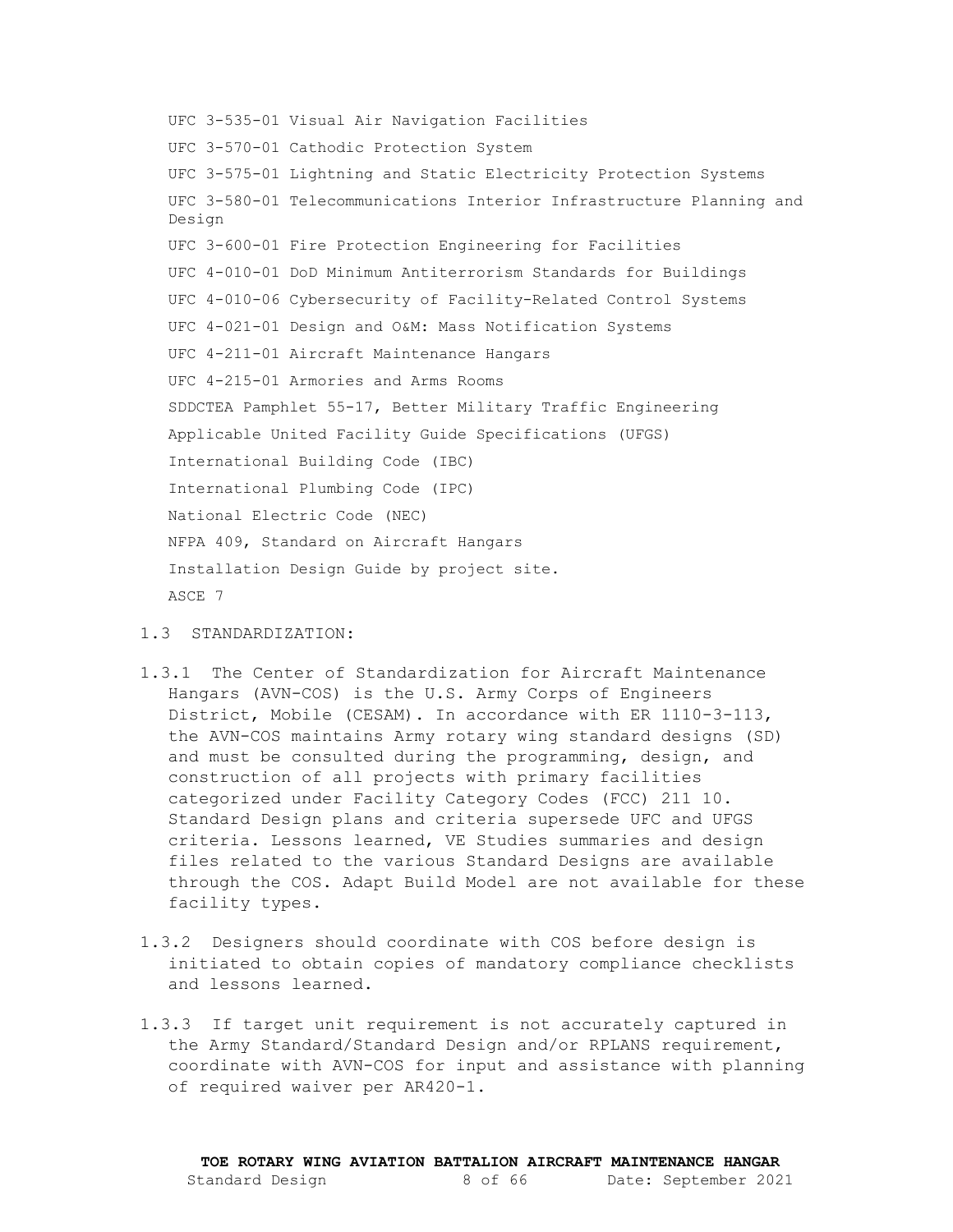1.3.4 Adapt-Build Models: An Adapt‐Build Model for Standard Design Hangars may be available upon request from the Center of Standardization. Each model package contains an approximately 65% design which may include a Building Information Model (BIM), 2‐D CAD files, reports and analyses, and specifications. This design exemplifies a technically acceptable product and incorporates mandatory functional and operational requirements for similar (although not exact) facilities.

The materials provided are intended as a reference for analysis and design completion under the direction of the various designers of - record ; the final design and construction product is the responsibility of those designers, including but not limited to verification of design assumptions, loads and criteria; adherence to the installation architectural theme; building code compliance; and correctness of the engineering systems provided.

The Center of Standardization assumes no liability for the model design concept provided and, to the extent it is used by a design agent, that agent is responsible for all aspects of the design as finalized. It is left to the design agent's discretion if, and how, the sample files provided are used to satisfy the requirements of the final project.

This model is not intended to modify or override specific requirements of any project scoping document, including a 1391, and, under all circumstances, it is incumbent upon the design agent to adhere to the site - specific scope and functional and operational requirements specified within the project programming documents.

#### <span id="page-8-0"></span>1.4 APPLICABILITY:

- 1.4.1 This standard design includes spaces categorized as FCC 211 10, 211 13, 211 14, 211 16, 211 17, 211 20, 141 79 and 113 70 as defined by DA PAM 415-28 (Reference 3). Depot Maintenance Facilities and TDA maintenance organizations (Logistics Readiness Centers-Aviation (LRC-A) and Aviation Center Logistics Command (ACLC) are not covered by this Standard Design.
- <span id="page-8-1"></span>1.5 HANGAR FACILITIES, GENERAL:
- 1.5.1 Army Aviation facilities are to be designed and constructed in a manner consistent with the design and construction practices used for civilian sector projects that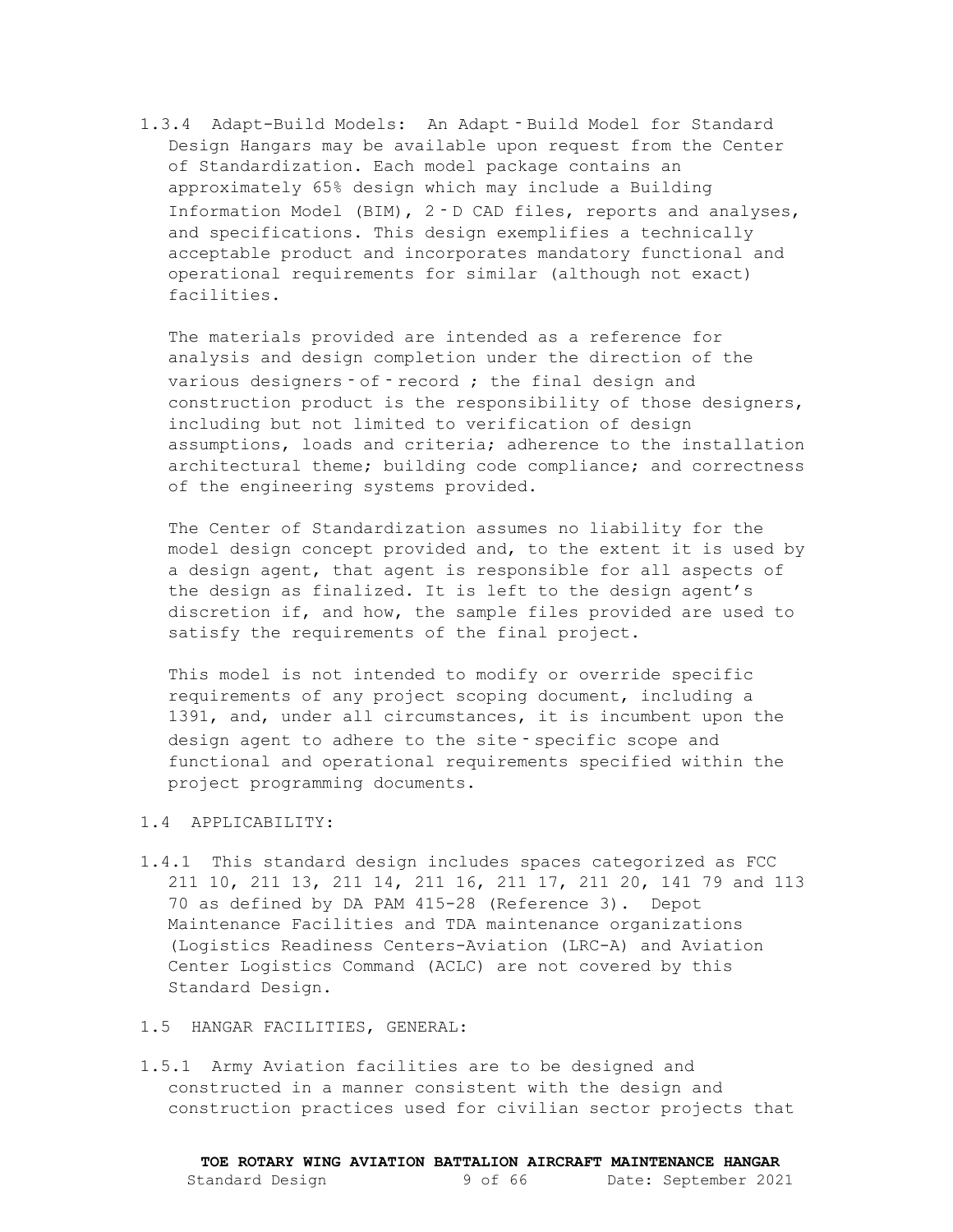perform similar functions. For example, a Company Operations Facility has the similar function as an office/warehouse in the civilian sector; therefore, the design and construction practices should be consistent with the design and construction of an office/warehouse building.

1.5.2 Hangar facilities are designed to permit 24-hour operation.

Comparison of Military Facilities to Civilian Facility

| Military Facility                    | Civilian Facility           |  |  |
|--------------------------------------|-----------------------------|--|--|
| Aircraft Maintenance Hangar<br>(HGR) | Aircraft Maintenance Hangar |  |  |

- 1.5.3 FACILITY DESIGN LIFE: It is the Army's objective that their facilities have a 25-year useful design life (before a possible reuse/re-purpose or renovation requirement, to include normal sustainment, restoration, modernization activities) and a 50-year building replacement life. Accordingly, the design and construction should provide an appropriate level of quality to ensure the continued use of the facility over that time period with the application of reasonable preventive maintenance and repairs that would be industry-acceptable to a major civilian sector project owner.
- 1.5.3.1 LCCAs are to be performed for life spans indicated per UFC 1-200-02.
- 1.5.4 ACCESSIBILITY REQUIREMENTS: Able-bodied soldiers occupy and manage the Hangar Complex with support from a small number of able-bodied civilian personnel. In accordance with the DoD Deputy Secretary of Defense Memorandum Subject: Access for People with Disabilities, October 31, 2008, maintenance hangar standard designs are intended to be accessible to persons with disabilities to the maximum extent that is reasonable and practicable without degrading the facility's military utility.
- <span id="page-9-0"></span>1.6 CAB ORGANIZATION:
- 1.6.1 COMBAT AVIATION BRIGADE (CAB): A CAB is a multi-functional brigade-sized unit that fields military rotary wing aircraft and consists of one Attack Reconnaissance Battalion (ARB), one Attack Reconnaissance Squadron (ARS), one Assault Helicopter Battalion (AHB), one General Support Aviation Battalion (GSAB), and one Aviation Support Battalion (ASB). The CAB is designed to be modular and tailorable and is task-organized. See FM 3-04 for more information on a CAB's organization.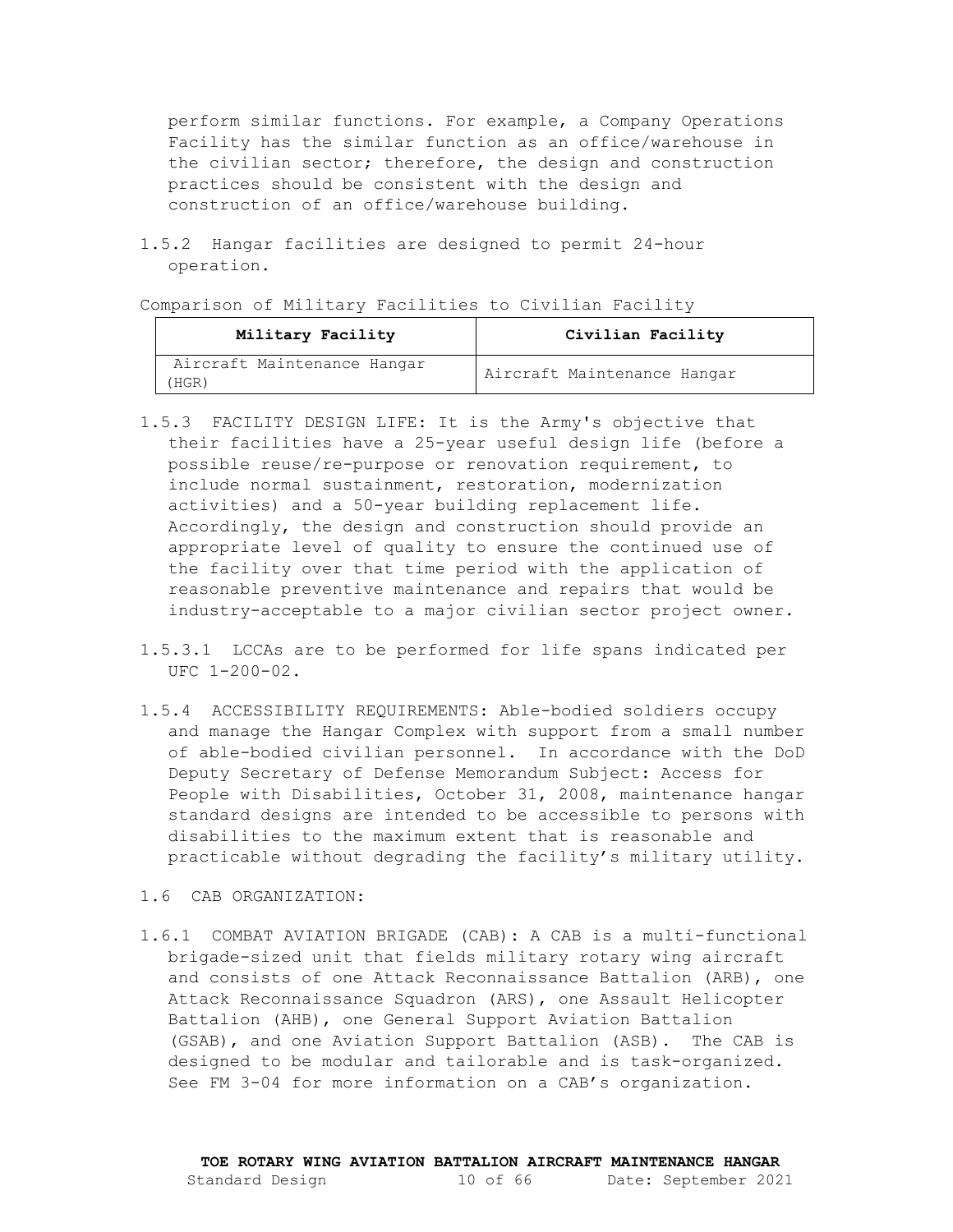- 1.6.2 ATTACK RECONNAISSANCE BATTALION (ARB): The ARB consists of Battalion HQ elements, a Headquarters and Headquarters Company (HHC), three (3) Attack Reconnaissance Companies each equipped with eight (8) AH-64 (Apache) helicopters, a Gray Eagle Company equipped with 9 to 12 MQ-1C ER (Gray Eagle) UAS aircraft, an Aviation Maintenance Company, and a Forward Support Company (FSC). For an ARB hanger, the programmed spaces are organized to support operation and maintenance of the three (3) Attack/Recon (AH-64) Company aircraft and the Aviation Maintenance Company and maintenance support contractors. The Gray Eagle company is typically assigned as a division-level asset and operates independent of the CAB. Refer to the Fixed Wing Army Standard for typical Gray Eagle Company hangar criteria.
- 1.6.3 ATTACK RECONNAISSANCE SQUADRON (ARS): The ARS consists of Battalion HQ elements, a Headquarters and Headquarters Troop (HHT), three (3) Attack Reconnaissance Troops (ARTs) each equipped with eight (8) AH-64 (Apache) aircraft and four (Shadow) RQ-7s each, an Aviation Maintenance Troop, and a Forward Support Troop (FST). For an ARS hangar, programmed spaces are organized to support operation and maintenance of the three (3) Attack/Recon (AH-64) Troop aircraft, and the Aviation Maintenance Troop and maintenance support contractors. Refer to the Group 3 UAS Standard Design for typical Shadow hangar criteria.
- 1.6.4 ASSAULT HELICOPTER BATTALION (AHB): The AHB consists of Battalion HQ elements, a Headquarters and Headquarters Company (HHC), three (3) Assault Helicopter Companies each equipped with 10 UH-60 (Blackhawks), an Aviation Maintenance Company, and a Forward Support Company (FSC). Additionally, the AHBs of the 10th, 82nd, and 101st CABs have an organic Pathfinder Company. For an AHB hangar, programmed spaces are organized to support operation and maintenance of the three (3) Assault (UH-60) Company aircraft, and the Aviation Maintenance Company and maintenance support contractors.
- 1.6.5 GENERAL SUPPORT AVIATION BATTALION (GSAB). The GSAB consists of Battalion HQ elements, a Headquarters and Headquarters Company (HHC), one (1) Command Aviation Company equipped with eight (8) UH-60 aircraft, one (1) Heavy Helicopter Company with twelve (12) CH-47 aircraft, one (1) Medical Company Air Ambulance with 15 HH-60 aircraft, one (1) Aviation Maintenance Company, and a Forward Support Company (FSC). For a GSAB hangar, the programmed spaces are organized to support operation and maintenance of three (3) aviation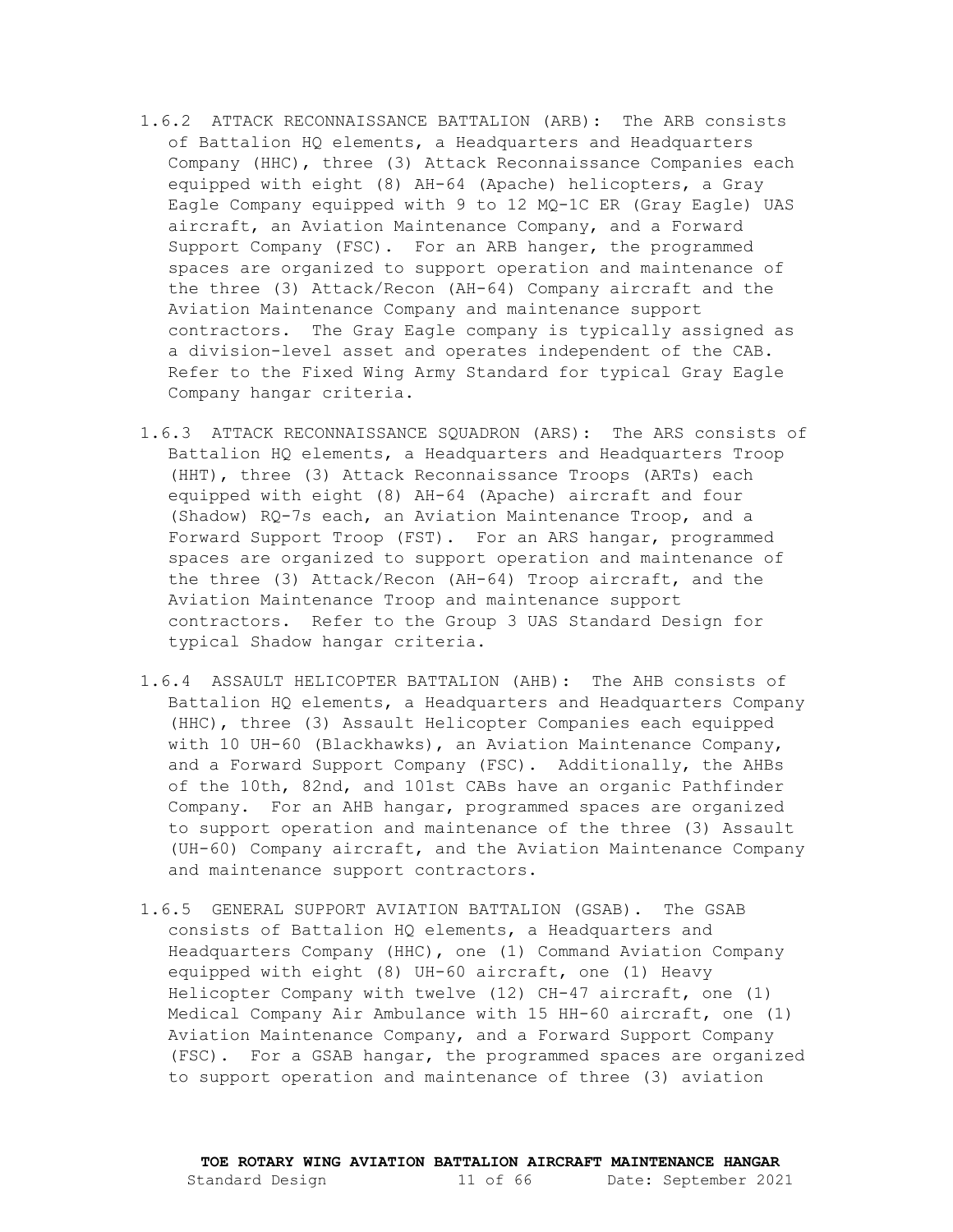companies and the Aviation Maintenance Company and maintenance support contractors.

- 1.6.6 AVIATION SUPPORT BATTALION (ASB): The ASB consists of Battalion HQ elements, a Headquarters and Headquarters Company (HHC), a Brigade Signal Company, a distribution company, and an aviation support company. For aa ASB hangar, the programmed spaces are organized to support operation and maintenance of the Aviation Maintenance Company and maintenance support contractors.
- <span id="page-11-0"></span>1.7 LEVELS OF MAINTENANCE:
- 1.7.1 AR 750-1 and Department of the Army pamphlet (DA PAM) 750- 1 outline the concepts, roles, responsibilities, and authority requirements of the Army maintenance program. Field-level and sustainment-level maintenance (two-level maintenance) come under the Army national maintenance program (NMP). The CAB commander has command and control (C2) authority for fieldlevel maintenance, both light and heavy.
- 1.7.2 FIELD MAINTENANCE (FM): Field maintenance is performed by CAB personnel assigned to the aviation (maneuver) companies/troops and the aviation maintenance company/aviation maintenance troop (AMC/AMT). Flight company personnel perform authorized maintenance procedures within their capability. Aviation field maintenance is characterized by "on-system maintenance", generally replacing components or performing component repair and returning them to the user.
- 1.7.2.1 Aircraft maintenance activities are conducted on the aircraft parking apron, in the aircraft maintenance bay and in the allied/special shops.
- 1.7.2.2 Flight company maintenance activities primarily focus on operational inspections (pre-flight, post flight, and daily) and unscheduled maintenance. Crew chiefs and aviation maintenance personnel also perform aircraft launch and recovery operations, maintenance operational checks (MOCs), vibration analysis, and maintain aircraft logbooks.
- 1.7.2.3 AMCs/AMTs provide maintenance support to the aviation maneuver company's assigned aircraft. The AMC/AMT performs unit maintenance only, according to the maintenance allocation chart (MAC).
- 1.7.2.4 The AMC/AMT manages the battalion/squadron maintenance program, operates a centralized tool room, and performs scheduled maintenance services.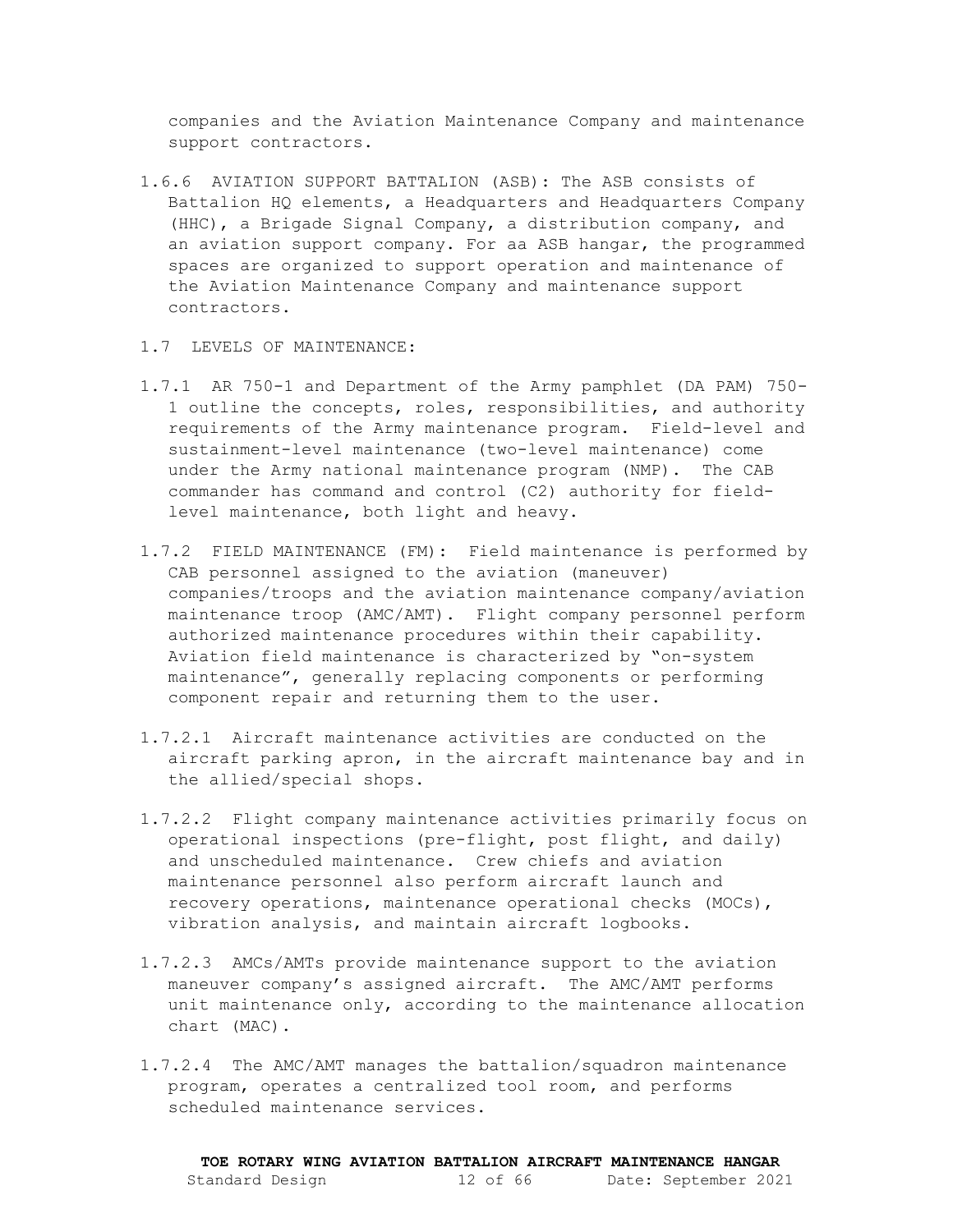- 1.7.2.5 The AMC/AMT troubleshoots airframe and component malfunctions, performs maintenance and repair actions, removes and replaces aircraft components, and performs maintenance test flights (MTFs) and MOCs.
- 1.7.2.6 The AMC/AMT provides sustainment support by processing, requesting, and storing Class IX (air) aircraft repair parts and managing the battalion/squadron Class IX (air) PLL.
- 1.7.2.7 AMC/AMT maintainers operate and, in conjunction with the CAB ground vehicle TEMF, maintain the battalion/squadron Ground Support Equipment (GSE).
- 1.7.2.8 The Aviation Support Company (ASC) assigned to the Aviation Support Battalion (ASB) provides up to field heavy maintenance in support of Battalion AMC/AMTs. This generally consists of the same type of maintenance activities but with a greater capacity. The ASB is primarily responsible for performance of Phase maintenance and repairs on specialized components and systems such as communications, attack aircraft targeting systems and night vision goggles.
- 1.7.3 SUSTAINMENT MAINTENANCE (SM):
- 1.7.3.1 Sustainment maintenance is the Army strategic support. At this level, maintenance supports the supply system by economically repairing or overhauling components. Maintenance management concentrates on identifying the needs of the Army supply system and managing programs to meet the supply system demands. Sustainment maintenance support is divided and primarily performed by three separate entities: the original equipment manufacturers (OEMs) and their CFSRs; Army sustainment facilities such as Logistics Readiness Center-Aviation (LRC-A) located at fixed-bases in the continental United States; and by the national maintenance (NM) source of repair (SOR).

Sustainment level maintenance is primary performed at Logistics Readiness Center-Aviation (LRC-A) and Depots.

#### <span id="page-12-0"></span>1.8 MASTER PLANNING CONSIDERATIONS:

1.8.1 The hangar complex is typically located on an Army Airfield (AAF) or Army Heliport (AHP) and adjacent to an Aircraft Parking Apron. Site selection and real property master planning must comply with all safety, obstruction, and airspace boundaries as stipulated by UFC 3-260-01 and UFC 4- 211-01. The hangar complex is typically part of the outer boundary of the AAF/AHP Restricted Area. Mandatory and safety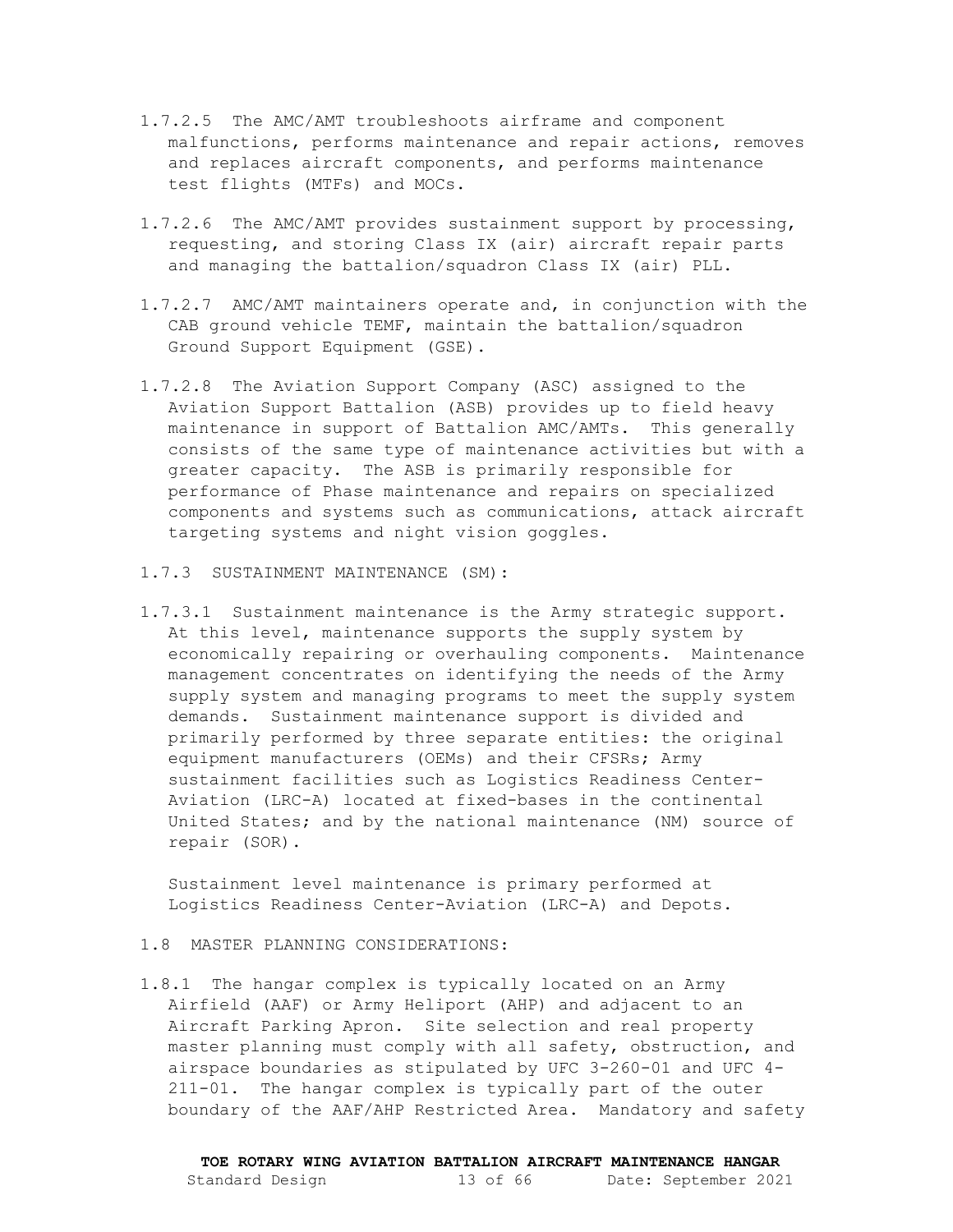distances between exterior elements must be taken into consideration from project inception to ensure adequate exterior acreage is provided.

- 1.8.2 Externally, the hangar complex typically includes the following: covered storage for aircraft ground support equipment (AGSE), covered storage for associated support Items of equipment (ASIOE), hazardous material (HAZMAT) storage building, POL storage building, aircraft washing apron, and hangar access apron. A separate fire pump building with water storage tank(s) is often required to supply the hangar fire suppression system with adequate water pressure and water supply.
- 1.8.3 HANGAR SITING
- 1.8.3.1 Site the hangar complex immediately adjacent to the aircraft mass parking apron on Army Airfields (AAF) or Army Heliports (AHP) without penetrating controlled airspace or obstruction clearances.
- 1.8.3.2 The outer boundary of the hangar complex typically abuts the Rotary Wing Aircraft Parking Apron FCC 113 20, Hover Taxi lanes FCC 112 21, and Taxiways FCC 112 31. This assures safe and efficient transition from the power-on components of an AAF/AHP (primary landing surface (i.e., runway or helipad) and aircraft parking) to non-power ingress/egress to the hangar.
- 1.8.3.3 The Hangar must be connected to the mass parking apron by a Hangar Access Apron which extends the full width of the Aircraft Maintenance Bay. Provide Access Apron between the edge of the Parking Apron and the Hangar in accordance with UFC 3-260-01. Increasing access apron depth to 125 feet is recommended where land area is available.
- 1.8.3.4 Provide clear space around the hangar in accordance with UFC 4-211-01.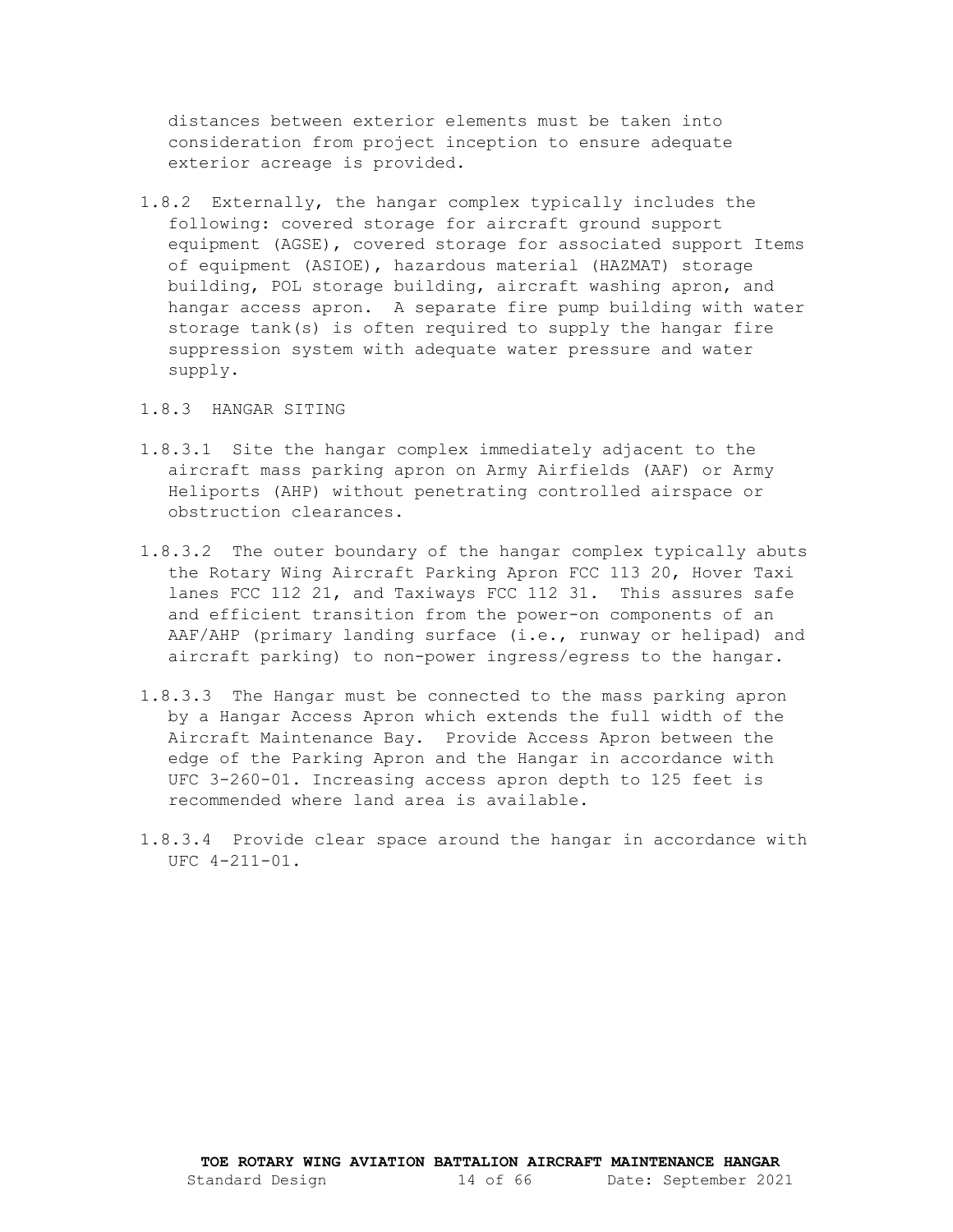- 1.8.3.5 Site selection and real property master planning for all Active Component Hangar Complexes (and Reserve Component complexes when applicable) must comply with all safety, obstruction, and airspace boundaries as stipulated by Army Regulation 95-2 and implemented by the Transportation Systems Mandatory Center of Expertise (TS MCX) for DCS G-3, HQDA. The major components of a hangar complex and minimum site requirements for any hangar project include the primary facility FCC 211 10, Hangar Access Apron FCC 113 40, and Aircraft Wash Apron FCC 113 70. Siting must comply with UFC 3-260-01 Airfield and Heliport Planning and Design and UFC 4- 010-01 DoD Minimum Antiterrorism Standards for Buildings.
- 1.8.3.6 Each hangar within the maintenance hangar complex is provided standalone HAZMAT and POL Storage Buildings, Ground Support Equipment (GSE) Covered Storage, and Associated Items of Equipment (ASIOE) Covered Storage.
- 1.8.3.7 Associated ancillary structures such as fire pump buildings, ground water storage tanks, dumpster enclosure area, utility service yard, waste fuel and oil storage building locations are crucial.
- 1.8.4 VEHICLE PARKING
- 1.8.4.1 The design must incorporate POV parking, organizational parking, access drives, and emergency vehicle lanes.
- 1.8.5 CLEARANCES AND SEPERATION
- 1.8.5.1 As part of a larger airfield complex, each hangar design must address functional, NFPA 409 and AT/FP setbacks and airfield security continuity.
- <span id="page-14-0"></span>1.9 SPACE PLANNING CRITERIA:
- 1.9.1 The maximum allowable gross areas for Maintenance Hangars within the complex, including utility spaces for communication, electrical and mechanical equipment, are listed in the following tables. For TOE units generating a requirement for a hangar not classified as a Small, Medium, Large or Extra-Large, coordinate with the Center of Standardization in developing a conceptual program for the intended using activity.
- 1.9.2 BUILDING AREA:
- 1.9.2.1 Gross Area: Gross areas of facilities must be computed according to UFC 3-101-01.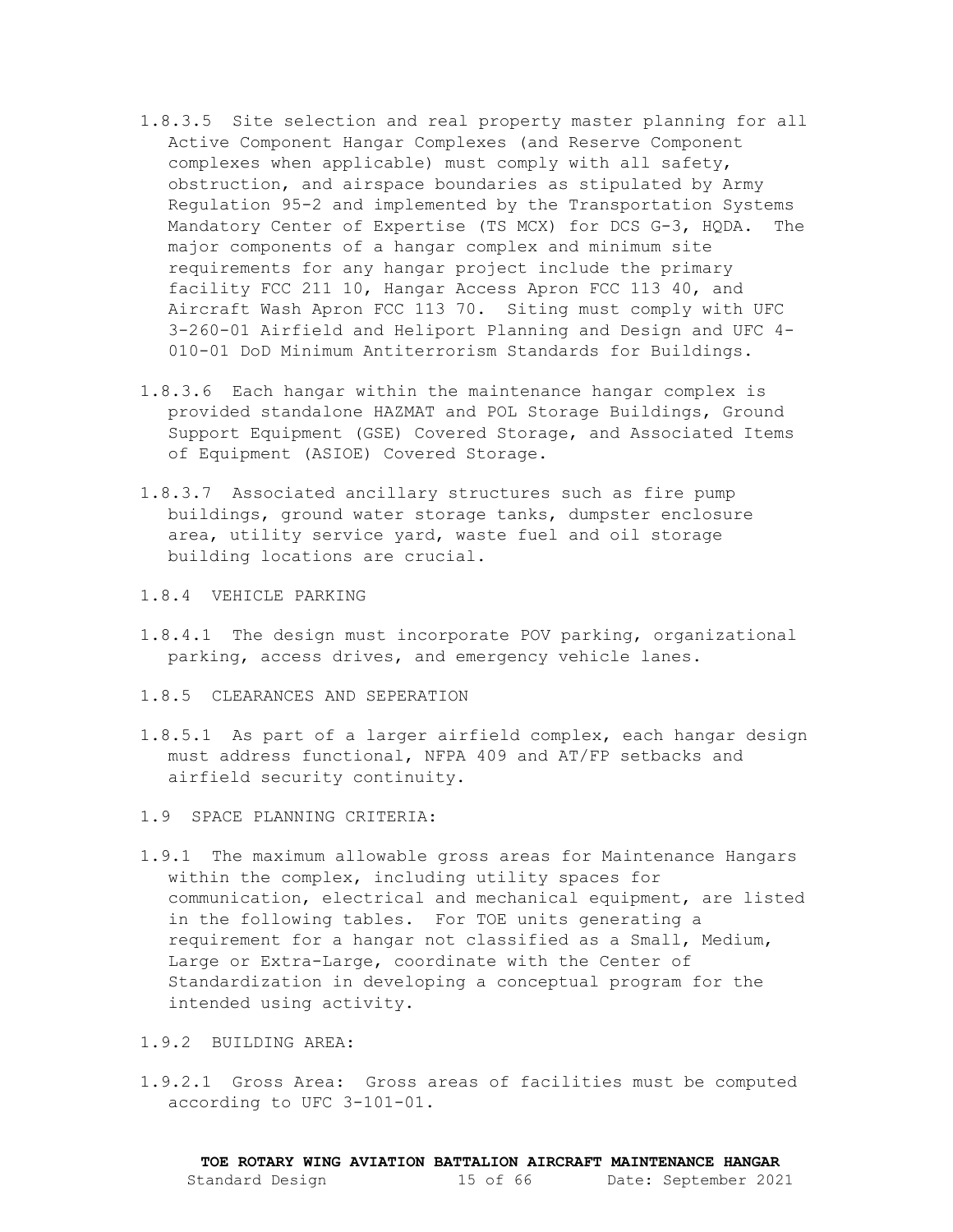- 1.9.2.1.1 Gross Area Limitations: Maximum gross area limits indicated in Table 2.1, may not be exceeded. A smaller overall gross area is permissible provided all established net area program requirements are met.
- 1.9.2.2 Net Area: Net area requirements for functional spaces are indicated on the Standard Design drawings.

| Table 2.1 STANDARD DESIGN ALLOWABLE AREAS: |  |  |  |
|--------------------------------------------|--|--|--|
|--------------------------------------------|--|--|--|

| HANGAR TYPE | MAXIMUM ALLOWABLE AREA | SUPPORTED TOE UNITS |  |
|-------------|------------------------|---------------------|--|
| Small       | TBD                    | Attack BN / SDRN    |  |
| Medium      | TBD                    |                     |  |
| Option A    | 147,500 GSF            | Assault BN          |  |
| Option B    | 152,500 GSF            | GSAB w/ MEDEVAC     |  |
| Large       | TBD                    | TBD                 |  |
| Extra-Large | TBD                    | ASB                 |  |

## 1.9.3 HANGAR OCCUPANCIES BY TENANT UNIT:

Table 2.2 ASSUMED PERSONNEL OCCUPANCY: Includes TOE military personnel assigned to the three (3) Flight Companies and the Aviation Maintenance Company and assigned contractors

| Unit                                     | Unit Type            | Aircraft     | Unit Personnel     |
|------------------------------------------|----------------------|--------------|--------------------|
| Attack Reconnaissance<br>BN, Heavy (ARB) |                      |              |                    |
| Attack-Recon Company,<br>ARC (3)         | Aviation<br>(Flight) | $(24)$ AH-64 | $35/company = 105$ |
| Aviation Maintenance<br>Company, AMC     | Field Light          |              | 115                |
| Contractors (assumed)                    |                      |              | $\mathcal{L}$      |
|                                          |                      |              | $Total = 222$      |
|                                          |                      |              |                    |
| Attack Reconnaissance<br>Squadron (ARS)  |                      |              |                    |
| Attack/Recon Troop,<br>ART $(3)$ $(*)$   | Aviation<br>(Flight) | $(24)$ AH-64 | $35/company = 105$ |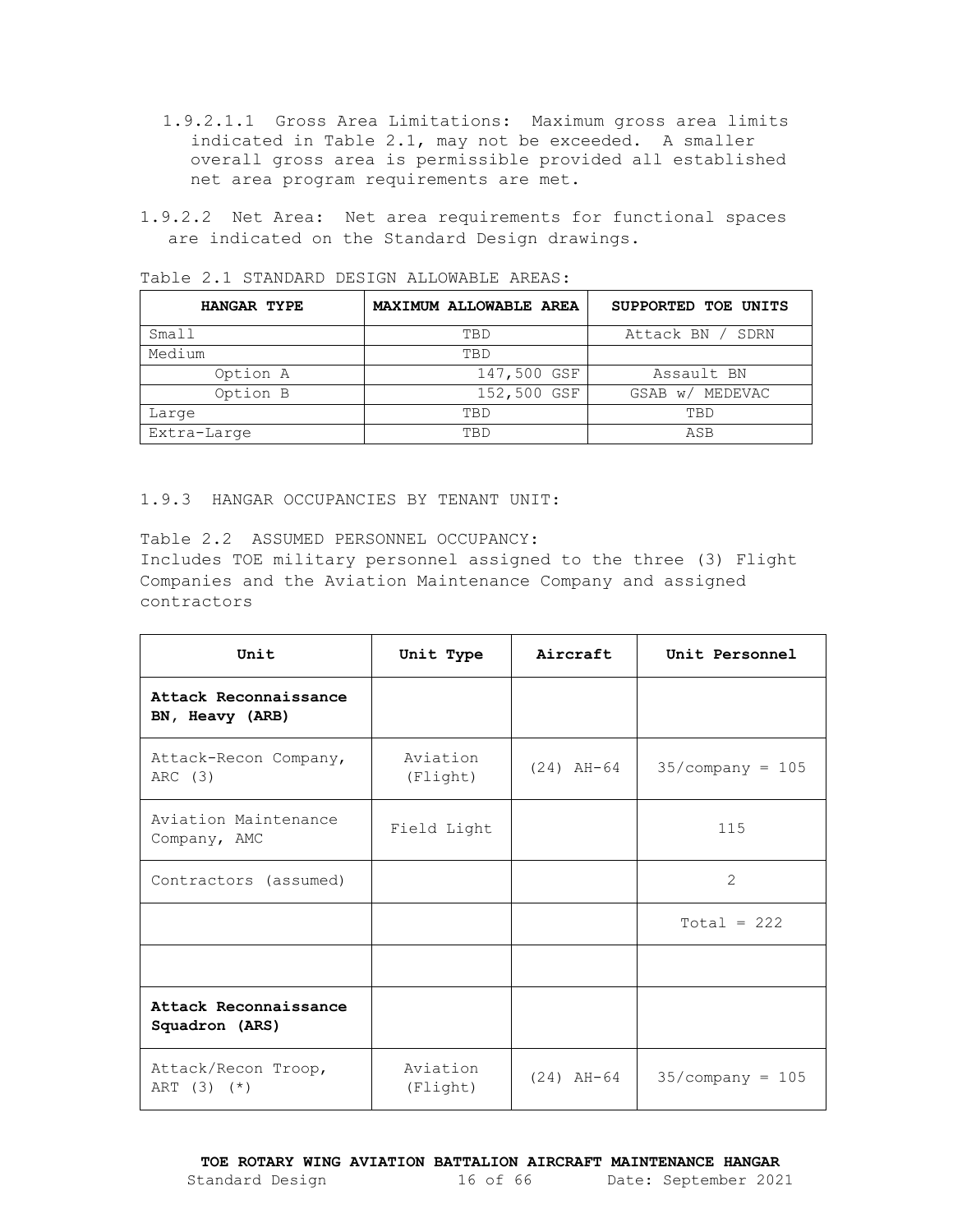| Aviation Maintenance<br>Troop, AMT                                                    | Field Light          |              | 115                |
|---------------------------------------------------------------------------------------|----------------------|--------------|--------------------|
| Contractors (assumed)                                                                 |                      |              | 2                  |
|                                                                                       |                      |              | $Total = 222$      |
|                                                                                       |                      |              |                    |
| Assault Helicopter BN<br>(AHB)                                                        |                      |              |                    |
| Assault Helicopter<br>Company, AHC (3)                                                | Aviation<br>(Flight) | $(30)$ UH-60 | $43/company = 129$ |
| Aviation Maintenance<br>Company, AMC                                                  | Field Light          |              | 91                 |
| Contractors (assumed)                                                                 |                      |              | $\mathbf{1}$       |
|                                                                                       |                      |              | $Total = 221$      |
|                                                                                       |                      |              |                    |
| General Support<br>Aviation BN                                                        |                      |              |                    |
| Command Aviation<br>Company                                                           | Aviation<br>(Flight) | $(8)$ UH-60  | 35                 |
| Heavy Helicopter<br>Company                                                           | Aviation<br>(Flight) | $(12)$ CH-47 | 52                 |
| Air Ambulance Company                                                                 | Aviation<br>(Flight) | $(15)$ HH-60 | 109                |
| Aviation Maintenance<br>Company                                                       | Field Light          |              | 152                |
| Contractors (assumed)                                                                 |                      |              | 3                  |
|                                                                                       |                      |              | $Total = 351$      |
| The above BNs are<br>Field Light -<br>(formally AVUM<br>Aviation Unit<br>Maintenance) |                      |              |                    |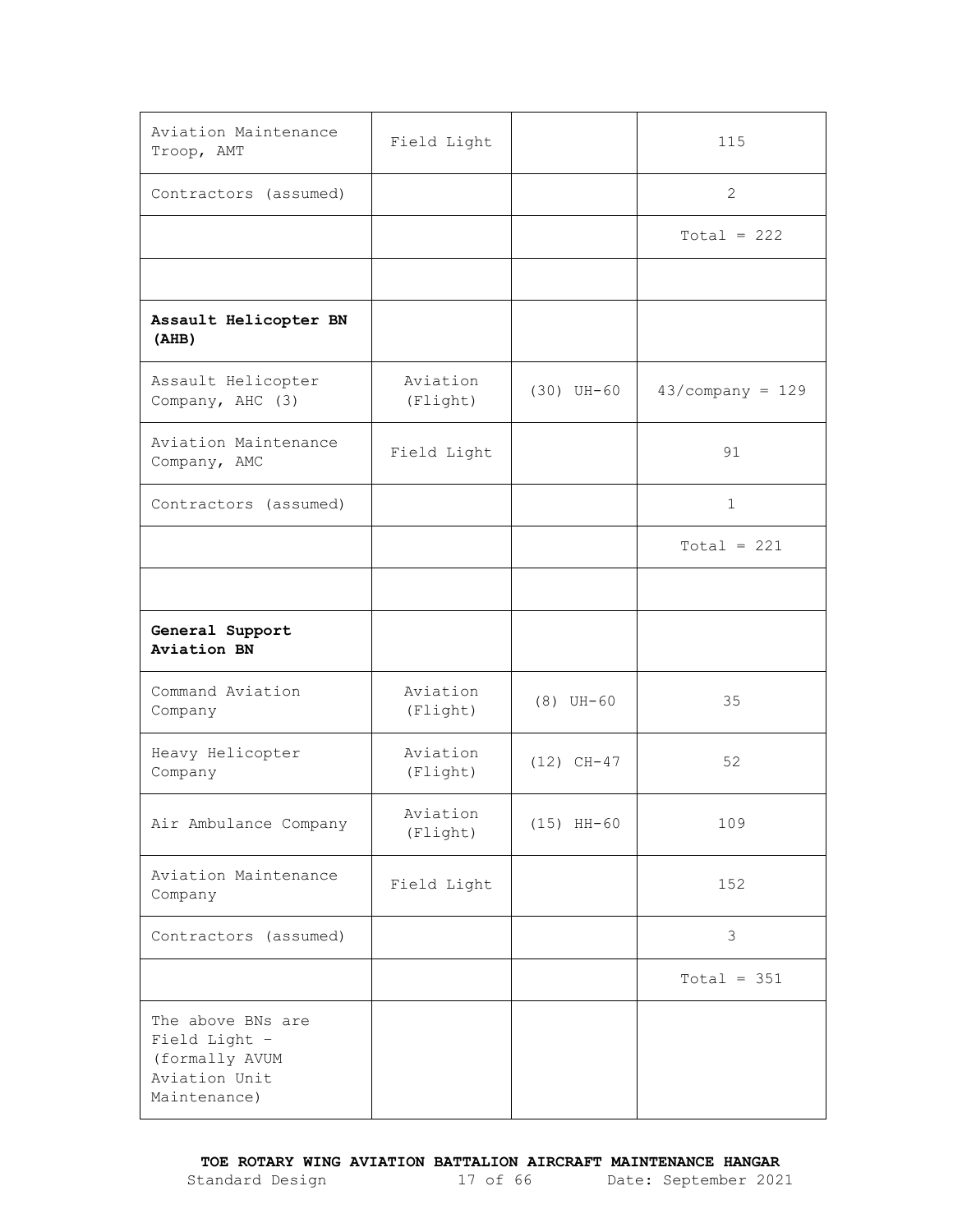| Aviation Support BN<br>(ASB) |                                                                      |               |
|------------------------------|----------------------------------------------------------------------|---------------|
| Aviation Support<br>Company  | Field Heavy<br>(formally<br>AVIM<br>Aviation<br>Unit<br>Maintenance) | 355           |
| Contractors (assumed)        |                                                                      | 10            |
|                              |                                                                      | $Total = 365$ |

<span id="page-17-0"></span>1.10 FUNCTIONAL AREAS:

- 1.10.1 The hangar is part of a larger complex supporting the CAB mission. Each hangar facility is designed to support flight operations, maintenance, and repairs of assigned Utility, Attack and Cargo aircraft, sized to accommodate assigned personnel and aircraft as indicated in Tables 2.1.
- 1.10.2 AIRCRAFT MAINTENANCE BAY. The Aircraft Maintenance Bay is a high bay, enclosed, heated and ventilated work area for the inspection, service, repair, and modification of the assigned rotary-wing aircraft. Direct aircraft access from the mass Aircraft Parking Apron to the maintenance bay is provided by a Hangar Access Apron and a large aircraft door opening. For Flight Battalion hangars, aircraft maintenance modules are authorized for (20) twenty percent of organic aircraft assigned to each battalion. The maintenance bay contains multiple aircraft maintenance modules of a standardized size of 110' deep x 70' wide. Each contiguous group of modules is enclosed by a five (5) foot safety corridor free of any storage or equipment. The safety corridor must be continuous and must provide an unobstructed passage to required egress doors. An additional five (5) foot structural zone is located between safety corridor(s) and the maintenance bay rear and side walls to accommodate structural elements, storage cabinets, life safety equipment, mechanical and electrical equipment.
- 1.10.3 MAINTENANCE OPERATIONS ADMINISTRATION. AMC/AMT administrative spaces are required for scheduling, supervising, quality control, and support of maintenance activities.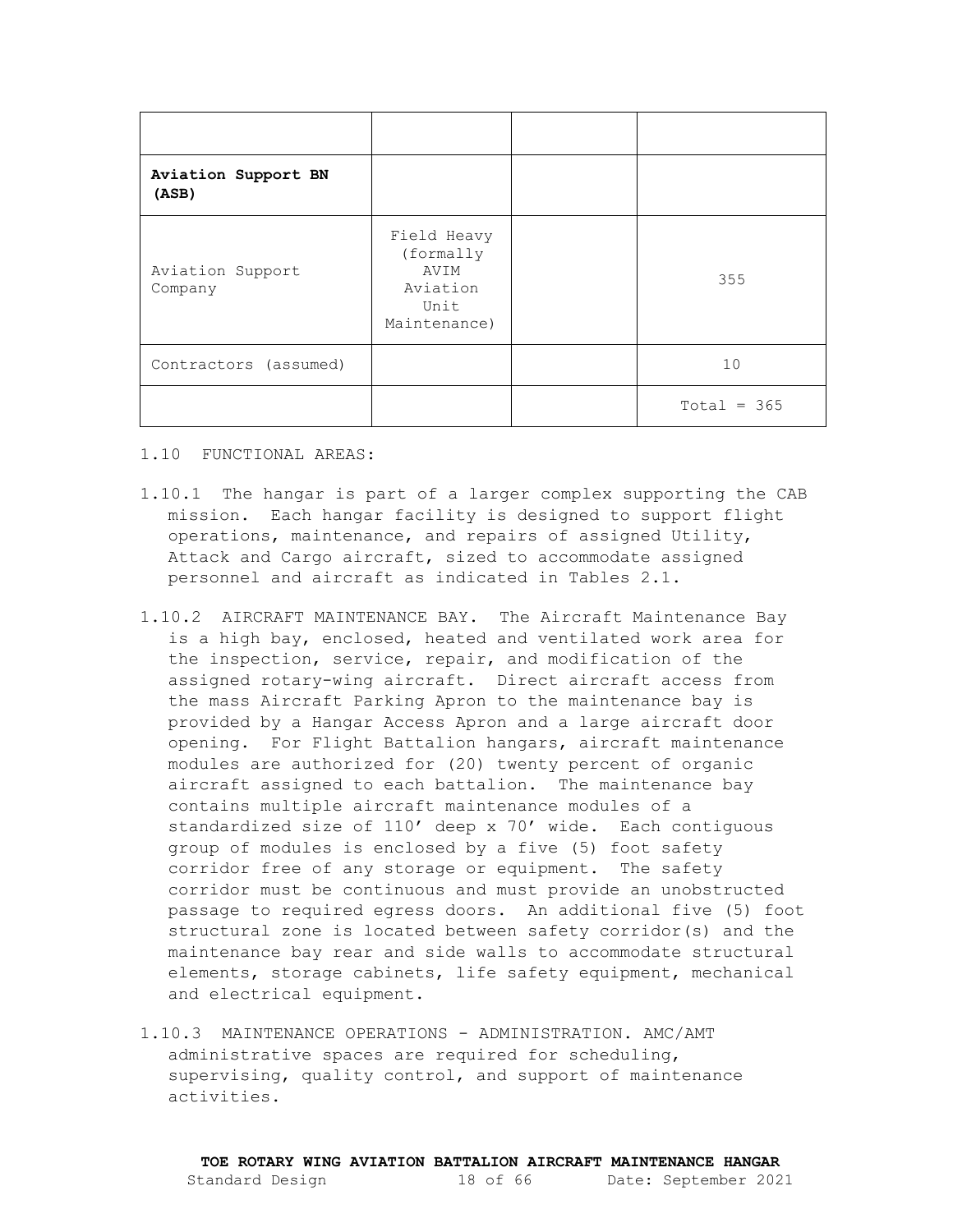- 1.10.4 MAINTENANCE OPERATIONS SUPPORT. Maintenance Support functional areas include: Repair Section, Special Tools Room, Crew Chief Workroom(s), and Maintenance Test Pilot Office(s).
- 1.10.5 MAINTENANCE OPERATIONS SHOPS. Allied and special shops are required for component repair/replacement where the repair activity cannot be conducted directly on the aircraft. Each shop contains specialized equipment and associated utilities.
- 1.10.6 MAINTENANCE OPERATIONS TECH SUPPLY. Aircraft parts supply is required to maintain, store, and issue Class IX (air) repair parts, PLL, bench stock, and shop stock.
- 1.10.7 AVIATION UNIT OPERATIONS FLIGHT OPERATIONS. Dedicated Aviation Operations areas are required for pilots and air crew members to develop mission and flight plans. Aviation Operation spaces include Flight Planning, Secure Planning Room, Flight Operations, Secure Storage, Pilot Workrooms, and Briefing Room. Locate these spaces away from the maintenance areas.
- 1.10.8 AVIATION UNIT OPERATIONS COMPANY ADMINISTRATION AND READINESS MODULE. Company admin and readiness spaces are required in the hangar for company administration, unit storage, and unit personnel TA-50 storage if authorized.
- 1.10.9 SECURE STORAGE. Secure storage spaces are required for aircraft mounted systems, communication equipment, and personnel weapons.
- 1.10.10 MEDEVAC READY AREA. In units with MEDEVAC mission, a MEDEVAC ready area is required in hangars supporting 24/7 medical evacuation mission. The ready area includes sleeping, break, storage and kitchenette areas for limited food preparation.
- 1.10.11 FACILITY SUPPORT SPACES (COMMON AREAS). Facility support spaces are required to support the common building activities to include conference/training rooms, break rooms, latrines, facility storage, and utility spaces.
- 1.10.12 Refer to the room data sheets for detailed requirements by space type.
- <span id="page-18-0"></span>1.11 RENOVATIONS.
- 1.11.1 Comply with all safety and life-safety related criteria when renovating or re-purposing existing hangar(s) including, but not limited to: Fire Protection, Occupant Loads and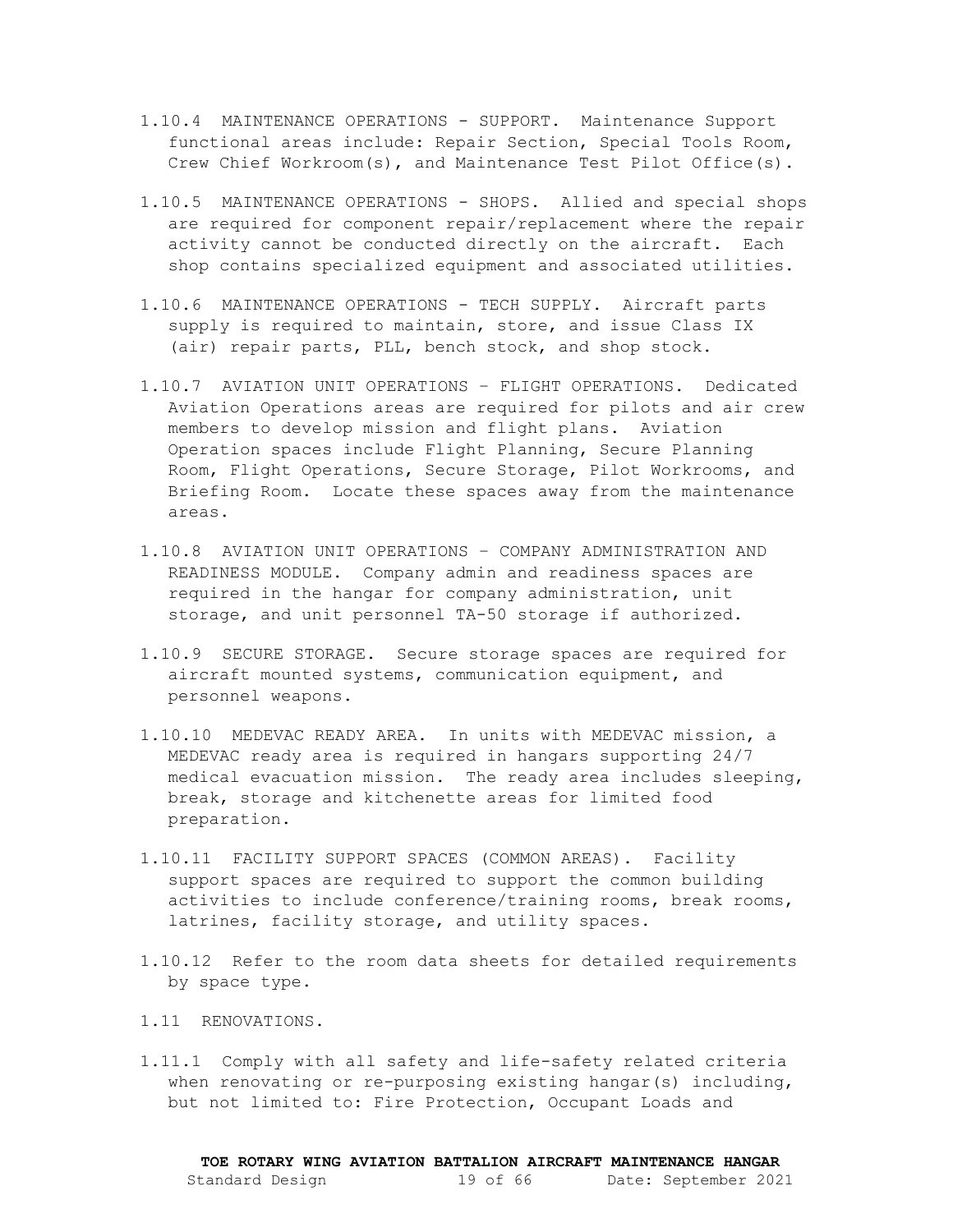Egress, and UFC mandated aircraft minimum safety clearances. Follow all other criteria of this standard to the maximum extent practical for the renovation. The intent of meeting all criteria is to provide for future hangar flexibility to maintain alternate and emerging aviation platforms. If meeting those additional criteria is not technically or financially feasible for a renovation project addressing a specific aircraft platform, then it is only necessary to meet the mission requirements for that specific platform and all safety and life-safety criteria as stated above.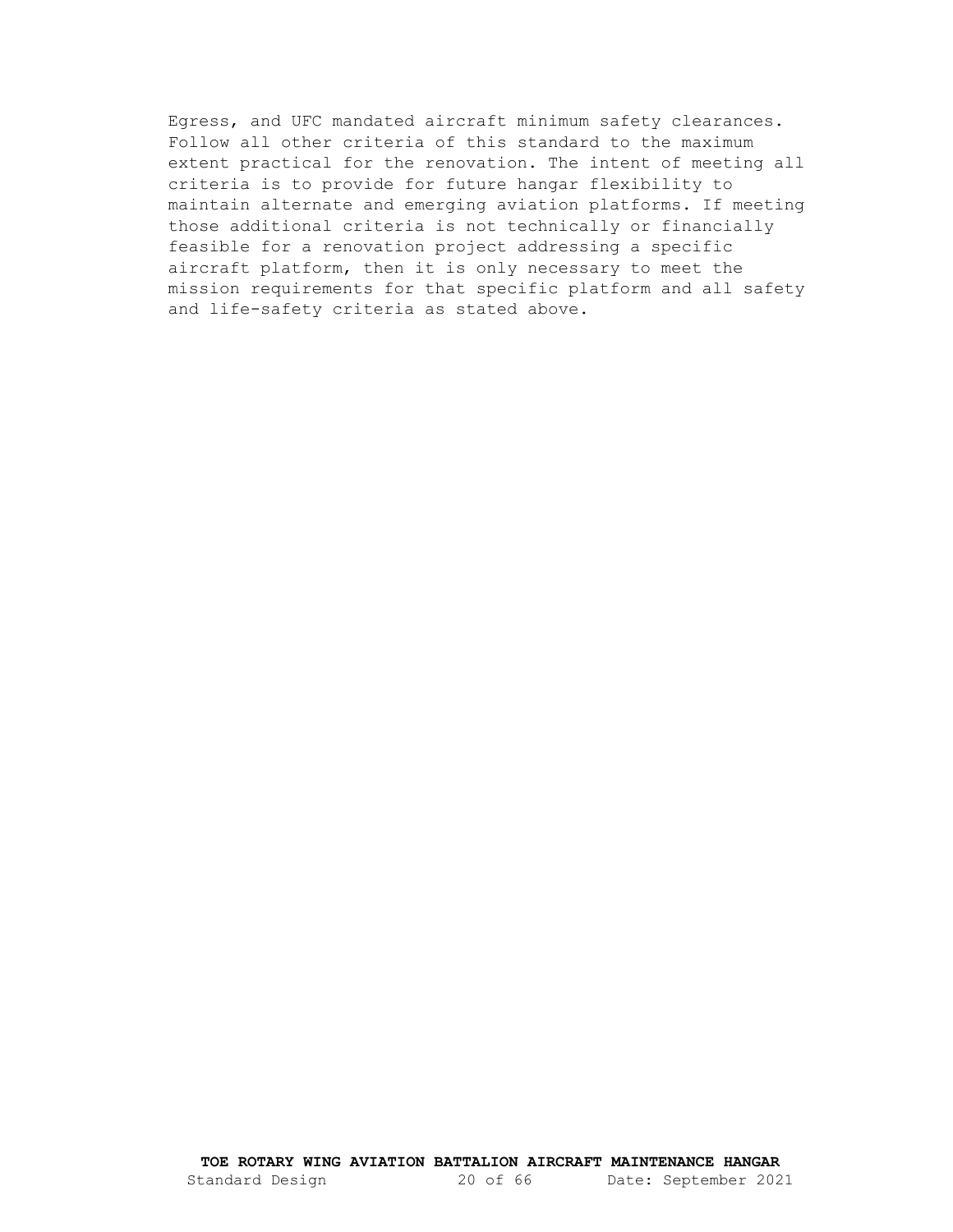#### <span id="page-20-1"></span><span id="page-20-0"></span>**2 CIVIL SITE AND UTILITIES REQUIREMENTS**

- 2.1 MANDATORY TCX REVIEW:
- 2.1.1 The designer is required to submit all design drawings, specifications, calculations, and design analysis of the Maintenance Hangar Complex to the Transportation Systems Center of Expertise (TCX) for review at the completion of the Concept Design Phase. Interim Design Submittal comments from the TCX must be incorporated into the design to obtain final government approval of construction documents. The designer of record must contact the TCX as early as possible to establish a design and review schedule to minimize impact on the project schedule. Points of contact for the TCX are as follow:
- 2.1.1.1 Office: Transportation Systems Center of Expertise
- 2.1.1.2 Address: 1616 Capitol Ave., Omaha, NE 68102
- 2.1.1.3 Website: <https://transportation.erdc.dren.mil/tsmcx/contact.aspx>
- 2.1.1.4 Phone: (402) 995-2399
- <span id="page-20-2"></span>2.2 GENERAL:
- 2.2.1 Site features typically include an aircraft access apron, aircraft wash apron, vehicular/equipment hardstand, storage buildings, covered storage, and site improvements. Hangar projects may also include other airfield or heliport pavement areas such as parking aprons, maintenance parking aprons, taxiways, and helipads.
- 2.2.2 The project site should be developed for efficiency and to convey a sense of unity or connectivity with the adjacent buildings and with the Installation as a whole.
- <span id="page-20-3"></span>2.3 ANTI-TERRORISM / FORCE PROTECTION, SPECIAL SETBACKS & PERIMETER CONTROLS:
- 2.3.1 Anti-terrorism/Force Protection features must comply with UFC 4-010-01.
- 2.3.2 Airfield Security: The Hangar Complex is part of the outer boundary for the AAF/AHP restricted area. Personnel or vehicular traffic from other than assigned units on the AAF or AHP are not allowed entry into the restricted area without express authorization from Airfield Operations. All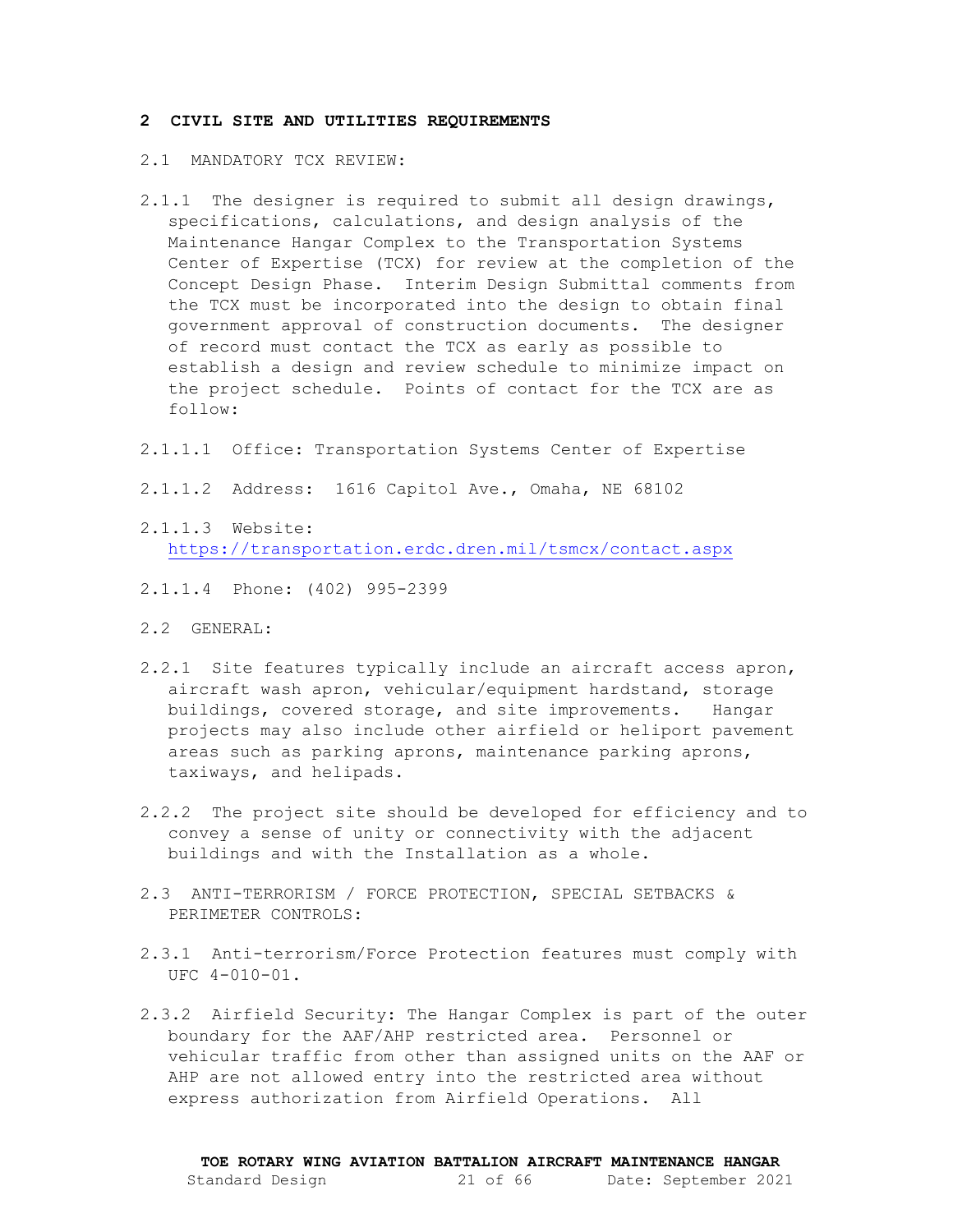pedestrian and vehicular traffic are under the strict control and surveillance by Air Traffic Control when entering aircraft operational areas. Hence, a security line is established commencing from perimeter structures and encompassing all operational areas of the AAF/AHP to include aircraft parking, navigational aids (NAVAIDS), and airfield service buildings and/or areas. Airfield security fencing must be continuous. This entire restricted area is also designated as a foreign object damage (FOD) control area.

- 2.3.3 Security Fencing: Minimum requirement is a security fence at the site perimeter consisting of 7-foot high chain link fabric plus a single outrigger with 3-strand barbed wire, designed in accordance with STD 872-90-03, FE-6, Chain-Link Security Fence Details.
- 2.3.4 Evaluate each project holistically and in part for security requirements in accordance with UFC 4-010-01. Typically, the aircraft maintenance bay portion of the complex is treated as a low occupancy building and is exempt from all provisions of the DoD Minimum Antiterrorism Standards.

### <span id="page-21-0"></span>2.4 ACCESSIBILITY:

- 2.4.1 Provide ABA compliant access from the POV parking lot to the building.
- 2.4.2 Provide two (2) ABA compliant vehicle parking stalls within the POV parking lot for visitor parking.
- 2.4.3 Provide handicapped vehicle parking signage and pavement markings.
- <span id="page-21-1"></span>2.5 PRIMARY FACILITY SITING AND LAYOUT:
- 2.5.1 Distance from the center of runway, glide slope, distance from the taxiway, aircraft parking apron, access apron dimensions, must all be considered in determining the facility orientation and setback distances.
- 2.5.2 Criteria in UFC 3-260-01, Airfield and Heliport Planning and Design must be used for geometric layout, design and construction of runways, helipads, taxiways, aprons, and aircraft wash aprons.
- <span id="page-21-2"></span>2.6 PARKING:
- 2.6.1 PRIVATELY OWNED VEHICLE (POV) PARKING: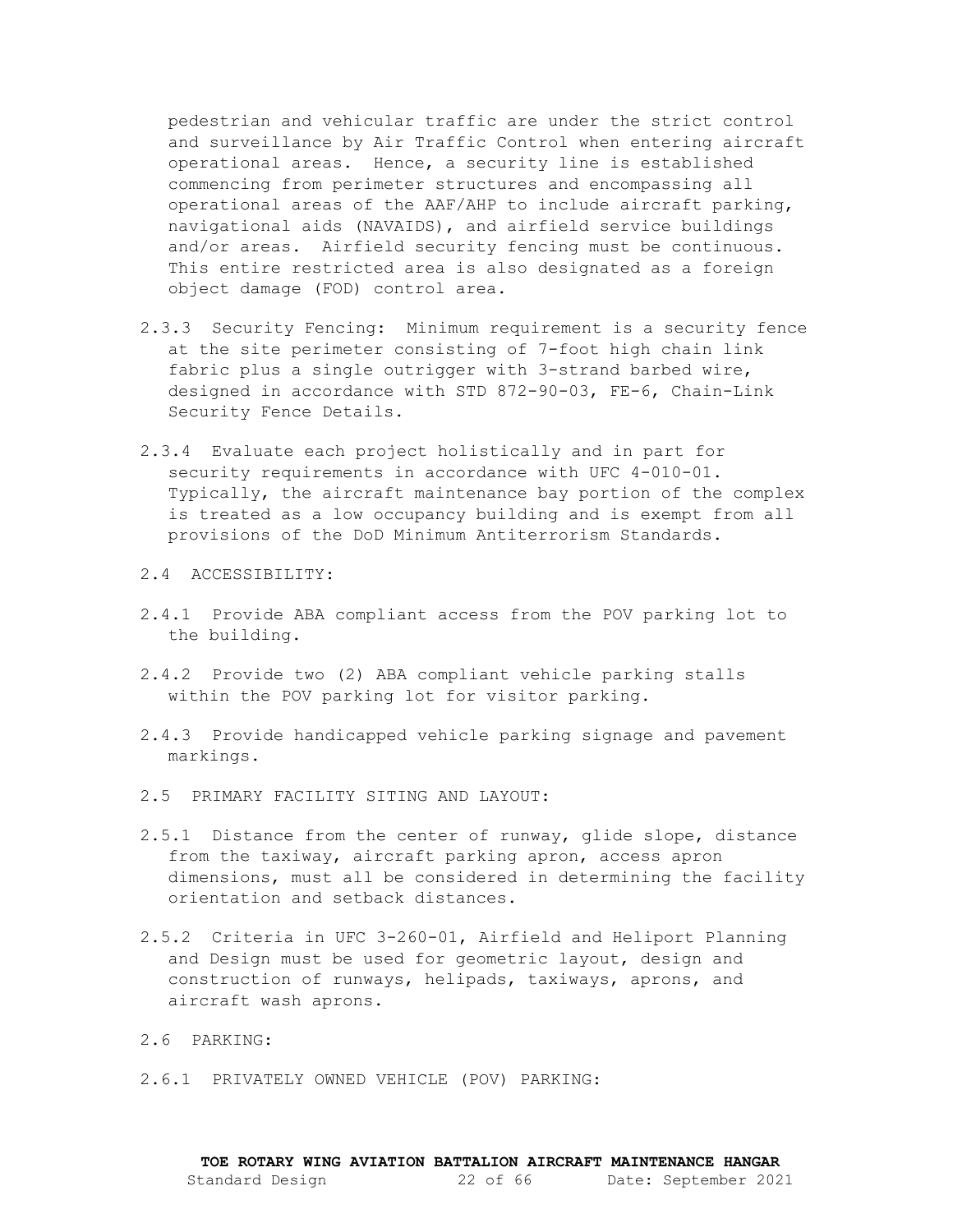- 2.6.1.1 Provide POV parking spaces for 70% of assigned unit personnel and 100% of assigned contractor personnel (10 spaces minimum). See Tables 2.2 for unit personnel count. Provide five (5) additional parking spaces for official-use organizational vehicle parking within the POV parking lot. Handicap parking will be provided in accordance with Paragraph 2.4.
- 2.6.1.2 Provide Low–emitting and fuel–efficient POV parking in accordance with LEED Guidelines. Parking spaces are to be 9 feet (2.7) by 18.5 feet (5.6) with a 2.5 foot (0.7) bumper overhang. Parking lot aisles are to be 26 feet (8) wide.
- 2.6.2 SEPARATE ORGANIZATIONAL VEHICLE PARKING:
- <span id="page-22-0"></span>2.6.2.1 Not required.
- 2.7 SITE CIRCULATION:
- 2.7.1 ENTRANCE DRIVES:
- 2.7.1.1 Provide primary and secondary entrance drives to connect POV parking area to existing roads.
- 2.7.1.2 Provide 28 foot (2.6) wide entrance drives.
- 2.7.1.3 SERVICE DRIVES:
- 2.7.1.4 Provide service drives to all mechanical and electrical rooms.
- 2.7.1.5 Provide 28-foot (8.5) wide service drive to hardstand and Aircraft Parts Supply area.
- 2.7.2 EMERGENCY VEHICLE/FIRE ACCESS LANES:
- 2.7.2.1 Provide suitable exterior fire apparatus access on at least two complete sides of the building in accordance with UFC 4-211-01.
- 2.7.2.2 Provide direct access to the flight line through two 30 feet (9) wide security gates. Gates must be provided at each end of the hangar for vehicle entrance/exit to the Hangar Access Apron.
- 2.7.3 DROP-OFF LANES:
- 2.7.3.1 Drop-off lanes will not be used.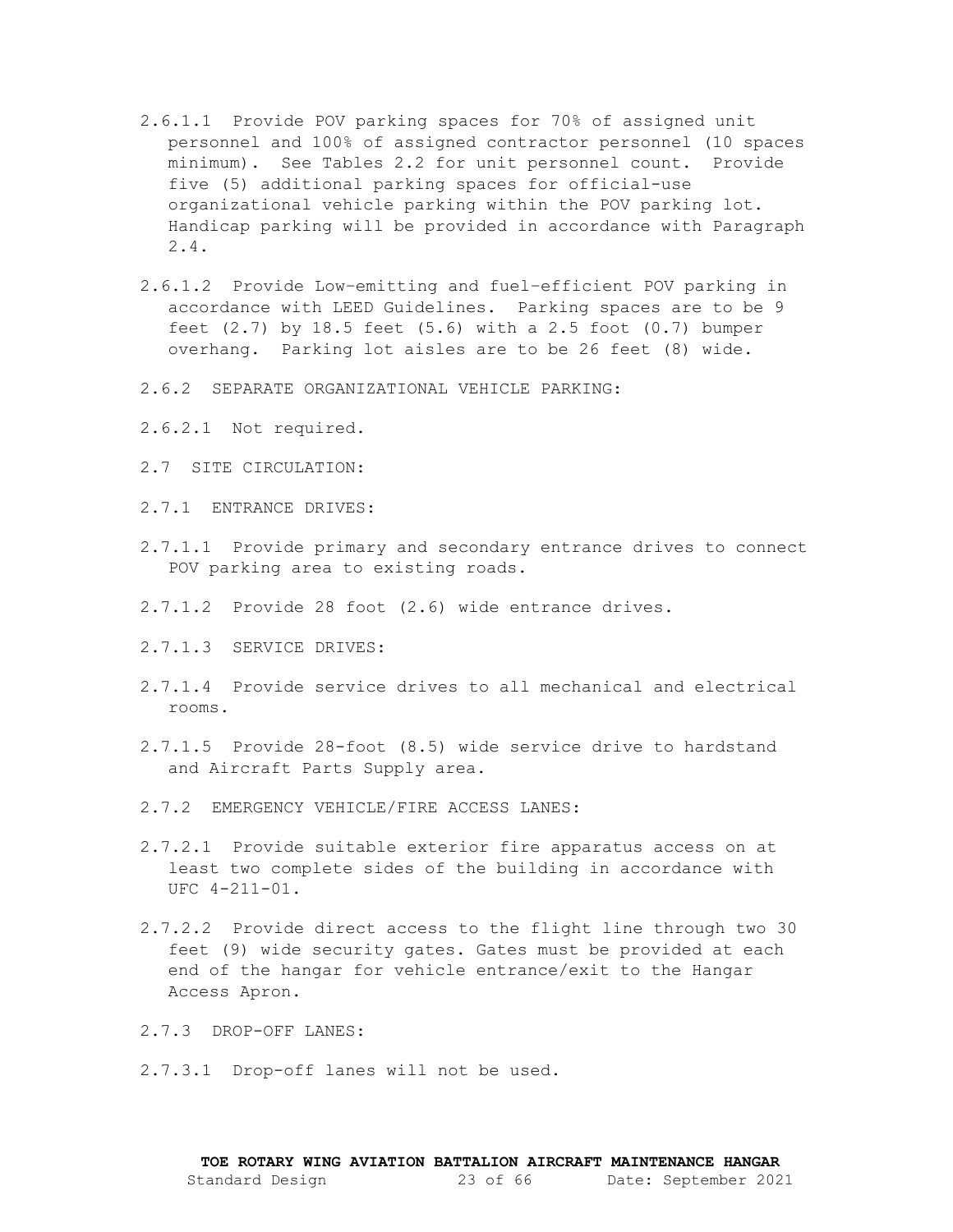#### 2.7.4 SHIPPING AND RECEIVING:

- 2.7.4.1 Aircraft parts and supplies will be received and shipped from the Aircraft Parts Supply Room. Provide adequate pavement for truck delivery, off-loading, and turning around.
- 2.7.5 Non-Vehicular Walks:
- 2.7.5.1 Construct non-vehicular pedestrian of Portland cement concrete having a minimum nominal thickness of 4 inches. Design joint patterns in accordance with American Association of State Highway and Transportation Officials (AASHTO) standards and must be uniform and symmetrical. Do not exceed 1.25 length to width ratio for non-reinforced pavements. Locate walks paralleling buildings beyond the eave drip line and at least 5 feet from the foundation.
- 2.7.5.2 Pedestrian Sidewalks: Provide pedestrian walks from the main entrances and all required building exits. Pedestrian walks must connect the building to the hardstand and POV parking. Sidewalks must be a minimum of 6 feet wide.

#### <span id="page-23-0"></span>2.8 HARDSTAND:

2.8.1 Provide hardstands to accommodate unit assigned trailers, shop vans, ground support equipment (GSE), prefabricated or site-built POL and HAZMAT Storage Buildings, Waste Fuel and Waste Oil Tanks. All hardstand areas must be rigid concrete pavement capable of withstanding container handling equipment and unit support vehicles. The hardstand area is typically within a security fence area.

#### <span id="page-23-1"></span>2.9 AIRFIELD PAVEMENTS:

- 2.9.1 Hangar Access Apron (FCC 113 40): Provide a Hangar Access Apron between the aircraft maintenance bay entrance and the Rotary Wing (RW) Parking Apron or taxiway. The Hangar Access Apron size is based on the hangar design and orientation to the RW Parking Apron or operational Taxiway. The minimum width of the Access Apron must be equal to the width of the aircraft maintenance bay. The minimum length of the Access Apron is indicated in UFC 3-260-01. Increasing access apron depth to 125 feet is recommended where land area is available.
- 2.9.2 Aircraft Wash Apron (Rack) (FCC 113 70): The Aircraft Wash Apron is a rigid pavement area for aircraft washing and cleaning as a function of or in preparation for conducting maintenance and repair activities. Provide a dedicated Aircraft Wash Apron for the Maintenance Hangar. The wash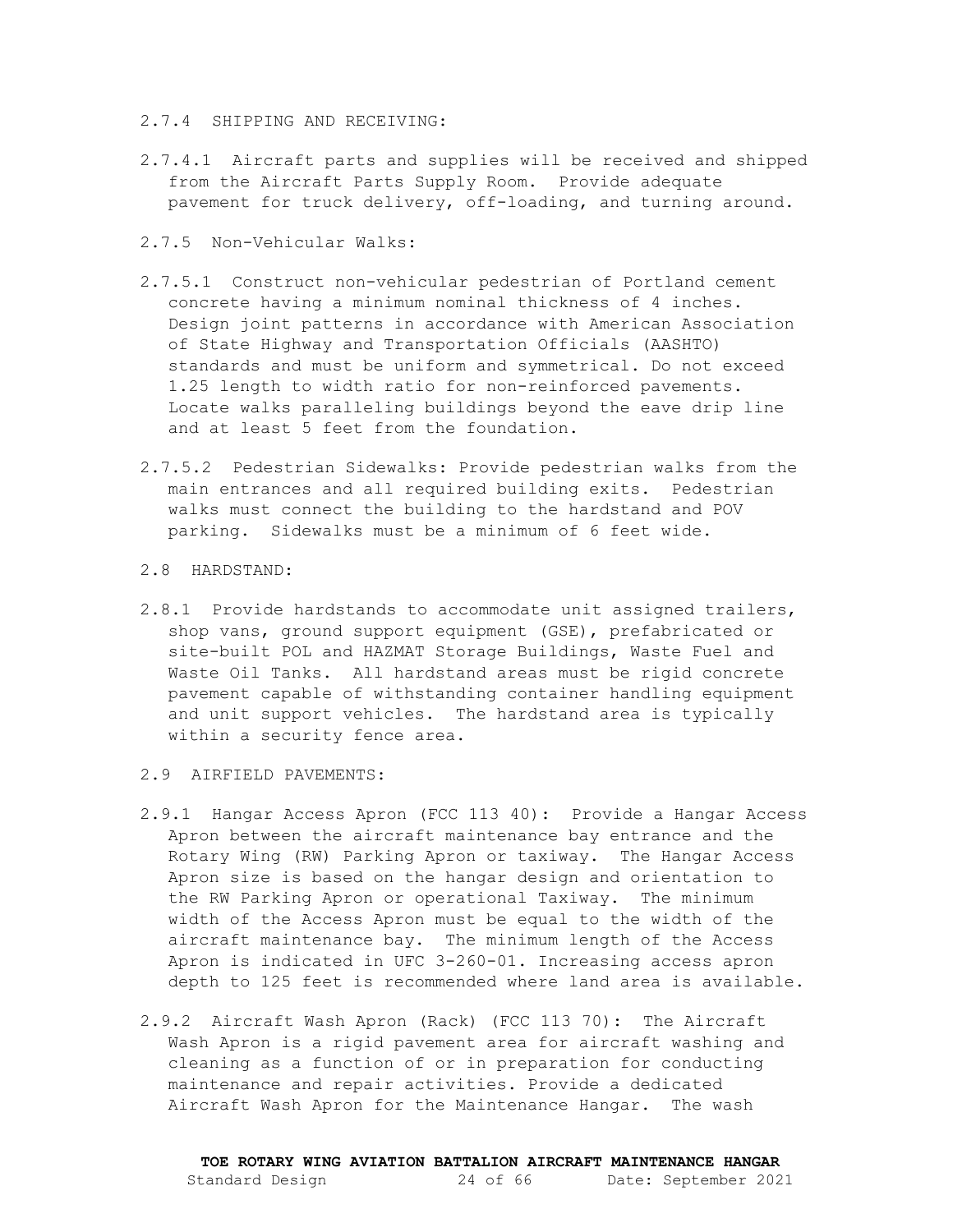apron should be located adjacent to the Hangar and contiguous to the RW Parking or Access Aprons. The wash apron must be sized for CH-47 aircraft in accordance with UFC 3-260-01.

Provide each wash apron with power, water, and compressed air to support the wash activity. Storm drainage serving the wash apron is to be directed to an oil-water separator.

- 2.9.3 Rotary Wing (RW) Parking Apron (FCC 113 20): Provide aircraft parking spaces for 75% of unit assigned aircraft for general parking.
- 2.9.4 Aircraft Maintenance Parking Apron (FCC 113 30): Provide aircraft parking spaces for 15% of unit assigned aircraft for maintenance operations checks and aircraft awaiting maintenance. Any fraction must be rounded to the next whole number to determine the total number of parking spaces.
- 2.9.5 Airfield Paving and Marking: The aviation facility pavement and markings, except as stated below, are to be designed using UFC 3-260-01 and UFC 3-260-02.
- <span id="page-24-0"></span>2.10 MISCELLANEOUS SITE STRUCTURES:
- 2.10.1 Dumpster Enclosure Area: Provide a screened concrete dumpster pad at an appropriate location in accordance with DPW Standards for storage of a minimum of two truck-operated trash containers. If required by Base standards, provide additional space for recycling container(s). The selected location must consider the ease of access by building users, visibility, and access for dumping and removal.
- 2.10.2 Mechanical/Electrical Equipment Service Yards: May be provided as needed at an appropriate location and in accordance with UFC 04-010-01. Yards will be paved to prevent Foreign Object Debris (FOD) transfer to the flight line.
- 2.10.3 Used Oil Storage Tank: Provide one 250-gallon aboveground used engine oil storage tank near the Shop Areas. Tank must be constructed of non-corrosive material. Provide secondary containment in compliance with applicable federal and state environmental regulations. Tank construction and location must comply with NFPA 30. Locate Oil Storage Tank adjacent to the Waste Fuel Storage Tank.
- 2.10.4 Waste Fuel Storage Tank: Provide one 250-gallon aboveground waste fuel storage tank near the Shop Areas. Tank must be constructed of non-corrosive material. Provide secondary containment in compliance with applicable federal and state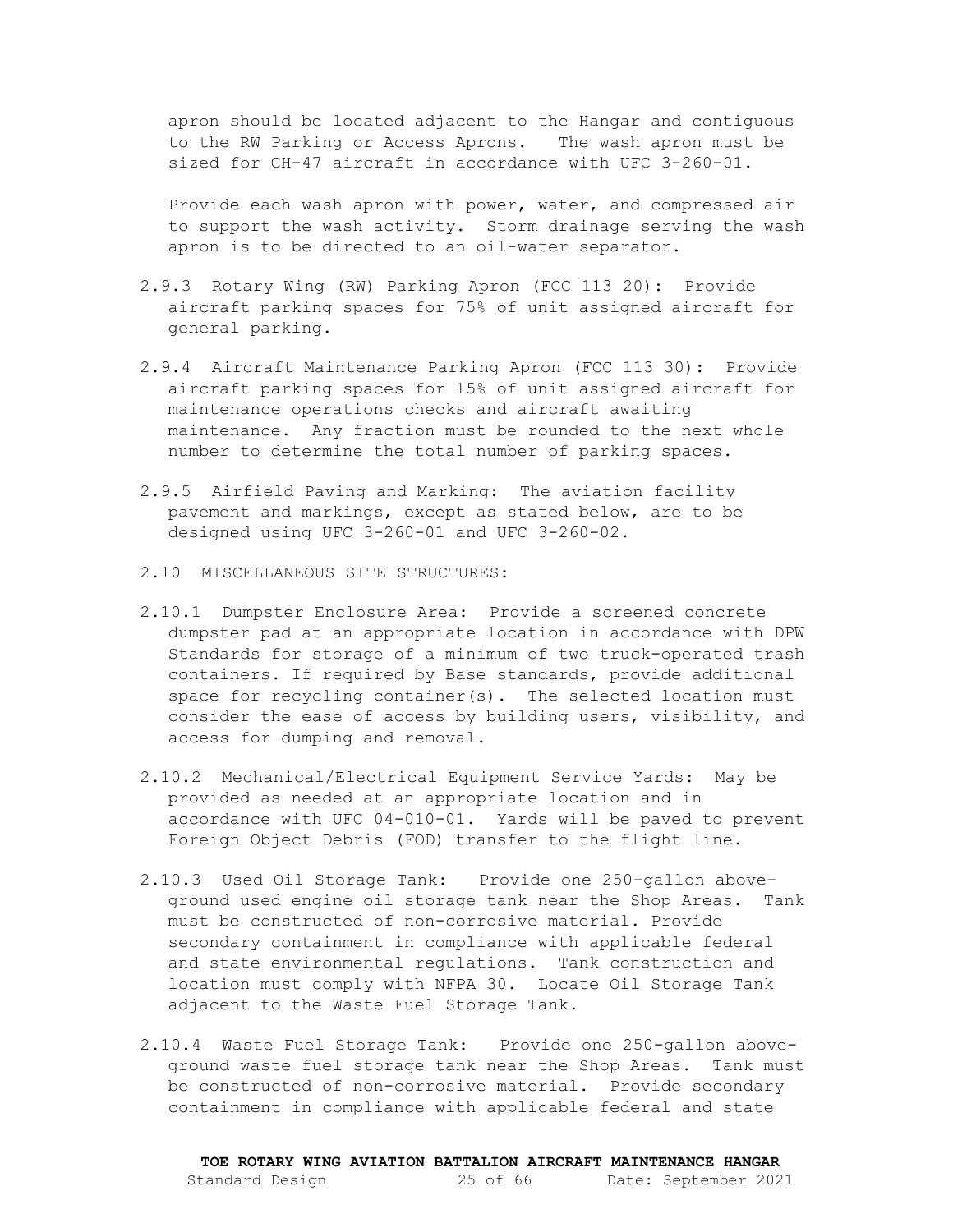environmental regulations. Tank construction and location must comply with NFPA 30. Locate Waste Fuel Storage Tank adjacent to the Used Oil Storage Tank.

- 2.10.5 Site Furnishings: Provide outdoor furnishings including trash and recycling receptacles, seating, bicycle racks, and bollards in coordination with the installation design guide. Where the climate is acceptable, provide outdoor break areas with tables, seating, and shading devices.
- 2.10.6 Protection of Structures:
- 2.10.6.1 Provide 8-inch diameter x 5'-4" high, concrete-filled, schedule 80 galvanized steel pipe bollards, painted safety yellow, around the perimeter of above-ground tanks, covers, and outbuildings where subject to vehicular impact.
- <span id="page-25-0"></span>2.11 SITE UTILITIES:
- 2.11.1 Designer of Record must coordinate with Department of Public Works for site utility capacity and tie in requirements.
- 2.11.2 The site infrastructure will have at least a 50-year life expectancy with industry-accepted maintenance and repair cycles.
- <span id="page-25-1"></span>2.12 SITE ELECTRICAL:
- 2.12.1 APRON LIGHTING:
- 2.12.1.1 Comply with UFC 3-530-01 per UFC 4-211-01 3-7.10.1
- 2.12.2 AIRFIELD LIGHTING:
- 2.12.2.1 Comply with UFC 3-535-01, Visual Air Navigation Facilities, and design criteria for the types of lighting fixtures, colors, spacing, controlling, and location of lights.
- <span id="page-25-2"></span>2.13 LANDSCAPING/HARDSCAPING:
- 2.13.1 Provide low-maintenance ground coverings, greenery, and hardscaped areas in accordance with recommendations of Installation Design Guide.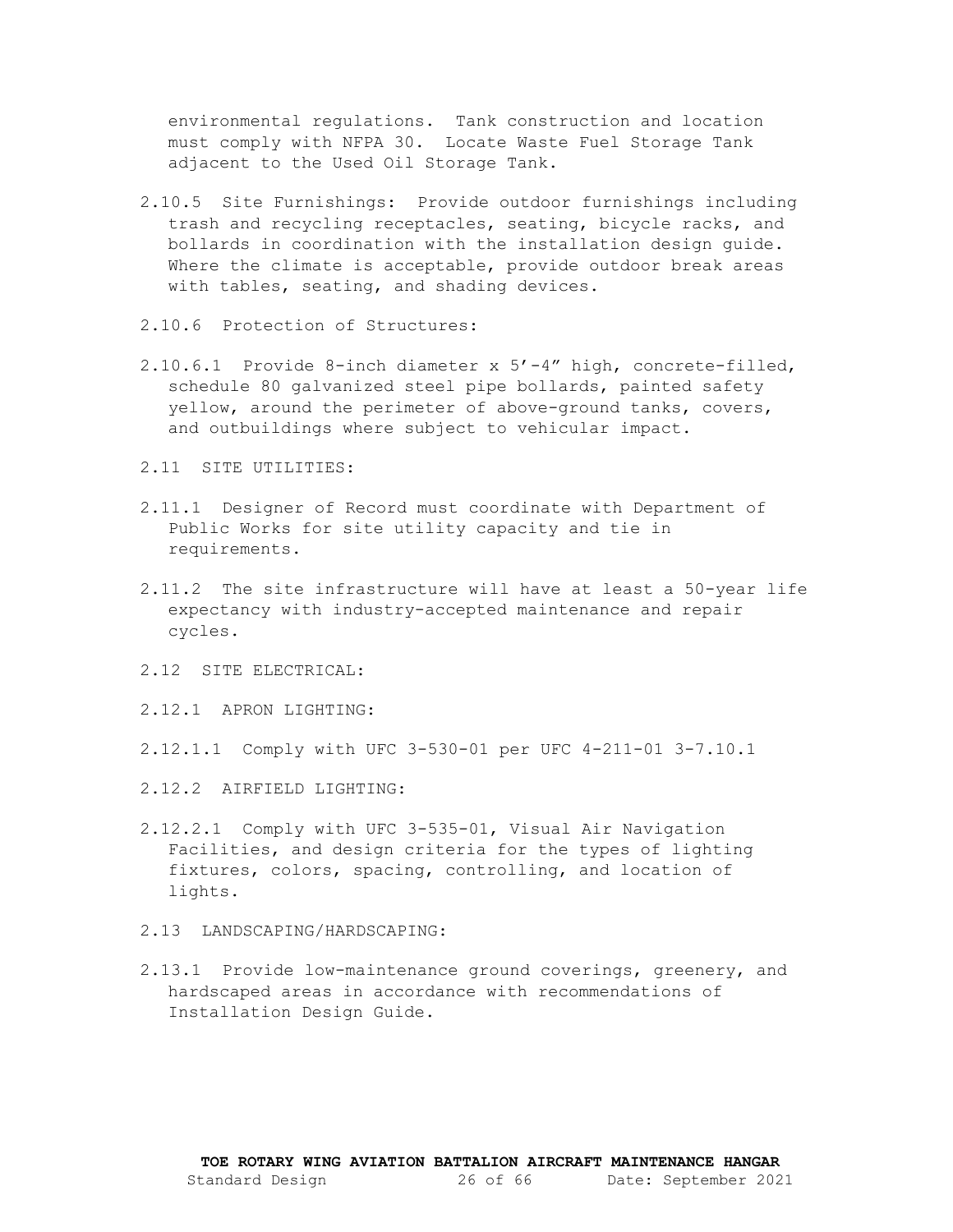#### <span id="page-26-1"></span><span id="page-26-0"></span>**3 STRUCTURAL REQUIREMENTS**

#### 3.1 GENERAL:

- 3.1.1 Comply with UFC 1-200-01 (General Building Requirements), UFC 3-301-01 (Structural Engineering), and UFC 4-211-01 (Aircraft Maintenance Hangars) except as clarified by this Standard Design document.
- <span id="page-26-2"></span>3.2 DESIGN LOADS:
- 3.2.1 Use UFC 3-301-01, Structural Engineering, for structuralspecific design and loading requirements. Use UFC 4-211-01, Aircraft Maintenance Hangars for facility-type specific design and loading requirements.
- 3.2.2 Wind Loads:
- 3.2.2.1 Wind load on the main wind force resisting system of aircraft hangars must be determined in accordance with UFC 3- 301-01 and any base specific requirements.
- <span id="page-26-3"></span>3.3 FOUNDATIONS:
- 3.3.1 Maintenance Hangar, exterior Storage and Support Buildings:
- 3.3.1.1 Site-Built structure foundation systems are site specific and must be designed based upon known geotechnical considerations as stated in the project geotechnical report. Design the hangar foundations as recommended by the geotechnical investigation.
- 3.3.1.2 The aircraft maintenance bay and the office/shop area are to be designed as separate structures sharing a common foundation, the movement of the maintenance bay structural framing must not be perceptible to occupants in the office/shop areas. This applies to motion caused by wind, cranes, door operations, aircraft movement or similar loads except for seismic forces.
- 3.3.1.3 The GSE and ASIOE Storage Sheds are roofed structures not fully enclosed for storing Ground Support Equipment (GSE) or Associated Support Items of Equipment (ASIOE). The structure foundations are to be isolated from the adjacent PCC hardstand and shed slab-on-ground.
- <span id="page-26-4"></span>3.4 SUPERSTRUCTURE: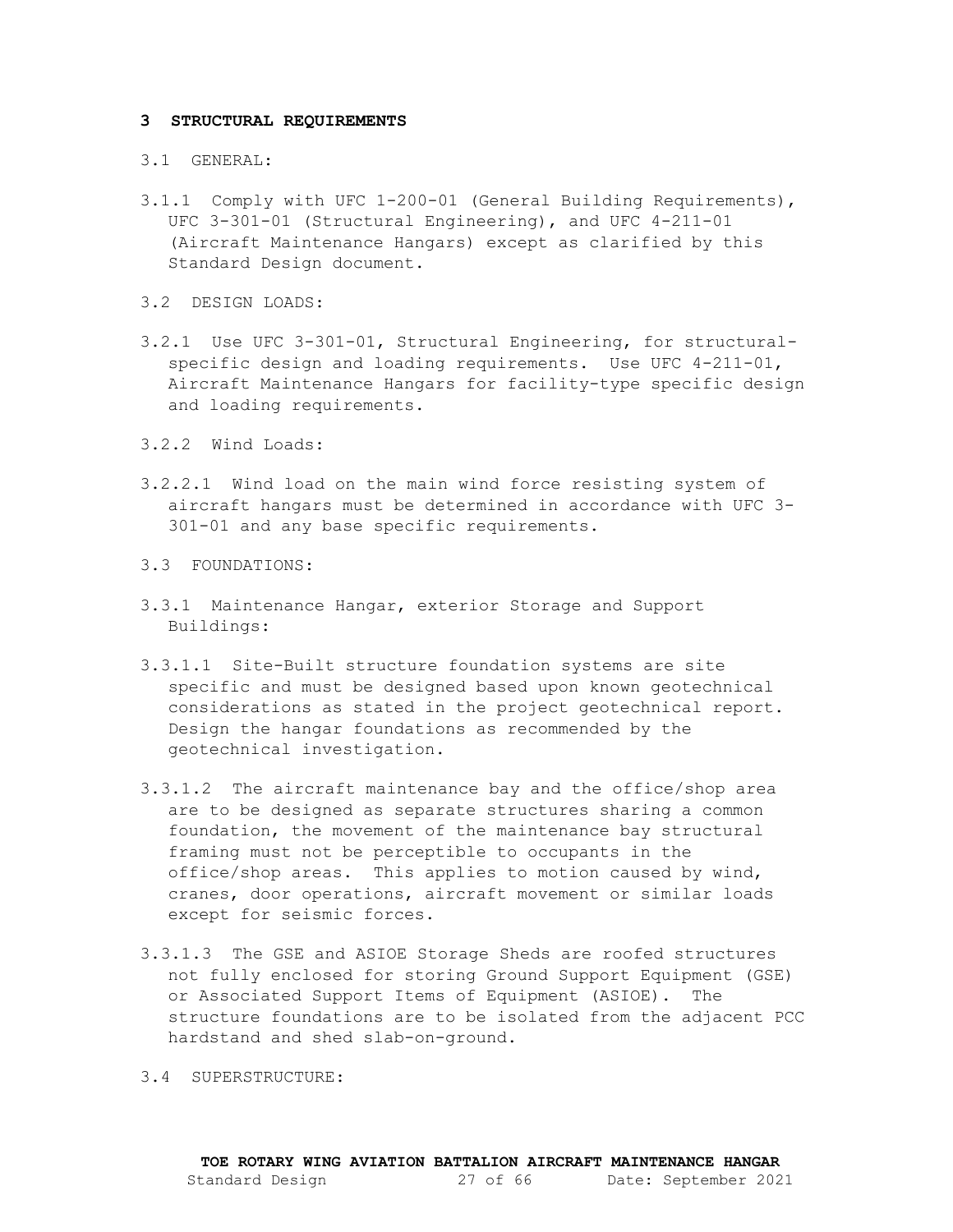- 3.4.1 General Configuration:
- 3.4.1.1 Isolate the Hangar Maintenance Bay superstructure from the Office/Shop/Admin superstructure using a building isolation joint. The Office/Shop/Admin areas must be isolated from the adjacent Maintenance Bay by a masonry or concrete wall having a fire resistance rating of at least one hour. This wall will extend from the ground floor to the roof of the adjacent Office/Shop/Admin areas.
- 3.4.1.2 The framing system selected for the hangar maintenance bay must provide a column free maintenance bay and aircraft doorway opening, except as shown on the Standard Design Floor Plan.
- 3.4.1.3 Locate structural bracing so as not to impair functionality of shop areas. Exposed structural bracing are not permitted in office areas without prior COS approval.
- <span id="page-27-0"></span>3.5 AT/FP REQUIREMENTS:
- 3.5.1 The Maintenance Bay structure is typically treated as a "low occupancy building" for considerations of UFC 4-010-01, DoD Minimum Antiterrorism Standards for Buildings.
- 3.5.2 Treat the Office/Shop/Admin structure as a "primary gathering building".
- 3.5.3 Verify through analysis that collapse of the low occupancy portion of the building will not result in the collapse of the primary gathering portions of the building in accordance with Standard 7, Structural Isolation, of UFC 4-010-01.
- <span id="page-27-1"></span>3.6 AIRCRAFT MAINTENANCE BAY DOORS:
- 3.6.1 Provide a Vertical Lift Fabric Door System or a Horizontal Steel Sliding Door System in accordance with UFC 4-211-01, Aircraft Maintenance Hangars.
- <span id="page-27-2"></span>3.7 DESIGN AND CONSTRUCTION DOCUMENTATION:
- 3.7.1 The construction drawings must clearly and fully disclose all relevant design loading and stability assumptions. Elements which function as stability bracing must be clearly noted. The members which are braced must be noted as being laterally unstable until the time the stability bracing is installed. All instances where the installation of multiple secondary elements is required for the proper stability of a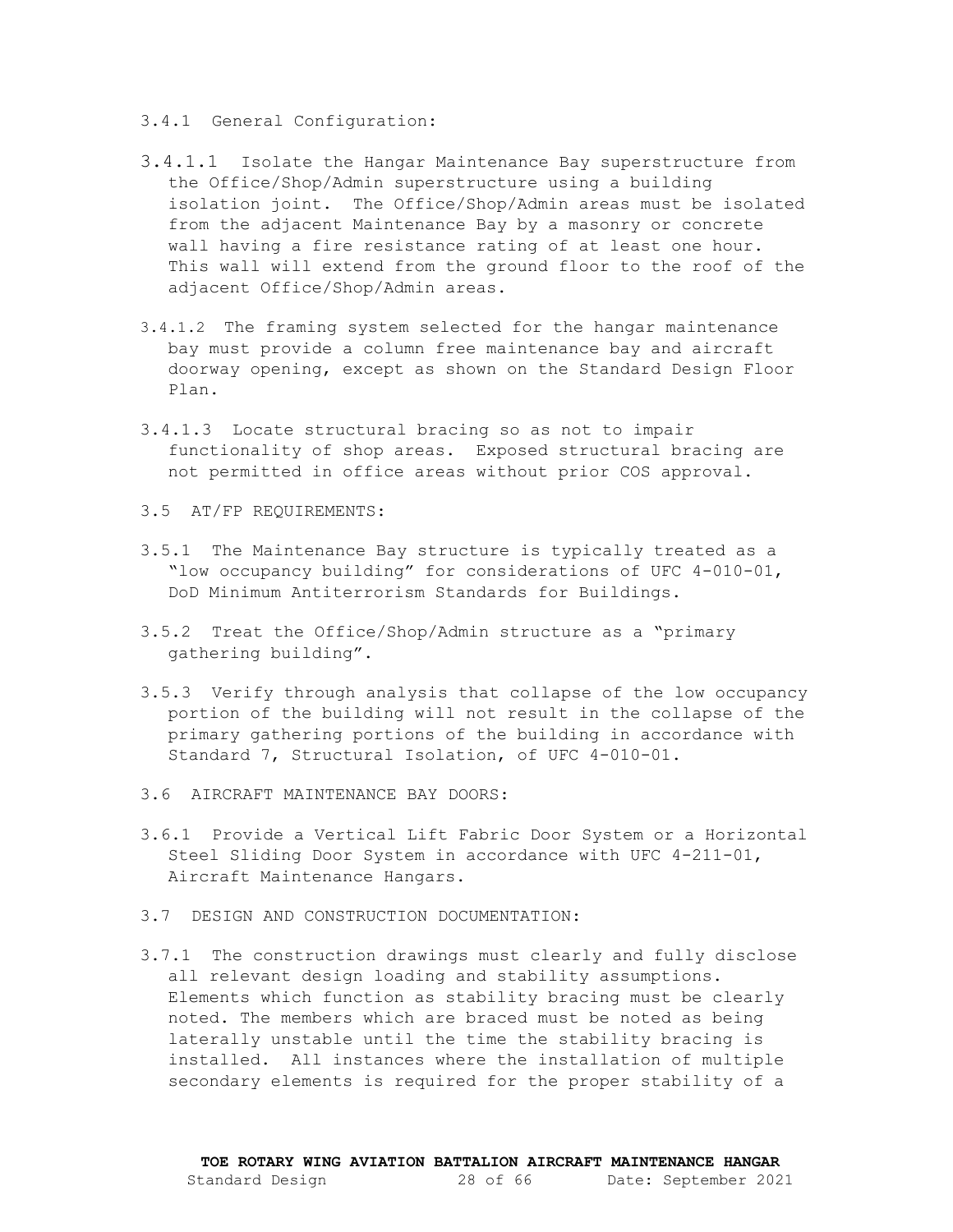primary element or when a bracing element in turn requires stability bracing must be clearly noted.

- <span id="page-28-0"></span>3.8 MODIFICATIONS TO EXISTING STRUCTURES: NOT USED
- <span id="page-28-1"></span>3.9 MODULAR OR PRE-ENGINEERED BUILDINGS:
- 3.9.1 The structural design of Pre-Engineered Metal Buildings (PEMB) may be delegated to a PEMB designer. The PEMB designer must submit design calculations and designs for review. The Designer-of-Record must state on construction drawings all required loading and deflection limits for equipment mounted to frame and for exterior materials with limited movement capacity such as plaster, brick, etc.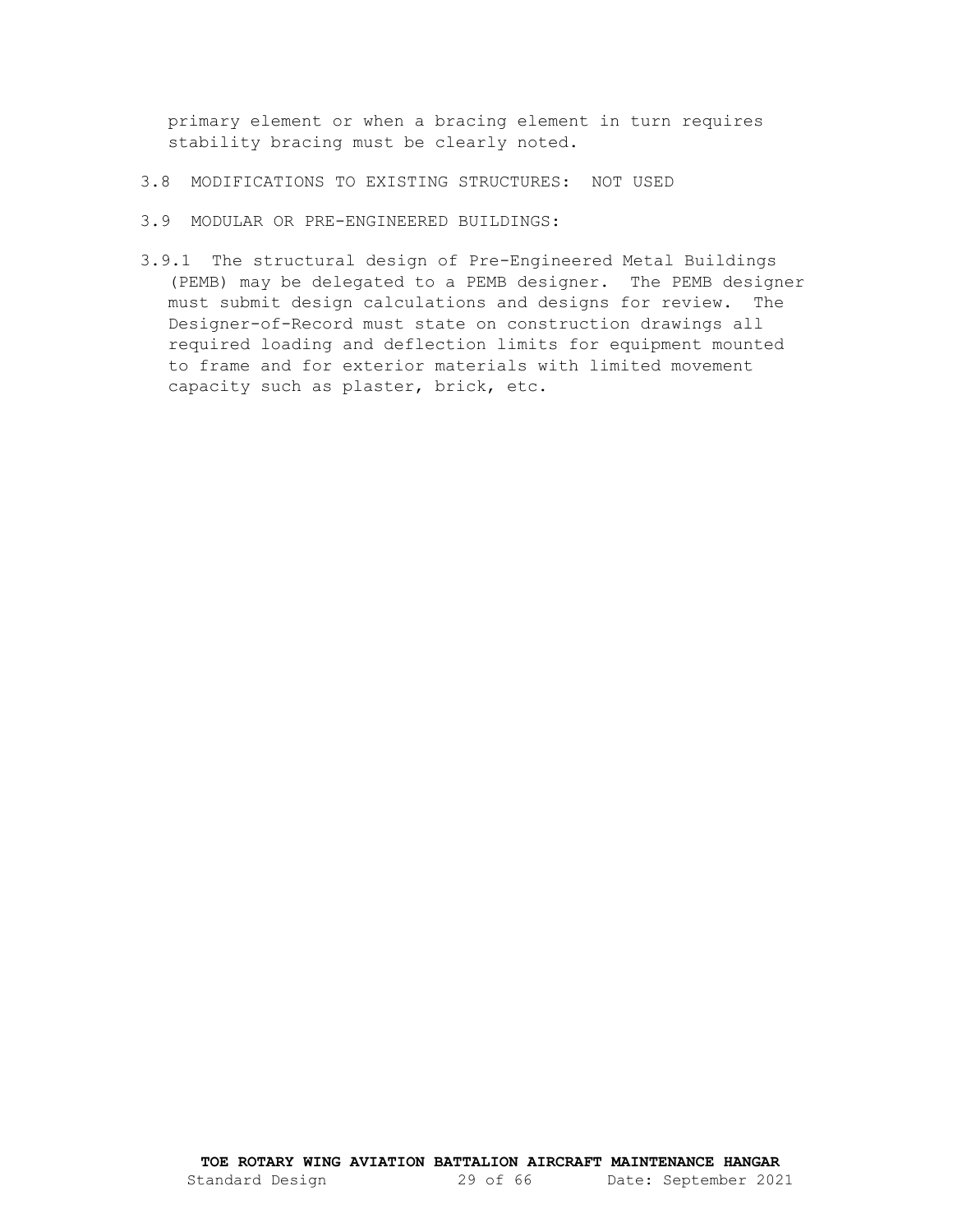#### <span id="page-29-1"></span><span id="page-29-0"></span>**4 ARCHITECTURAL REQUIREMENTS**

#### 4.1 GENERAL:

- 4.1.1 Building design and construction must comply with the latest UFC 1-200-01 DoD Building Code, UFC 3-600-01 Fire Protection Engineering for Facilities, UFC 3-101-01 Architecture, UFC 4-211-01 Aircraft Maintenance Hangars, UFC 4-010-01 DoD Minimum Antiterrorism Standards for Buildings and established Installation Design Guides.
- 4.1.2 Design Approach: Design the hangar in harmony with the surrounding architecture as appropriate. Incorporate into the design continuous thermal, air, and moisture barriers in the building envelope necessary for energy efficiency and to prevent mold growth.
- 4.1.3 Covered Entrance: Provide covered entrances at the main and stair entrances. Material used must be compatible with the exterior material used on building elevations.
- 4.1.4 Maximize the use of diffused day lighting in the admin/shop core. Provide daylighting in the maintenance bay while controlling day and nighttime glare in accordance with UFC 4-211-01.
- 4.1.5 Stack utility support vertically where possible and where required by other UFCs.
- 4.1.6 Design the hangar in conformance to the Installation Design Guide (IDG) and in accordance with applicable codes and regulations.
- 4.1.7 Materials: Provide durable and easily maintainable materials. Do not use exterior materials that require periodic repainting or similar refinishing processes. Material exposed to weather must be factory prefinished, integrally colored or provided with intrinsic weathering finish.
- 4.1.8 Nondestructive Emergency Access System (KNOX Box): Provide one KNOX box near the main entrance for emergency department access at a location designated by the installation Authority Having Jurisdiction (AHJ).
- 4.1.9 Sunshade Overhang and Light Shelf: Use overhanging roof or sunshade to reduce direct solar heat gain on exterior glazing. Use of light shelf is encouraged to project additional day lighting into the building interior.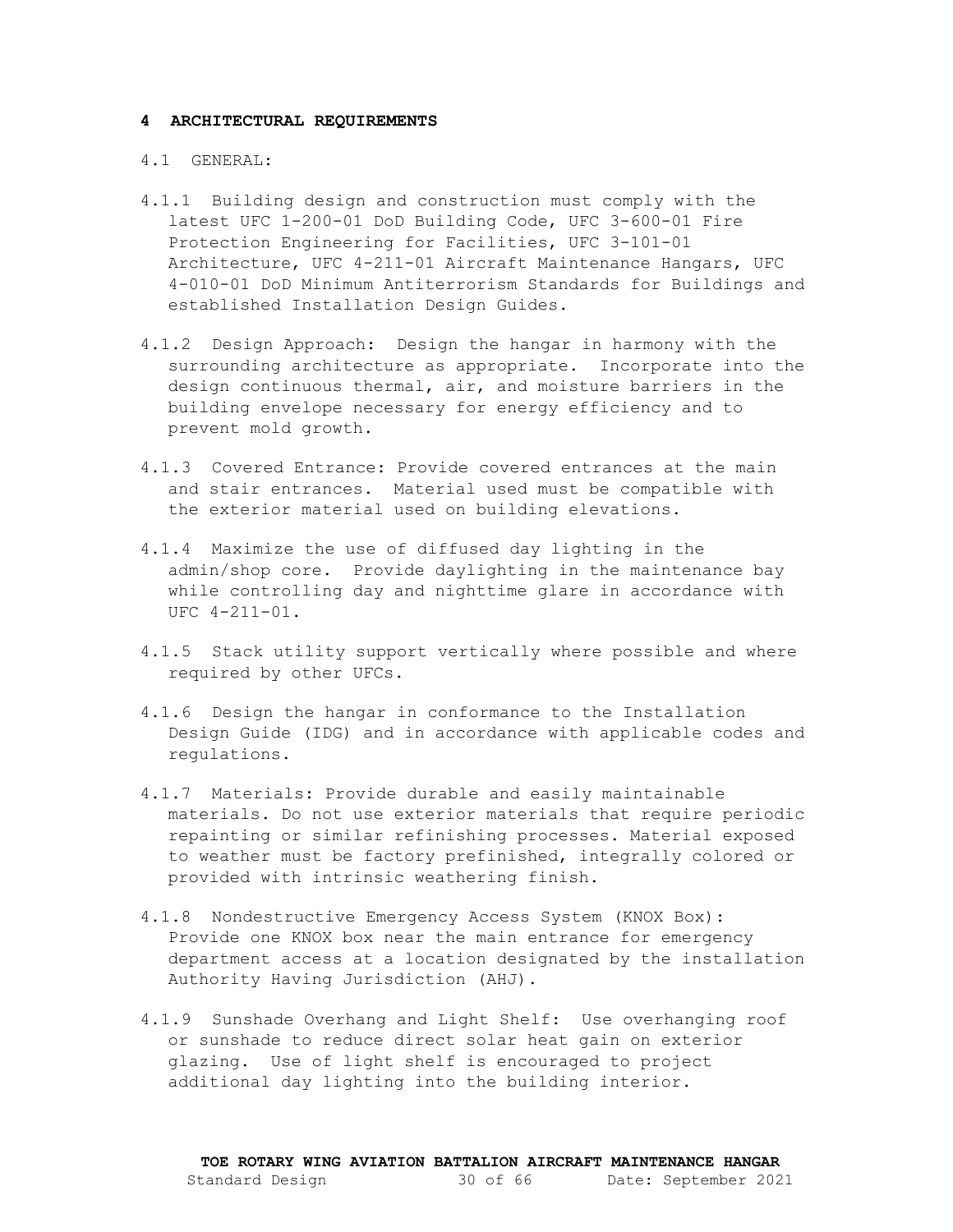4.1.10 Bird Intrusion Prevention: Provide long-term permanent passive system to mitigate bird nesting and intrusion, especially the maintenance bay roof structure in accordance with UFC 4-211-01.

4.1.11 ACCESSIBILITY:

- 4.1.11.1 For multi-story hangar, provide one accessible passenger elevator. Refer to Material Handling / Conveying Equipment Section for detailed criteria.
- 4.1.11.2 Provide accessible building entrance at ground level and at least one additional emergency egress exit.
- 4.1.11.3 Provide ABA clearances and door accesses in the hangar.
- 4.1.11.4 Provide ABA accessible restrooms for both sexes on each floor. Accessible shower stalls are required in quantities appropriate to contractor staffing levels.
- 4.1.11.5 Provide an ABA accessible drinking fountain on each floor.
- <span id="page-30-0"></span>4.2 EXTERIOR ENCLOSURE:
- 4.2.1 ACOUSTIC AND THERMAL CRITERIA:
- 4.2.1.1 Exterior walls, roof, floor/ceiling assemblies, doors, windows and interior partitions must be designed to provide for attenuation of external noise sources such as airfields and internal maintenance activities in accordance with applicable criteria, but no less than STC 49 for exterior walls.
- 4.2.2 ROOFS:
- 4.2.2.1 Design in accordance with the Installation Design Guide, UFC 3-110-03, and UFC 4-211-01. The highest roof obstruction is to comply with lateral clearance criteria as defined in UFC 3-260-01. Reference openings section for skylight criteria.
- 4.2.2.2 Roof Fall Protection: Provide fall protection in accordance with UFC 3-110-03 and UFC 4-211-01. Provide fall protection for service staff on the roof consist of either an extension of the parapet (preferable), guardrails, or permanent tie-off points.
- 4.2.2.3 Roof Mounted Equipment: For roof mounted equipment, provide permanent access walkways and platforms to protect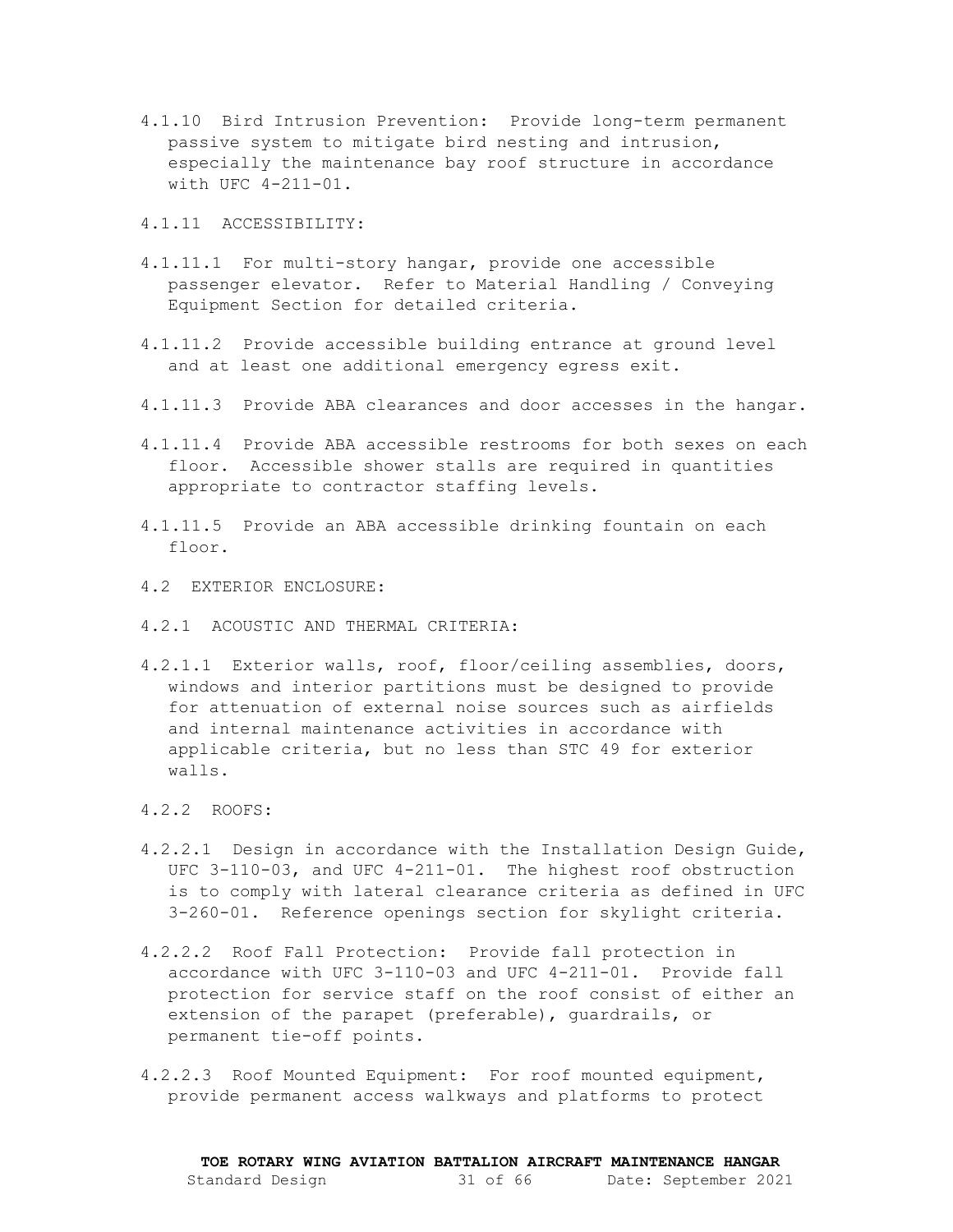roof. Roof mounted equipment on pitched roof systems is unacceptable. Screen roof mounted equipment on membrane roof systems completely by the roof parapet.

- 4.2.2.4 Radio Antenna Platform: Provide 10 feet by 10 feet radio antenna platform with multiple mounting anchors that can support 250 lb./sf live load.
- 4.2.2.5 Roof Access: Roof access is required by either an interior stair extended to the roof or access door from the catwalk in the Hangar Bay. A roof walkway that leads to the 10 x 10 radio antenna platform is also required.
- 4.2.2.6 Trim and Flashing: Provide gutters, downspouts, and fascia in accordance with UFC 3-110-03. Exposed finishes must color match to the visible building surfaces and included as a manufacturer's assembly. Manufacturer of wall panels must provide wall trim, etc.
- <span id="page-31-0"></span>4.3 OPENINGS:
- 4.3.1 DOORS AND FRAMES, GENERAL:
- 4.3.1.1 Provide insulated exterior doors for entries to all spaces other than where storefront doors are specified. Provide appropriate weather-stripping and threshold. Doors must be designed for minimum R-30 with double air seal.
- 4.3.1.2 Doors and frames must comply with applicable structural, AT/FP and physical security standards. Doors must be minimum Level 3, physical performance Level A, Model 2. Frames must be minimum 12-gauge, with continuously welded mitered corners and seamless face joints.
- 4.3.1.3 Comply with applicable codes for Fire-rated openings and the requirements of the labeling authority.
- 4.3.1.4 Doors and frames must comply with ASTM A653 and must be factory primed A60 galvannealed.
- 4.3.2 HANGAR DOOR SYSTEM:
- 4.3.2.1 Maintenance Bay Aircraft Access Opening: The aircraft access opening minimum clear height is 28 feet. The access opening width must provide the minimum horizontal aircraft clearances in accordance with UFC 4-211-01. The aircraft access opening must be column free except as indicated on the standard design drawings. When intermediate columns are provided, aircraft clearances must be in accordance with UFC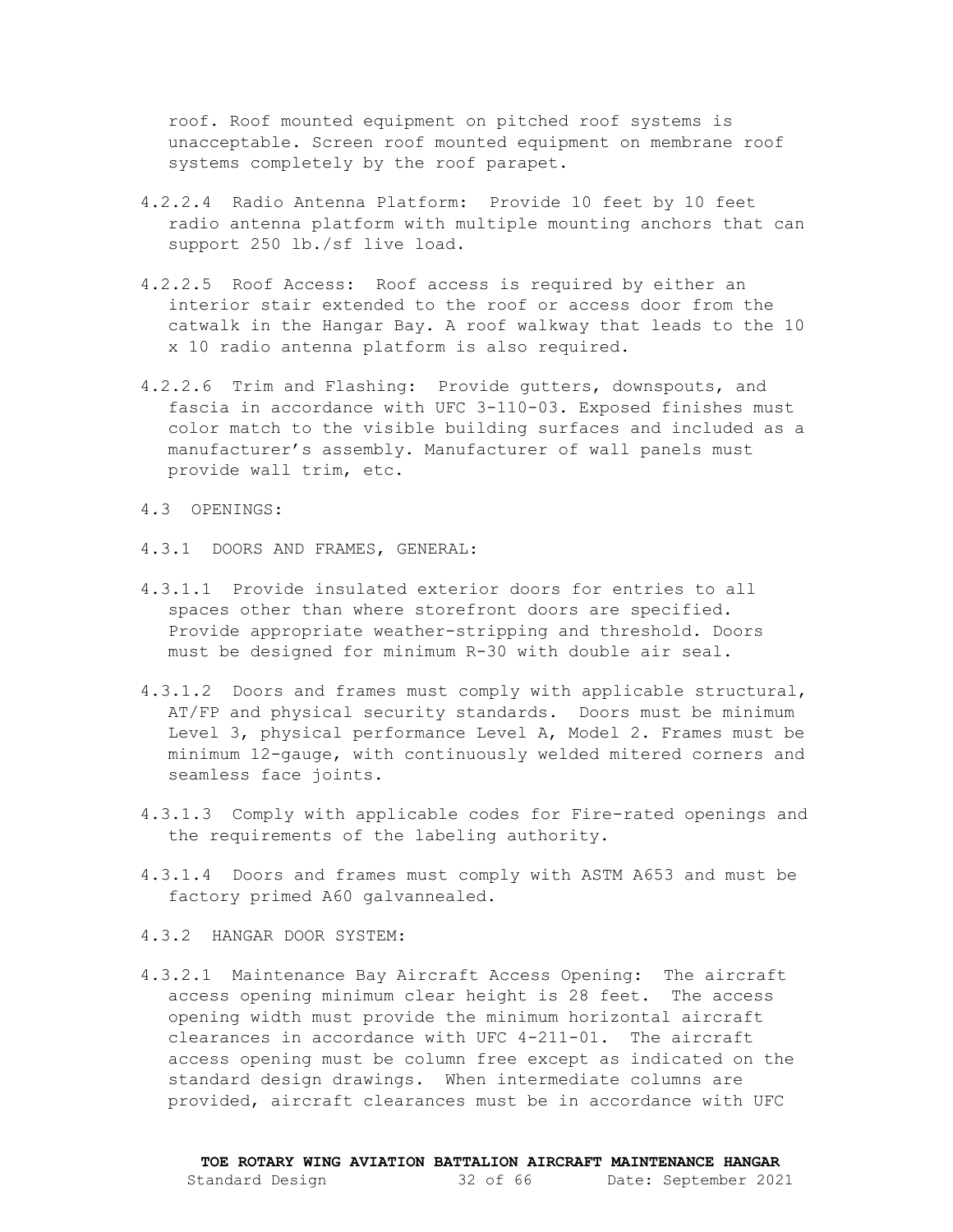4-211-01. Column design must allow for unobstructed bridge crane operation above the entire maintenance module area. Columns must not be placed within the maintenance modules or safety corridors.

4.3.2.2 Maintenance Bay Aircraft Doors: Provide maintenance bay door clearances in accordance with UFC 4-211-01. Doors may be either Motorized Vertical Lift or Horizontal Rolling type. For motorized vertical lift type, provide manual operation in the event of power failure. For the horizontal rolling type, provide capability to disengage the motor and capability to connect to tug(s) for opening and closing of doors. Each horizontal rolling door leaf must be independently powered and operable. Motorized vertical lift or horizontal rolling doors must be configured such that no less than 50% of the aircraft maintenance modules in the bay (or portion of bay) served are accessible at any given time.

Provide personnel access doors in the horizontal sliding doors or between vertical lift doors; personnel doors to allow reentry from flight line without key unless required by Risk Assessment requires access control. See structural paragraph for additional hangar door requirements.

- 4.3.3 STOREFRONTS: Provide aluminum storefront entrances and framing with Architectural Class 1 anodized or 3-coat high performance organic coating, fully glazed, with wide stile entrance for entry into lobbies or corridors. Provide doors complete with frames, framing members, sub-frames, transoms, sidelights, trim, applied muntins, and accessories. Framing systems must have thermal-break design. Storefront systems must be capable of withstanding area wind loads, thermal and structural movement required by location and project requirements and must comply with applicable codes and criteria and AT/FP requirements.
- 4.3.4 CURTAIN WALL SYSTEMS: Curtain wall systems if used, must be capable of withstanding area wind loads, thermal and structural movement required by location and project requirements, and must comply with applicable codes and criteria and AT/FP requirements.
- 4.3.5 WINDOWS: Provide insulated, high efficiency window systems, with thermally broken frames complying with applicable codes and criteria. Design windowsills to discourage bird nesting. Design glazed openings susceptible to accidental human impact in accordance with the applicable IBC, Consumer Product Safety Commission (CPSC), or similar code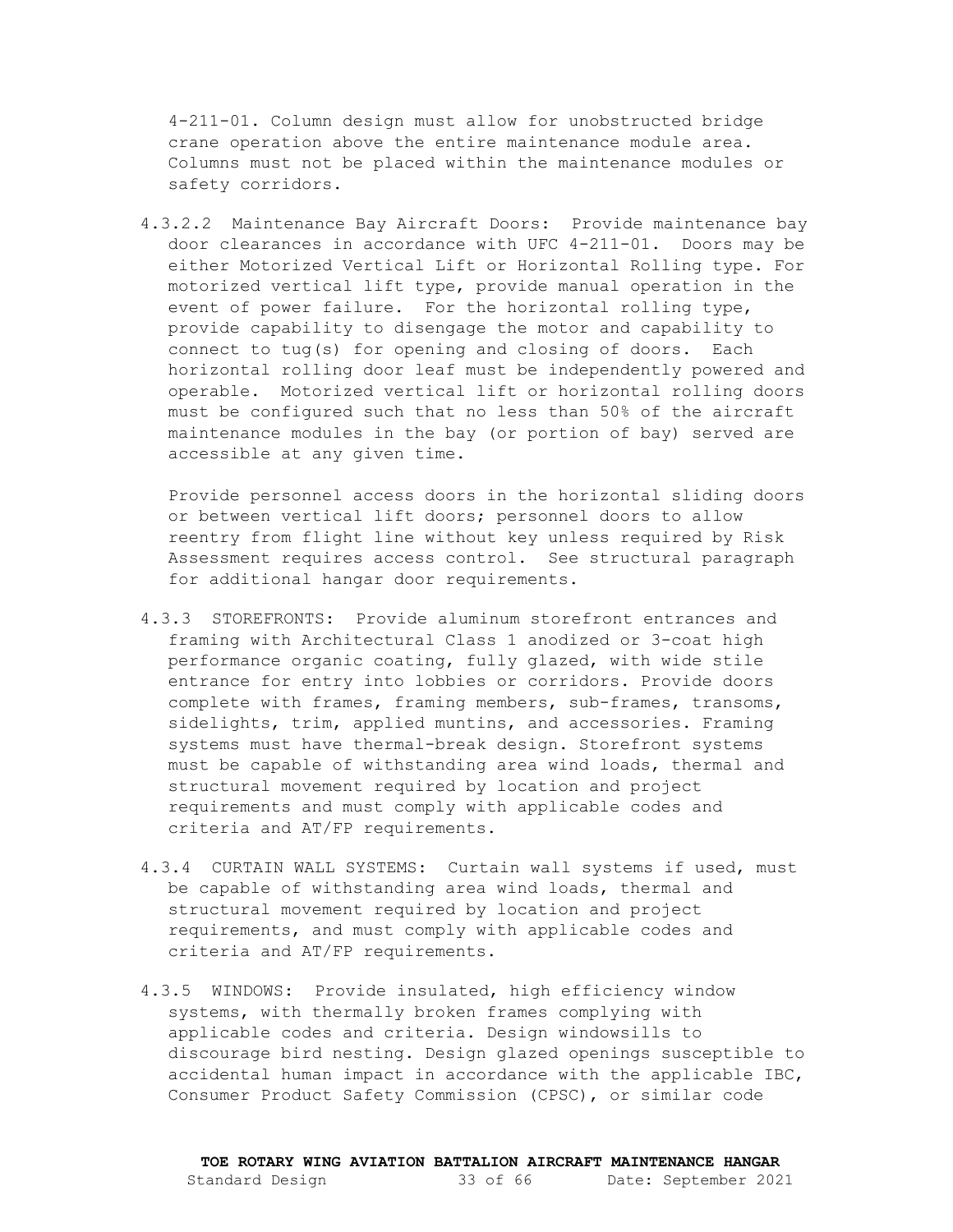safety requirements in model building codes. Security window sash and bars may be used only at ground floor locations of supply and repair parts rooms and warehouses.

- 4.3.6 GLAZING: In considering the use of high-performance glazing, the designer should carefully evaluate the solar gain/heat loss values and thermal performance levels. Force protection issues must also be considered in the glazing design at locations where exposure to threat is indicated. The needs for natural daylight, thermal efficiency, value, and security should be balanced.
- 4.3.7 CLERESTORIES AND SKYLIGHTS: The use of translucent systems in clerestories or skylights is acceptable to provide natural lighting to interior spaces. Integrate openings with building envelope for continuity of thermal, air, and moisture barriers. The panels exterior finishes must resist the effect of UV degradation and weathering. Skylights are not allowed over the maintenance bay.
- <span id="page-33-0"></span>4.4 INTERIOR ELEMENTS:
- 4.4.1 ACOUSTICAL REQUIREMENTS: To isolate potential noises from the maintenance bay, shops, and between rooms, each space has been assigned a minimum STC rating to be achieved. Apply the STC room rating listed on the room data sheets to the entire room assembly to include walls, openings, utility penetrations, HVAC ductwork, and floor/ceiling assemblies. Interior partitions at a minimum must achieve STC of 40. At a minimum, floor/ceiling assemblies must achieve STC of 50 or IIC of 55. Sound conditions must not exceed levels as recommended by ASHRAE handbook criteria.
- 4.4.2 MAINTENANCE BAY:
- 4.4.2.1 Hangar Maintenance Bay Walls: The interior face of the wall finish from the required minimum specified in UFC 4-211- 01 to the top of each wall must be prefinished moisture resistant metal liner panels.
- 4.4.2.2 Utility Pedestals: Provide pedestals in the maintenance bay as shown in the standard design drawings. Utility Pedestals will provide power, data, water, and compressed air as required to service each aircraft maintenance module. Refer to plumbing and electrical sections for utility pedestal requirement.
- 4.4.2.3 All aircraft maintenance modules must be provided with a hose bib and drainage for limited aircraft washing. The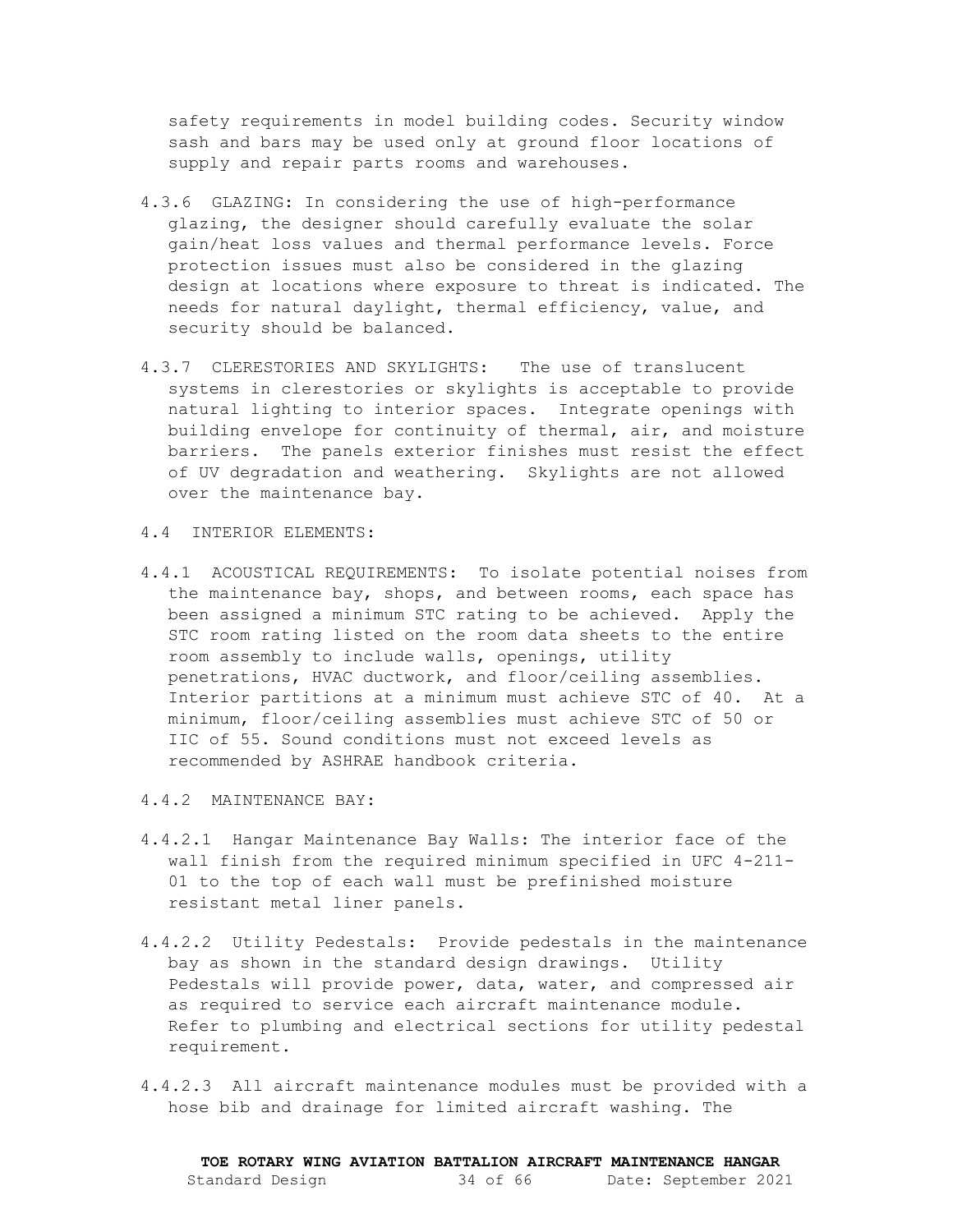washing capability is not intended to replace the exterior aircraft wash apron but is intended to allow the washing of aircraft during inclement weather.

- 4.4.2.4 Slope the maintenance bay floor slab from the rear wall of the maintenance bay to a continuous floor trench located just inside the safety lane adjacent to the hangar aircraft doors. The elevation of the floor slab and the floor slope must be in accordance with UFC 4-211-01. Do not exceed 1/8"/Foot slope at any point within maintenance bay.
- 4.4.3 VAULT REQUIREMENTS:
- 4.4.3.1 Arms Vault and Aircraft Mounted Systems Vaults: Provide vaults to accommodate storage of arms and associated equipment for each company. Design and construct vaults in accordance with the physical security requirements contained in UFC 4- 215-01 and AR 190-11 for Category II arms. The arms vault door and door frame must be a GSA-approved Class 5 armory door per GSA Federal Specification AA-D-600D (4). Provide a full height Dutch-door day gate with the armory door at the company arms vault. The arms vault will be provided with an approved Intrusion Detection System (IDS).
- 4.4.4 CORRIDORS:
- 4.4.4.1 Maintenance Bay Access Corridors: Corridors connecting directly to the Aircraft Maintenance Bay must be a minimum of eight (8) feet in width. Other corridors must have a minimum width of  $6'-8''$ .
- 4.4.4.2 Corridors must comply with UFC 4-211-01, paragraph 3- 7.1. NFPA hazard classification zone separation per UFC 4-211- 01 is required.
- 4.4.5 PARTITIONS: Design Interior spaces and structures such that the interior layout may be modified in the future in accordance with changes in unit composition or mission.

4.4.6 INTERIOR DOORS:

- 4.4.6.1 Comply with applicable codes and criteria. Metal doors must be minimum Level 3, physical performance Level A, Model 2; factory primed.
- 4.4.6.2 Hollow Metal Door and Frames: Fire-rated and Smoke Control Doors and Frames must comply with applicable codes, criteria and requirements of labeling authority. STC ratings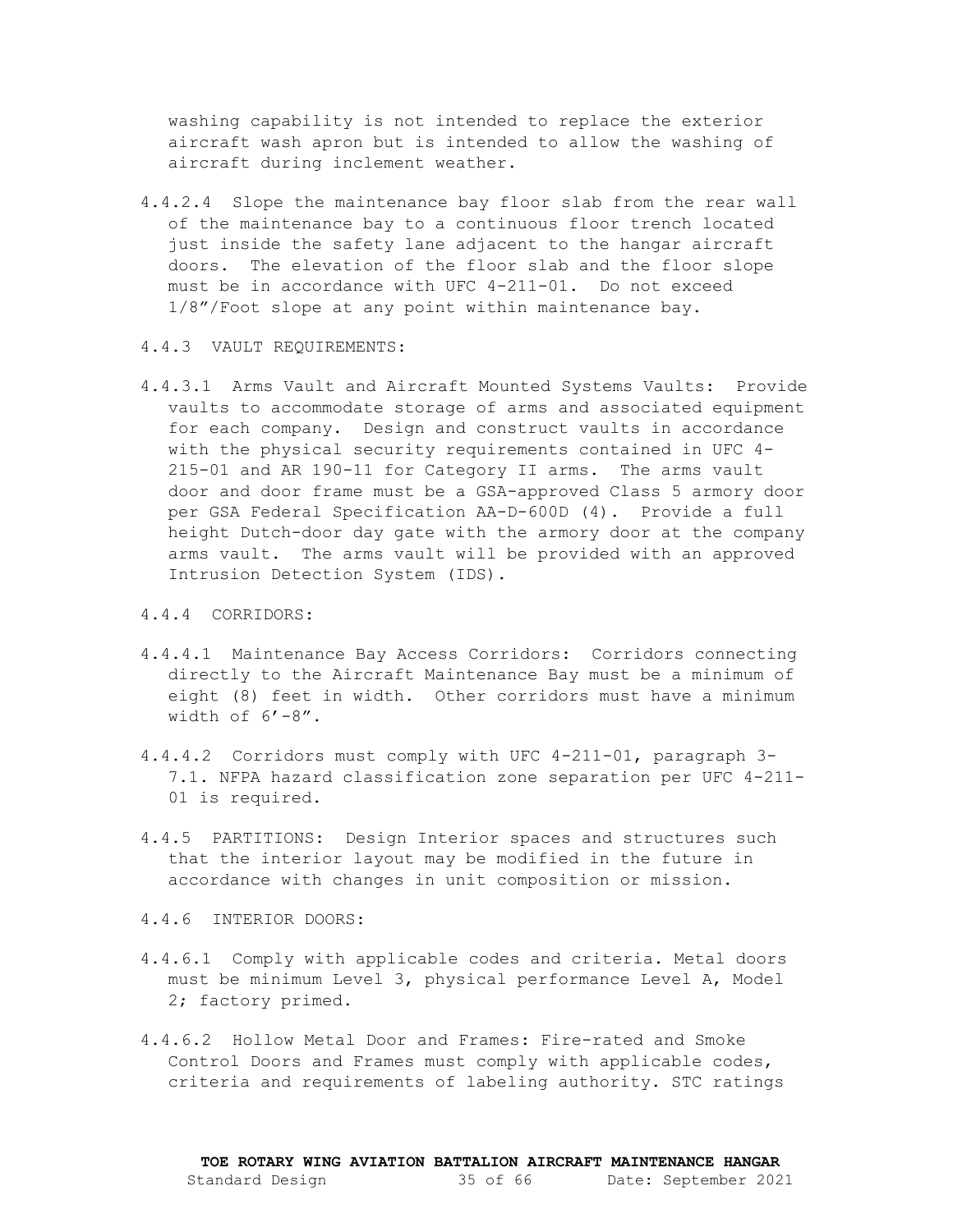must be of the sound classification required and must include the entire door and frame assembly.

- 4.4.6.3 Provide insulated acoustically-rated metal doors at utility rooms, janitor closets, and stairwell doors.
- 4.4.6.4 Provide rated insulated metal doors between maintenance bay(s) and the admin core.
- 4.4.6.5 Overhead Doors: See room data sheet for size and location of overhead doors. Overhead doors must be insulated and motorized with manual chain override for non-power operation. Provide controls for power operations on both sides of doors.
- 4.4.6.6 Vision Panels: Provide narrow vision panels or sidelights for all doors except doors serving Shops, Secure Planning Room, Aviation Operations Secure Storage, Company Secured Consumable Storage, Restrooms, Janitors Room, Facility Storage, Recyclable Storage, and Utility rooms. Glazing type and size must conform to all applicable codes and criteria.

4.4.7 DOOR HARDWARE:

- 4.4.7.1 All hardware must be consistent and must conform to ANSI/BHMA standards for Grade 1. Provide closers for all exterior doors, all doors opening to corridors and fire rated doors as required by codes. Install exit devices on all building egress doors.
- 4.4.7.2 Finish Hardware (Master Keying System/Cores): Coordinate all requirements for hardware keying with the Contracting Officer. Match existing Installation keying system on the installation.
- 4.4.7.3 Fire and Exit Door Labeling: Install fire door hardware in accordance with applicable codes. Exit devices installed on fire doors must have a visible label bearing the marking "Fire Exit Hardware". Other hardware installed on fire doors, such as locksets, closers, and hinges must have a visible label or stamp indicating that the hardware items have been approved by an approved testing agency for installation on fire rated doors. Install smoke-control door hardware assemblies in accordance with applicable codes.
- 4.4.7.4 Auxiliary Hardware: Provide other hardware as necessary for a complete installation. All doors must latch and be lockable.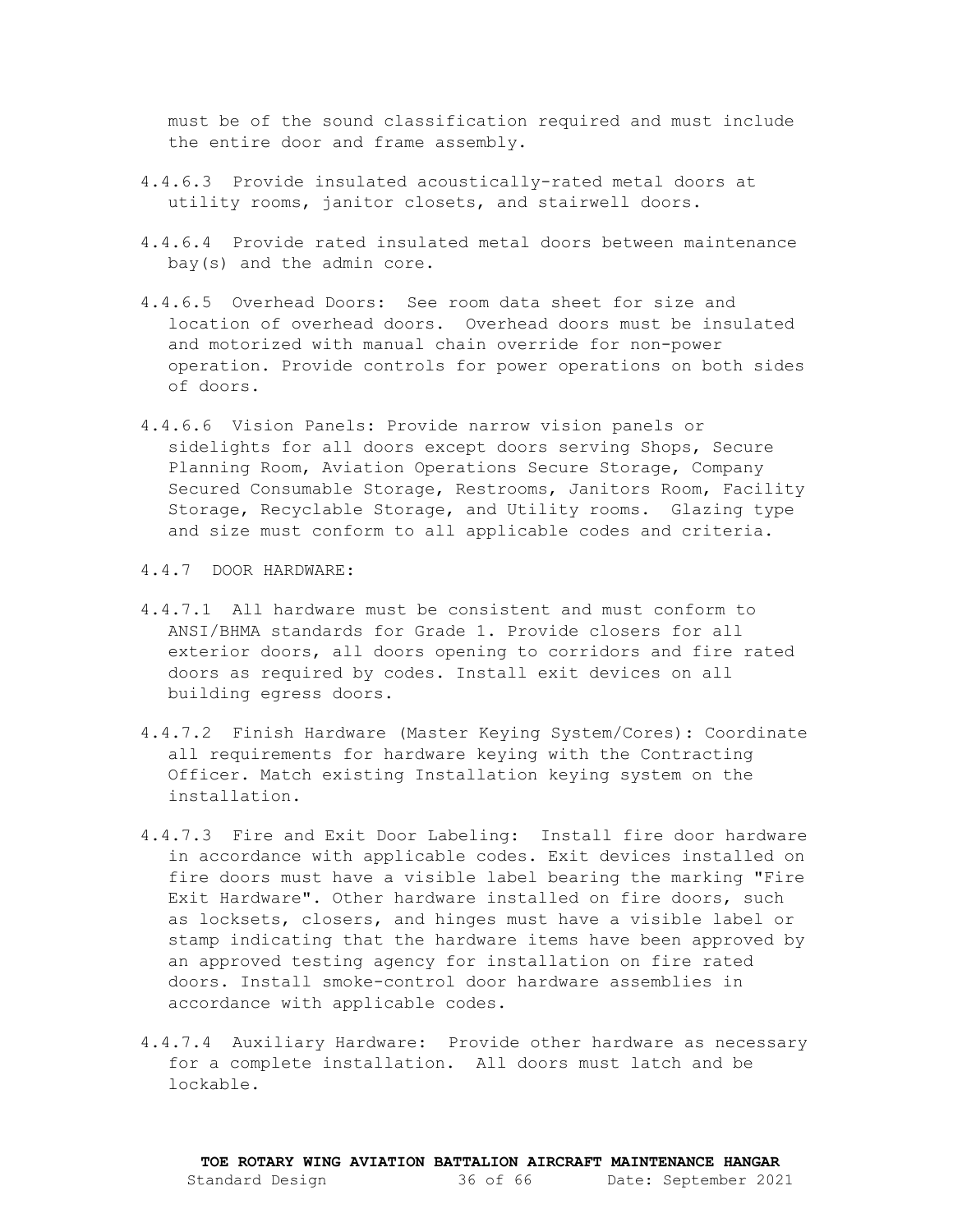- 4.4.7.5 Door Stops: Provide wall or floor stops for all interior and exterior doors that do not have overhead holder/stops.
- 4.4.7.6 Electronic Keycard Access System: Wire and equip all exterior personnel doors and frames to accept GFGI Electronic keycard access system. The infrastructure including conduits and boxes will be CFCI. Locate the main access system unit in flight operations.
- <span id="page-36-0"></span>4.5 ACCESSORY STRUCTURES:
- 4.5.1 Fire Protection Pump House (Category Code 89144): If a Pump House is included, the exterior appearance is to match the hangar and adjacent buildings.
- 4.5.2 Secured Covered Storage:
- 4.5.2.1 Ground Support Equipment (GSE) Covered Storage: Provide fenced and gated exterior covered storage to secure and shelter ground support equipment from weather. Locate the GSE structure with direct access to the Hangar Access Apron but not interfere with airfield operations. Provide weatherproof lighting and weatherproof general-purpose receptacles with ground fault protection.
- 4.5.2.2 Associated Items of Equipment (ASIOE) Covered Storage: Provide fenced and gated exterior covered storage to secure and shelter ASIOE equipment such as maintenance stands, mobile cranes, aircraft maintenance trailers, aircraft blade boxes, and other unit equipment. The ASIOE structure should be located outside the airfield security fence, but within a fenced secure area. The ASIOE covered storage does not require direct access to the Hangar Access Apron. Provide weatherproof lighting and weatherproof general-purpose receptacles with ground fault protection.
- 4.5.3 Storage Buildings and Tanks:
- 4.5.4 Flammable/Petroleum, Oil, and Lubricants (POL) Storage Building: Provide a building to store oil, lubricants, and flammable solvents for daily use. Size this storage facility at 200 square feet. Provide an access apron at the entry of this building. Provide secondary containment in compliance with applicable federal and state environmental regulations. Compliance with UFC 3-600-01, NFPA 30, and 29 CFR 1910.106 is mandatory. Maintain minimum separation distance from other buildings in accordance with the IBC and local codes to eliminate the need for automatic sprinkler protection. Locate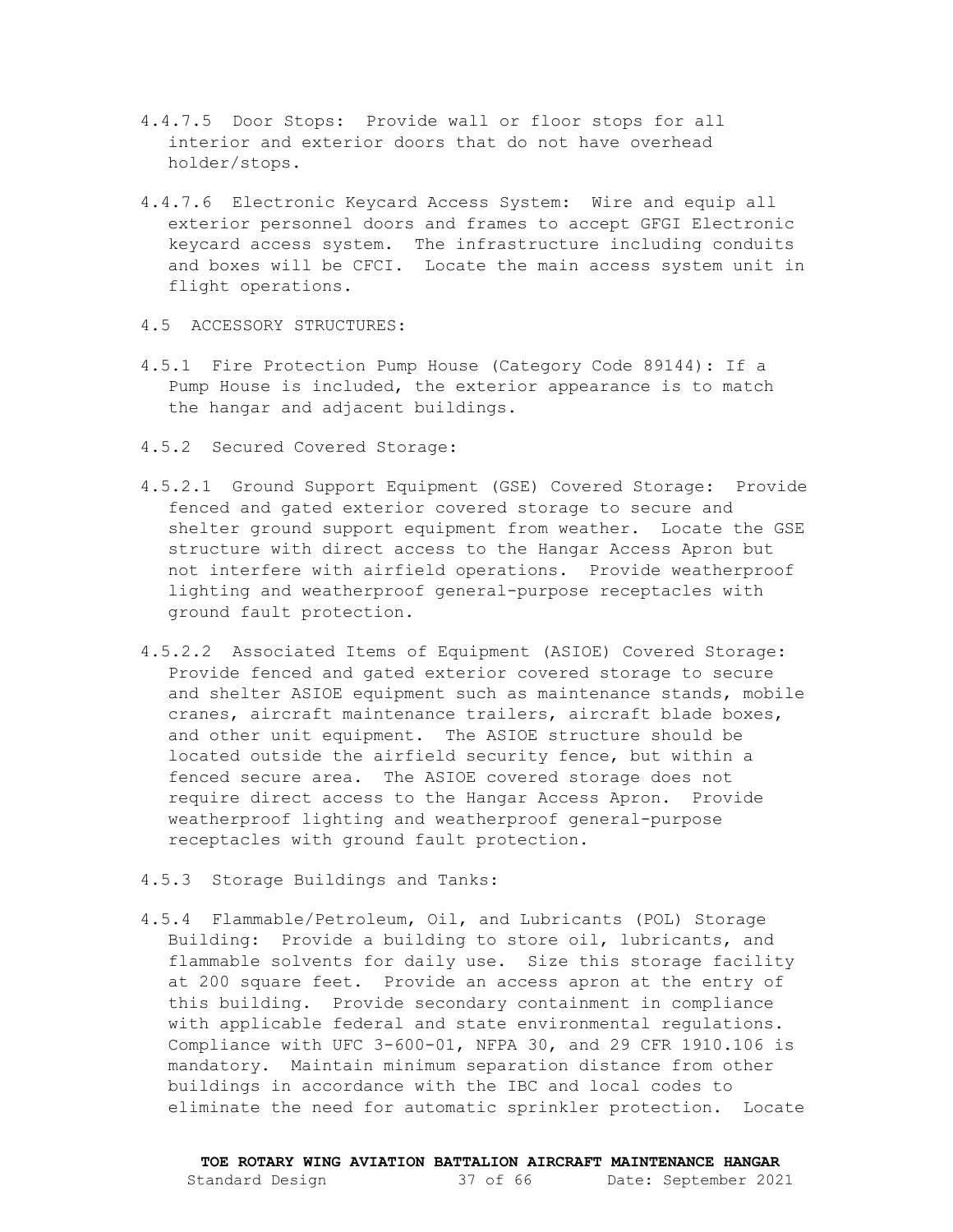the POL Storage Building outside the clear space of the hangar building, but readily accessible to shop personnel.

4.5.5 Hazardous Material Storage Building: Provide a building for the temporary storage of used lubricants, flammable solvents, dry sweep, etc. Size this storage facility at 200 square feet. Provide an access apron at the entry of this building. Provide secondary containment in compliance with applicable federal and state environmental regulations. Compliance with UFC 3-600-01, NFPA 30, and 29 CFR 1910.106 is mandatory. Maintain minimum separation distance from other buildings in accordance with the IBC and local codes to eliminate the need for automatic sprinkler protection. Locate the Hazardous Material Storage Building outside the clear space of the hangar building, but readily accessible to shop personnel.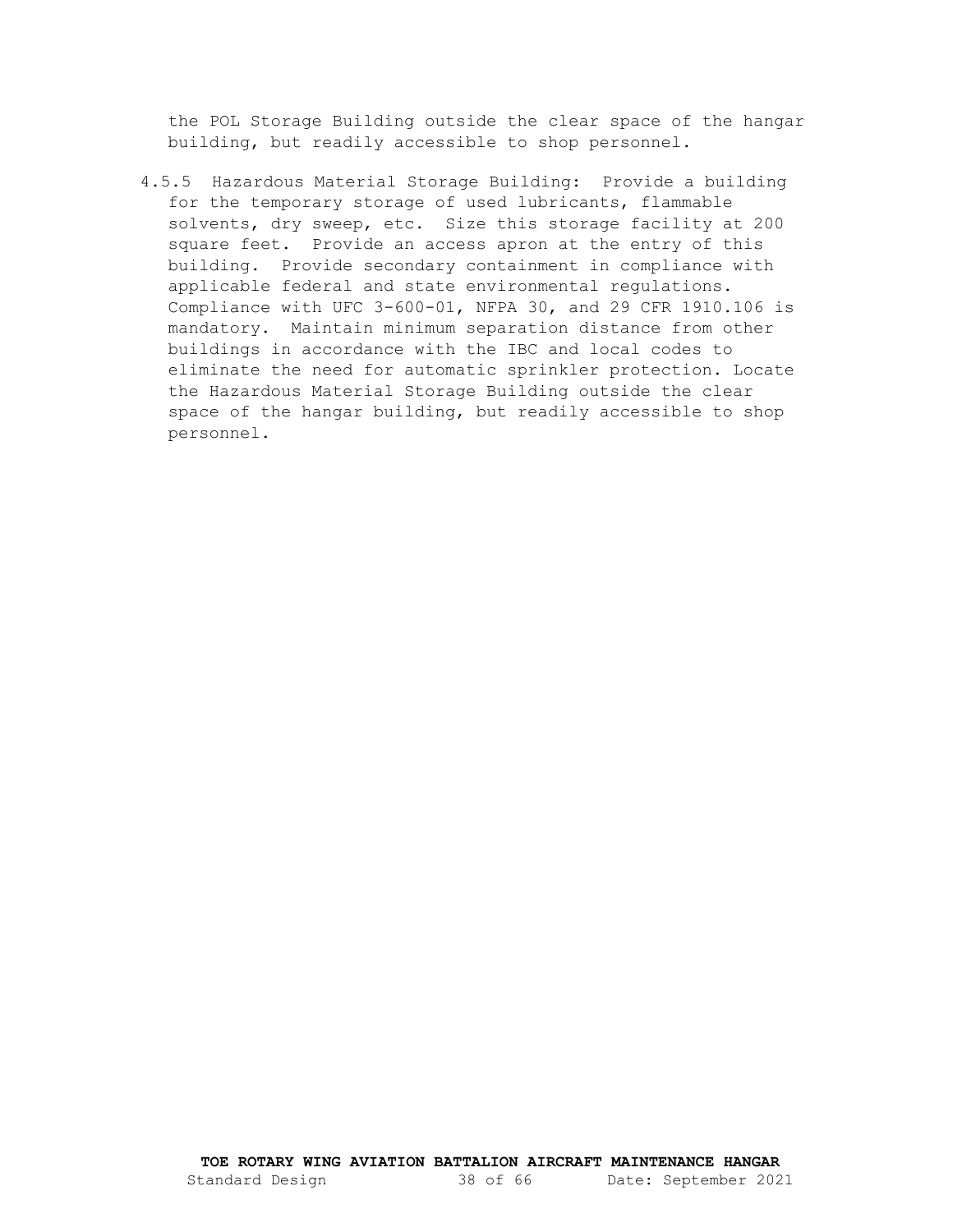#### <span id="page-38-1"></span><span id="page-38-0"></span>**5 FINISHES AND INTERIOR SPECIALTIES REQUIREMENTS**

- 5.1 MANDATORY REVIEWS:
- 5.1.1 Designer is to submit a preliminary CID package to Huntsville Center for procurement review at concept design submission (35%) and a completed CID package at Construction Documents (100%) review.
- 5.1.1.1 Contact Stephanie Hardin (Stephanie.R.Hardin@usace.army.mil) - (256) 895-1512 at Huntsville Center to coordinate submission requirements and budgets.
- <span id="page-38-2"></span>5.2 GENERAL:
- 5.2.1 Provide design and finishes in accordance with UFC 3-120- 10 and UFC 4-211-01.
- <span id="page-38-3"></span>5.3 STRUCTURAL INTERIOR DESIGN (SID) ELEMENTS:
- 5.3.1 FLOORS:
- 5.3.1.1 Lobby/Entrances/Vestibules: Ceramic tile / porcelain tile, recessed walk-off mat at main entry. Resilient flooring at secondary entrances.
- 5.3.1.2 Other auxiliary spaces: Unless otherwise noted, Sealed Concrete
- 5.3.2 BASES:
- 5.3.2.1 Within the hangar, other than Aircraft Maintenance Bay, Aircraft Parts Supply (Tech Supply), Mechanical Rooms, Fire suppression Rooms, and Electrical rooms, all other rooms, spaces and areas must receive rubber base for floor/wall transition.
- 5.3.2.2 Restrooms/Showers/Locker rooms must receive Ceramic tile, porcelain tile cove base.

5.3.3 WALLS:

5.3.3.1 Maintenance Bay: The interior face of the wall finish from the required minimum specified in UFC 4-211-01 to the top of each wall must be prefinished moisture resistant metal liner panels.

5.3.4 CEILINGS: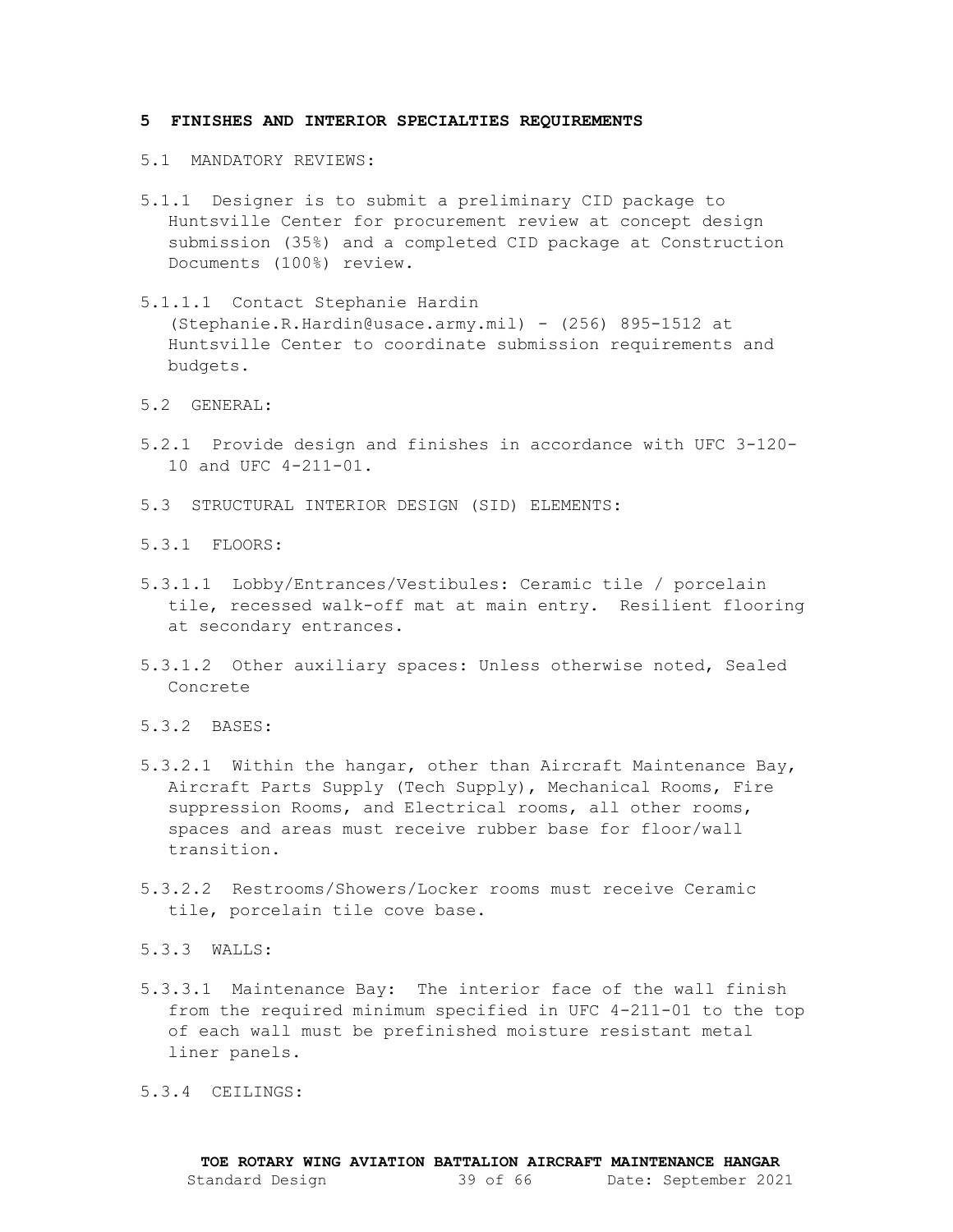- 5.3.4.1 Lobby, Entry and Vestibules: Acoustical Ceiling Tile with hold-down clips or Painted Gypsum Board.
- 5.3.4.2 Auxiliary Spaces not specifically listed in the Room Data tables: Acoustical Ceiling Tile or Painted Gypsum Board.
- 5.3.5 VERTICAL AND HORIZONTAL MILLWORK AND CASEWORK:
- 5.3.5.1 Countertops in common break rooms and toilet rooms and window stools are to be solid quartz, polymer or solid polyester resin composition. 1/2-inch thickness minimum.
- 5.3.6 WALL PROTECTION:
- 5.3.6.1 Provide integral finish high impact resistant wall protection corner guards, bumper guards, door frame guards in corridors, shops, and tech supply and where subject to mobile cart / vehicle damage.
- 5.3.6.2 Chair Rail: Provide chair rails in training rooms, briefing room, multi-purpose/conference room, and break rooms.
- 5.3.7 TOILET AND PRIVACY PARTITIONS:
- 5.3.7.1 Provide solid phenolic resin toilet partitions with a plastic laminate finish for durability. Partitions must be anchored to solid reinforcement in the walls using full length wall brackets and should be supported overhead and secured to the floor (including miscellaneous metal bracing above the ceiling.)
- 5.3.8 TOILET ACCESSORIES:
- 5.3.8.1 Furnish and install the items listed below and all other toilet accessories necessary for a complete and usable facility.
- 5.3.8.2 All toilet accessories (except partitions) must be type 304 stainless steel with satin finish.
- 5.3.8.3 Toilet accessories must conform to the requirements of the ABA.
	- 5.3.8.3.1 Toilet Rooms:
		- 5.3.8.3.1.1 Glass mirrors on stainless steel frame and shelf – at each lavatory
		- 5.3.8.3.1.2 Liquid soap dispenser at each lavatory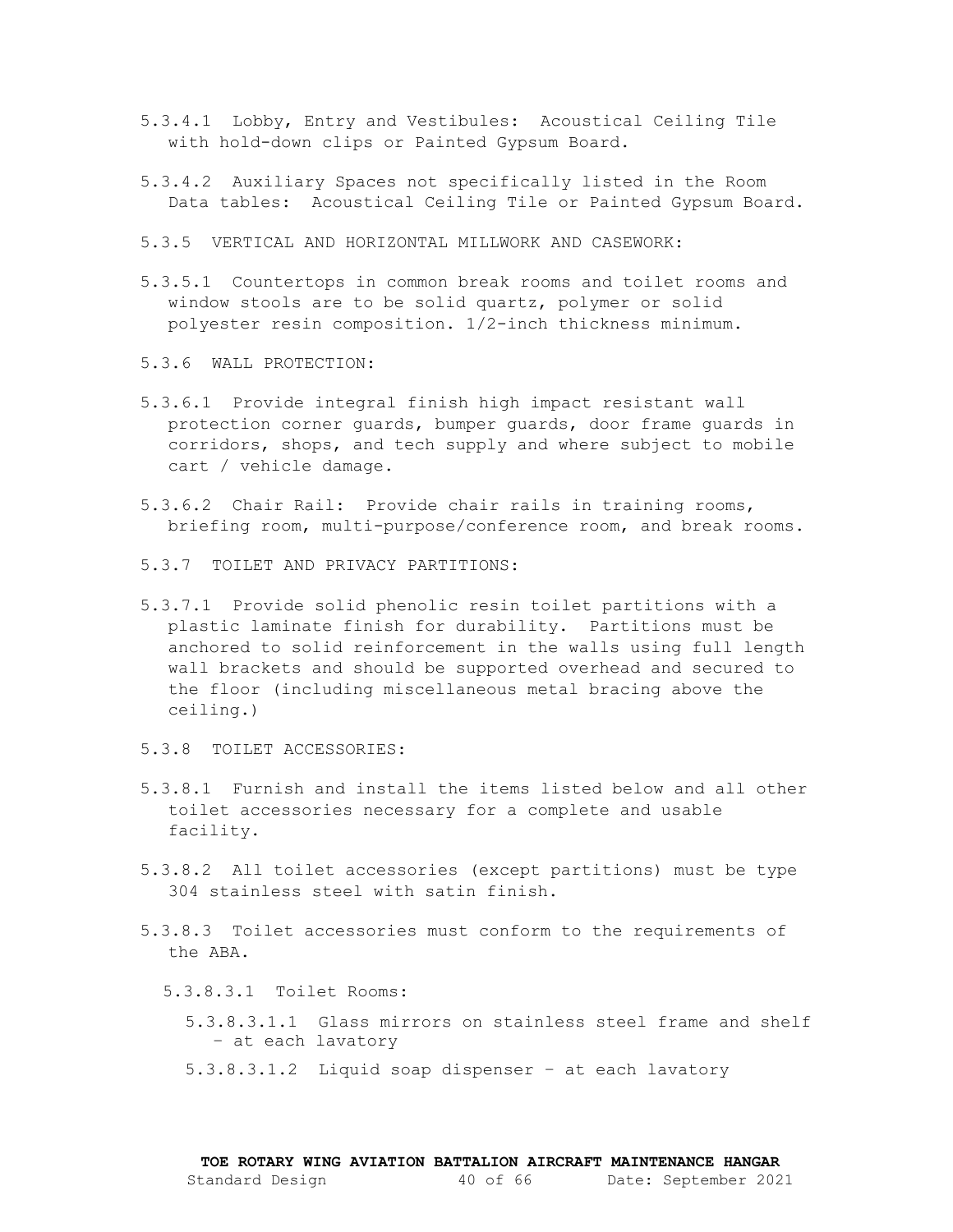- 5.3.8.3.1.3 Combination recessed mounted paper-towel dispenser/waste receptacle
- 5.3.8.3.1.4 Sanitary napkin disposal at each female and unisex toilet
- 5.3.8.3.1.5 Lockable double toilet paper holder at each water closet.
- 5.3.8.3.1.6 Sanitary toilet seat cover dispenser a minimum of one per toilet room
- 5.3.8.3.1.7 Grab bars as required by ABA
- 5.3.8.3.2 Showers:
	- 5.3.8.3.2.1 Shower curtain rod extra heavy duty.
	- 5.3.8.3.2.2 Shower curtain white anti-bacterial nylon/vinyl fabric shower curtain.

5.3.8.3.2.3 Soap dish and hair product shelf

- <span id="page-40-0"></span>5.4 COMPREHENSIVE INTERIOR DESIGN (CID) ELEMENTS
- 5.4.1 GENERAL FURNITURE AND EQUIPMENT REQUIREMENTS:
- 5.4.1.1 All FF&E provided for project is to comply with ECB 2021-8 "2021 Implementation of the USACE Interior Design Standard Nomenclature" and updates and accompanying document "4\_15\_2021\_Furniture\_Item\_Descriptions\_For\_Nomenclature\_Effort .pdf" available from Whole Building Design Guide:

[https://www.wbdg.org/FFC/ARMYCOE/POLICY/4\\_15\\_2021\\_Furniture\\_It](https://www.wbdg.org/FFC/ARMYCOE/POLICY/4_15_2021_Furniture_Item_Descriptions_For_Nomenclature_Effort.pdf) [em\\_Descriptions\\_For\\_Nomenclature\\_Effort.pdf](https://www.wbdg.org/FFC/ARMYCOE/POLICY/4_15_2021_Furniture_Item_Descriptions_For_Nomenclature_Effort.pdf)

Standard Design and Nomenclature Documents provide required salient features for all CID element categories. If project requires a unique item, coordinate with COS and Huntsville Center POC to determine required features.

- 5.4.1.2 Standardized identification and nomenclature used on drawings is to be maintained and used for construction documents by design agent. Do not use alternate item codes or nomenclatures. If a project requires a unique item or if existing equipment is to be relocated, add a Function Specific code per guidelines in document.
- 5.4.1.3 FF&E is sourced through three acquisition channels: Contractor furnished, contractor installed (CFCI); government furnished government installed (GFGI); and tenant furnished tenant installed (TFTI). Intended Acquisition and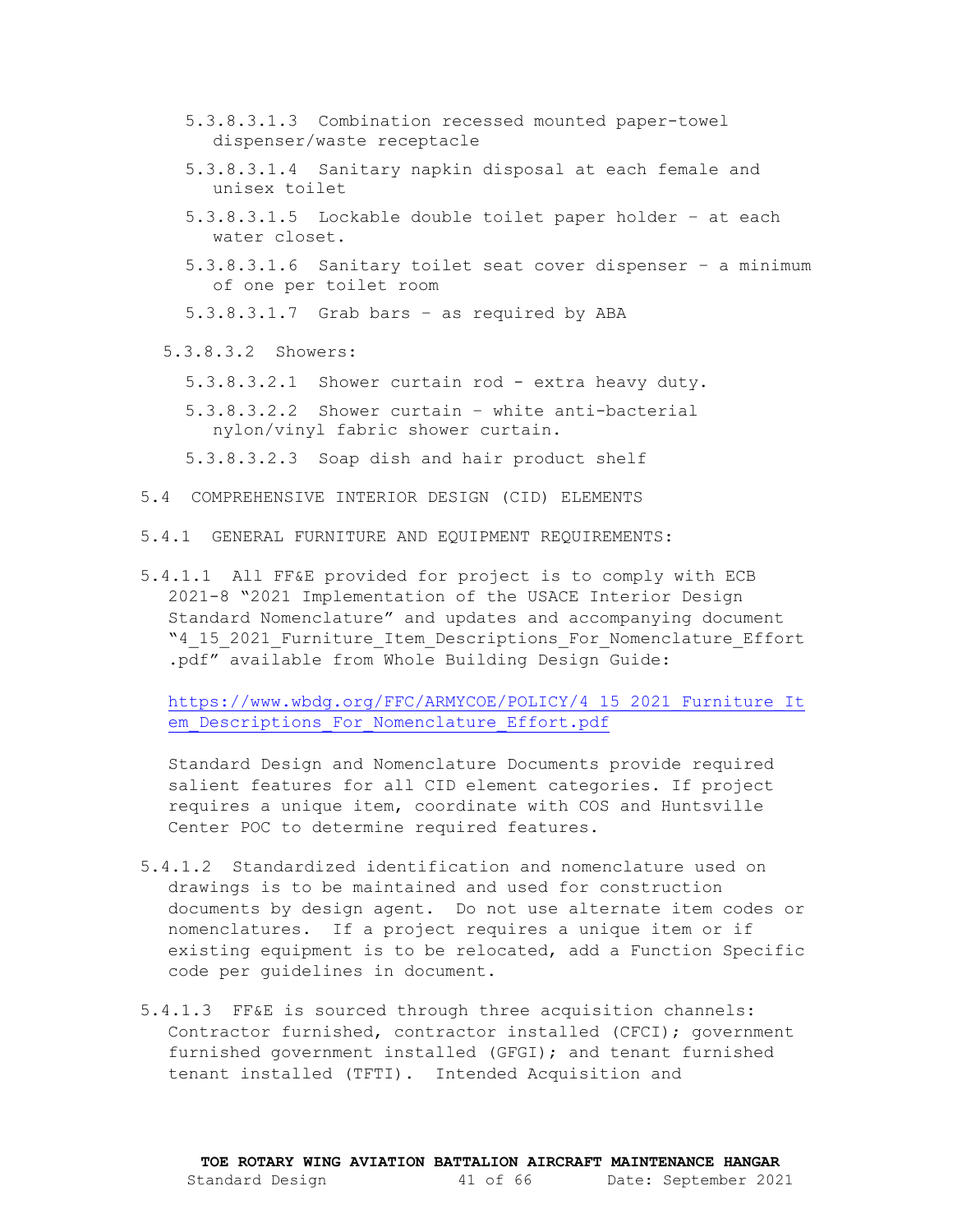Installation source is shown for each piece of FF&E in the equipment schedule.

- 5.4.1.4 Incorporate all furniture, fixtures and equipment listed on the equipment plans into the project. Provide all utility connections to support each furnishing and equipment. Coordinate furnishings with utility/data/voice outlets such that they are readily accessible.
- 5.4.1.5 Provide furniture design for all spaces. Coordinate with unit and DPW for any existing furniture and equipment to be relocated/re-used.
- 5.4.2 STORAGE CABINETS AND SHELVING:
- 5.4.2.1 Lockable Tool Storage: All-welded cabinet with removable bins, heavy-gauge steel doors with 14-gauge steel construction, 3-point locking system, capacity of 1450 lbs. per shelf.
- 5.4.2.2 Industrial Shelving Units: Pre-engineered bulk storage rack, for bulk items, with heavy duty 14-gauge steel beams. Shelves of solid decking. 18 Gauge Extra Heavy-Duty Box W shelves deliver 1300 lbs. capacity per shelf for storing motors, pumps, and other heavy equipment.
- 5.4.2.3 Shelving Unit: Each shelf must be able to support 350 lbs.
- 5.4.2.4 Flammable Storage Cabinet: Double wall 18-gauge steel, 350 lbs. shelf capacity, adjustable shelf. Meeting NFPA, OSHA and FM Standards.
- 5.4.3 PROJECTION SYSTEMS:
- 5.4.3.1 Projector Screens: Provide size as indicated on the Room Data tables. The retractable screen must be motorized and must have matte white surface with high contrast and black border finish.
- 5.4.3.2 Projector Mount: Provide structurally supported threaded end pipe to support the ceiling mounted project screen. Provide power and communication outlets at each projector mount.
- 5.4.3.3 Flat Screen Displays: Provide wall backing for flat screen displays as indicated on the room data sheets. Where flat screen displays are required, provide wall mounting support with power and data connections.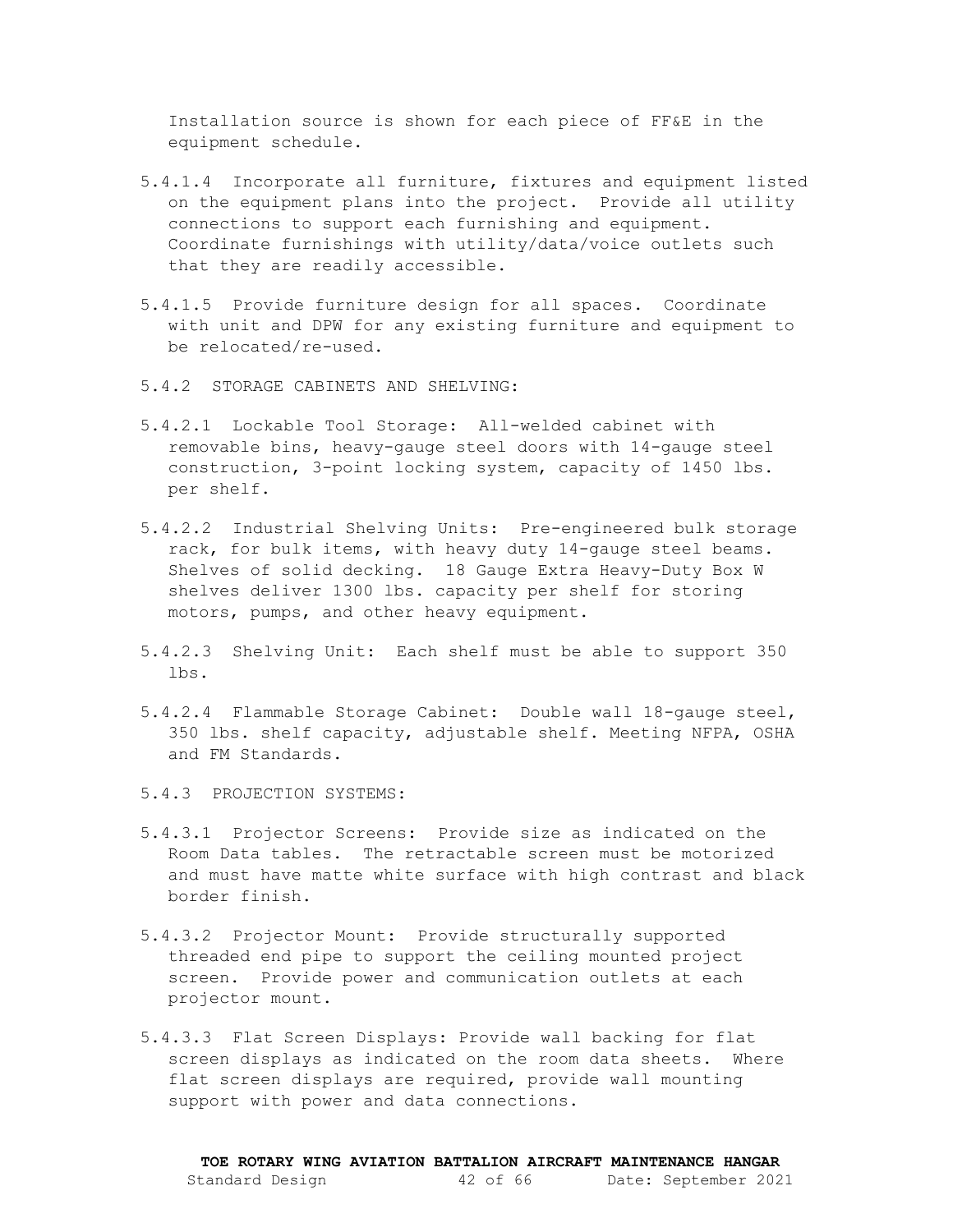- 5.4.3.4 Audio/Visual Control System: AV control system must have connectivity and controllability of unclassified video teleconferencing. Provide voice functionality with the AV system., lighting, speakers, microphones, screens, and projectors.
- 5.4.3.5 Provide dedicated power and communication outlets for each IT equipment listed.
- 5.4.4 MISCELLANEOUS FURNISHINGS:
- 5.4.4.1 Map Board: Provide single map board sized per unit/installation requirements. Frame map board with a removable plexiglass overlay for dry erase marker use. Plexiglass overlay must be easily removable for map replacement.
- 5.4.4.2 Static Dissipative Floor Mats: 3 feet wide by the length of the workbenches. Mats must be grounded for maximum effectiveness.
- 5.4.4.3 Lectern: adjustable tilt writing surface, open cabinet with adjustable shelf, locking cabinet doors, dual wheel casters, powered. Include microphone, light, slide out shelf. Wood veneer and trim.
- 5.4.4.4 Mail Center: Provide 20 mail slots per company.
- 5.4.4.5 Bulletin Boards: Provide size as indicated in the Room Data tables. Bulletin boards must have natural cork with wood frame.
- 5.4.4.6 Dry Erase Marker Board: Provide size as indicated on the Room Data tables. Marker Boards must be porcelain enamel steel writing surface, magnetic with aluminum frame and continuous marker tray.

#### <span id="page-42-0"></span>5.5 GOVERNMENT-FURNISHED GOVERNMENT-INSTALLED EQUIPMENT (GFGI)

- 5.5.1 Coordinate with Government on GFGI item requirements and provide suitable structural support or brackets for projectors, TVs, or other GFGI equipment. Provide all utility connections and space with required clearances for all GFGI, CFCI, and TFTI items. All computers and related hardware, copiers, faxes, printers, video projectors, and TVs are GFGI or TFTI.
- <span id="page-42-1"></span>5.6 SIGNAGE AND DIRECTORIES: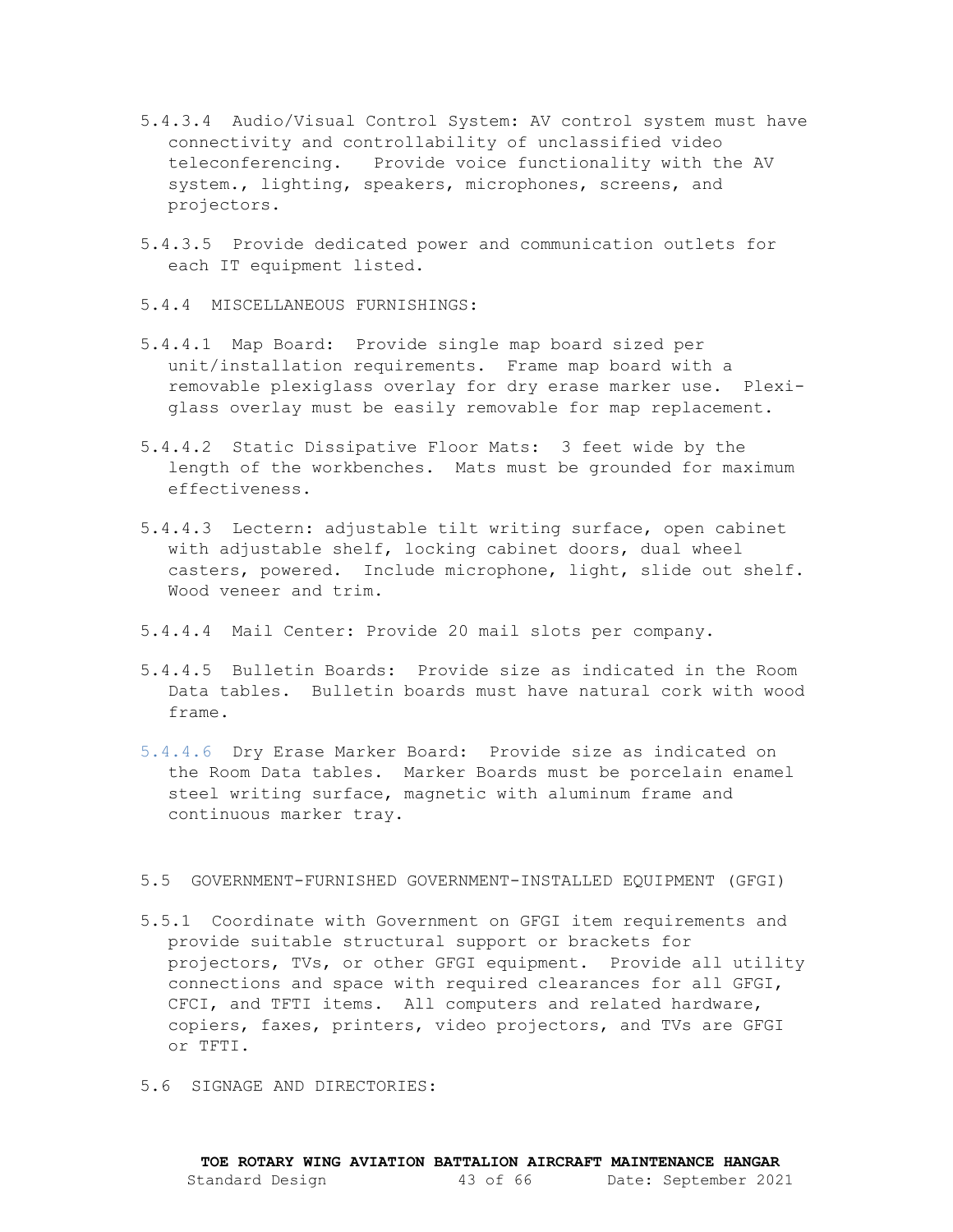- 5.6.1 Room Signage: Provide signage and directories in accordance with UFC 4-211-01 and UFC 3-120-01.
- <span id="page-43-0"></span>5.7 LOCKERS
- 5.7.1 TA-50 Lockers:
- 5.7.1.1 Authorization: Inclusion of space requirement for TA-50 lockers in RPLANS allowance and/or a 1391 is only authorized upon written confirmation from both the Battalion commander and the Garrison commander.
- 5.7.1.2 Where TA-50 locker space is authorized, provide locker rooms and individual equipment (TA-50) lockers for all personnel in Flight and Aviation Maintenance companies. Provide permanently installed, individual steel lockable lockers sized 42" (w) x 24" (d) x 78" (h) to allow each soldier to securely store current TA-50 as well as future Soldier Systems equipment. Provide lockers with size and appearance like that shown below. TA-50 lockers must be single tier, heavy duty, all welded ventilated type and meet the following minimum requirements:
- 5.7.1.3 All tops, bottoms and shelves must be constructed of minimum 16-gauge thick cold rolled sheet steel. All sides, intermediate partitions and backs must be constructed of minimum 14 gauge flattened expanded metal or perforated metal with a minimum free area of 50%, welded to angle iron frames. Frames must be constructed of minimum 1" X 1" X 1/8" angle iron steel. Thickness of metal and details of assembly and supports must provide strength and stiffness.
- 5.7.1.4 Double doors must have a three-point three-sided cremone latch and must be pad-lockable. Doors must be hinged with minimum five knuckle heavy duty steel pin butt hinges welded to both door and locker frame – provide three hinges per single tier door.
- 5.7.1.5 Each locker must include: one aluminum number plate (numbered in sequential order), one full width shelf located 12" from the top with clothes hangar rod and three locker hooks mounted below.
- 5.7.1.6 Lockers must be galvanized and coated with a highquality durable finish with color to be manufacturer's standard tan or gray.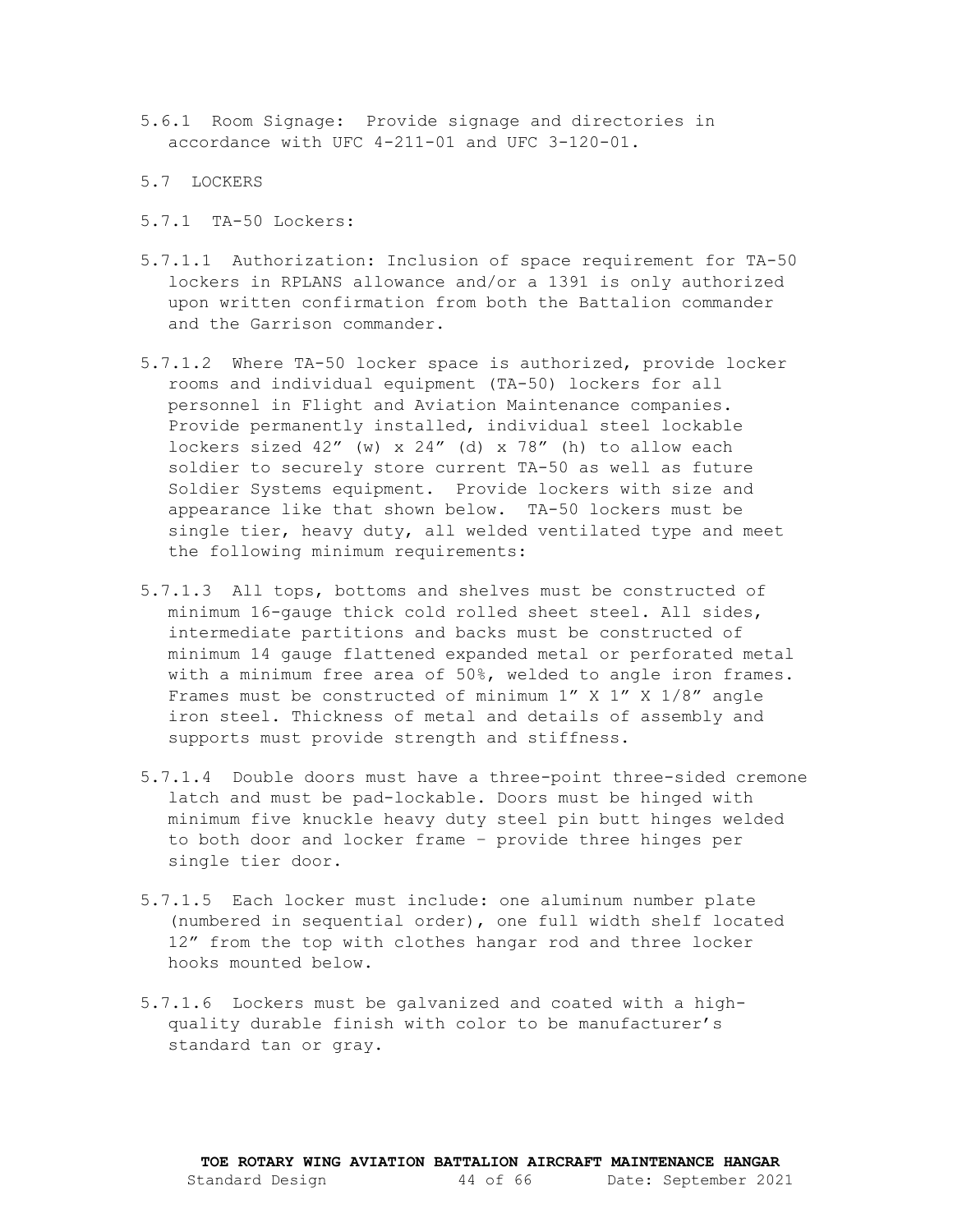5.7.1.7 Locker must be anchored to concrete floor in accordance with manufacturer's recommendations.



5.7.2 Shower Lockers:

5.7.2.1 Provide minimum 15"(w) x 18"(d) x 36"(h) double tier steel lockers on a 3:1 ratio of lockers per shower. Locker body must be a minimum thickness of 24 gauge and one-piece door frame must be a minimum thickness of 16 gauge. Provide sloping tops.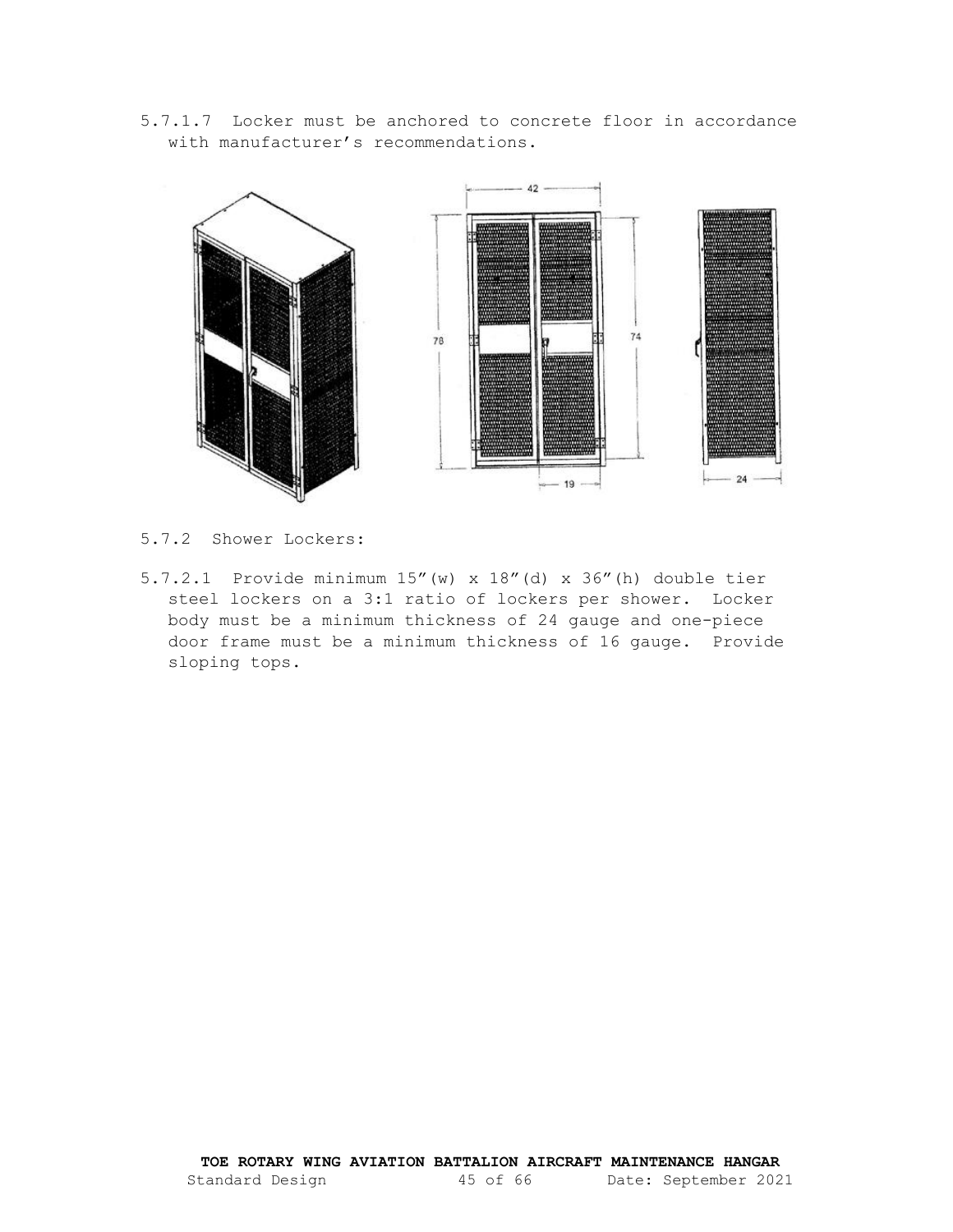#### <span id="page-45-0"></span>**6 FIRE PROTECTION REQUIREMENTS**

#### <span id="page-45-1"></span>6.1 GENERAL:

- 6.1.1 Provide a fire protection system in accordance with UFC 3- 600-01 Fire Protection Engineering for Facilities and UFC 4- 211-01 Aircraft Maintenance Hangars. The fire protection system design may require the need for a separate Fire Pump Building and Water Storage Tanks. The final site arrangement of these features may vary by location and must be refined by the designer of record and approved by the COS, DPW, and the airfield manager.
- 6.1.2 Do NOT follow NFPA 409 except where specifically required in UFC 4-211-01. Chapters 5 and 7 of UFC 4-211-01 do not apply to Army Hangars, however, if project is at a joint facility, inquire with base leadership as to which standards to follow. Contracting Officer must approve direction for other than Army Standard.
- <span id="page-45-2"></span>6.2 FIRE SUPPRESSION ROOM:
- 6.2.1 Provide a centralized room on the ground floor for fire protection equipment (Hi-EX foam tank, pumping equipment, riser control valves, wet-pipe system piping and valves, and the fire water service main. Room must provide 1-hour fire barrier protection. Space for fire water pumps is not included in the hangar. Where required provide a separate Fire Pump Building and Ground Fire Water Storage Tank(s).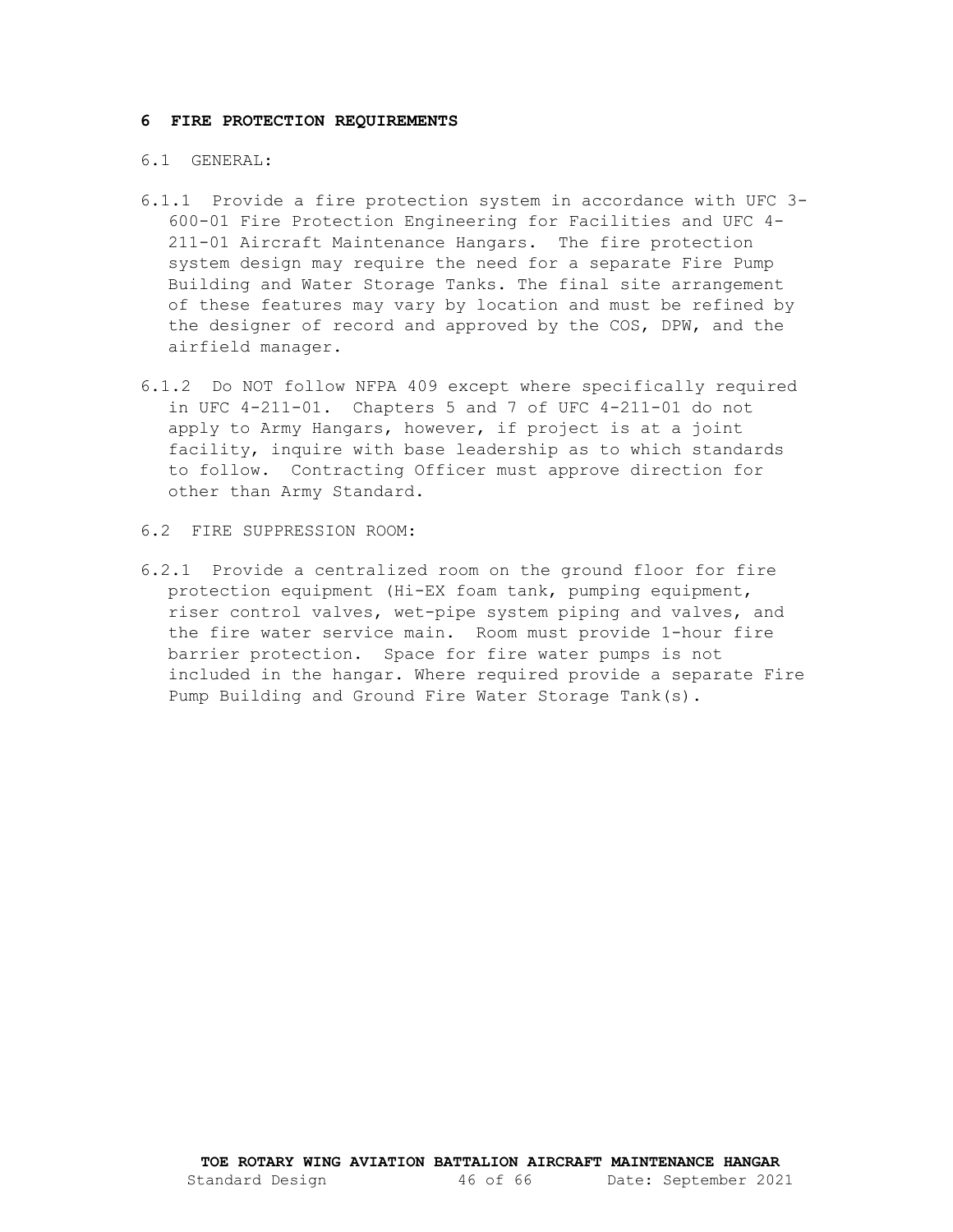#### <span id="page-46-1"></span><span id="page-46-0"></span>**7 PLUMBING REQUIREMENTS**

#### 7.1 GENERAL:

- 7.1.1 Provide plumbing design in accordance with UFC 4-211-01 paragraph 3-5.5 and applicable sub paragraphs, UFC 4-211-01 – paragraph 6-5.3, UFC 3-420-01 PLUMBING SYSTEMS, and the International Plumbing Code (IPC). Plumbing fixture counts are specified in the Standard Design. For conflicts between UFC requirements and the International Plumbing Code, the UFC requirements apply. UFC 4-211-01 requirements override UFC 3- 420-01 and IPC requirements.
- <span id="page-46-2"></span>7.2 DOMESTIC HOT WATER SYSTEM:
- 7.2.1 Heating System: Locate the main water heating equipment within a mechanical room, on the ground floor level only. Instantaneous water heaters are permissible for remote fixtures. Size system storage and recovery for delivery of hot water at every shower head and other fixture requiring hot water must comply with applicable provisions of UFC 3-420-01. Determine the energy source for the domestic water heating system by Life Cycle Cost Analysis.
- 7.2.2 Solar Water Heating: If life-cycle cost effective, provide solar water heating or other renewable energy source in accordance with UFC 1-200-02.
- <span id="page-46-3"></span>7.3 DRAINS:
- 7.3.1 Drains: Provide floor drains as required in UFC 3-420-01 except as modified by UFC 4-211-01 as applicable to Army projects.
- 7.3.2 Hangar Floor Trench Drains: Trench drains primarily serve to remove fluids spills and prevent puddles from forming on the hangar floor. Provide trench drains in the hangar bay to comply with NFPA 409 floor drainage requirements, except as modified by UFC 4-211-01, for the removal of hazardous fuels and fire suppression system discharges. Locate trench drains just inside of safety lane perpendicular to the hangar door(s). Provide trench drain across the width of the hangar door with the drains sloping into it. Track drains (for the hangar door(s) must drain into this trench drain system as well. See "Hangar Door Surface Drains" below. Route outlet drains, sized for a minimum of 1500 GPM, from the bottom of the trench low point(s) to an oil water separator or to effluent capture tanks and provide diverter valve with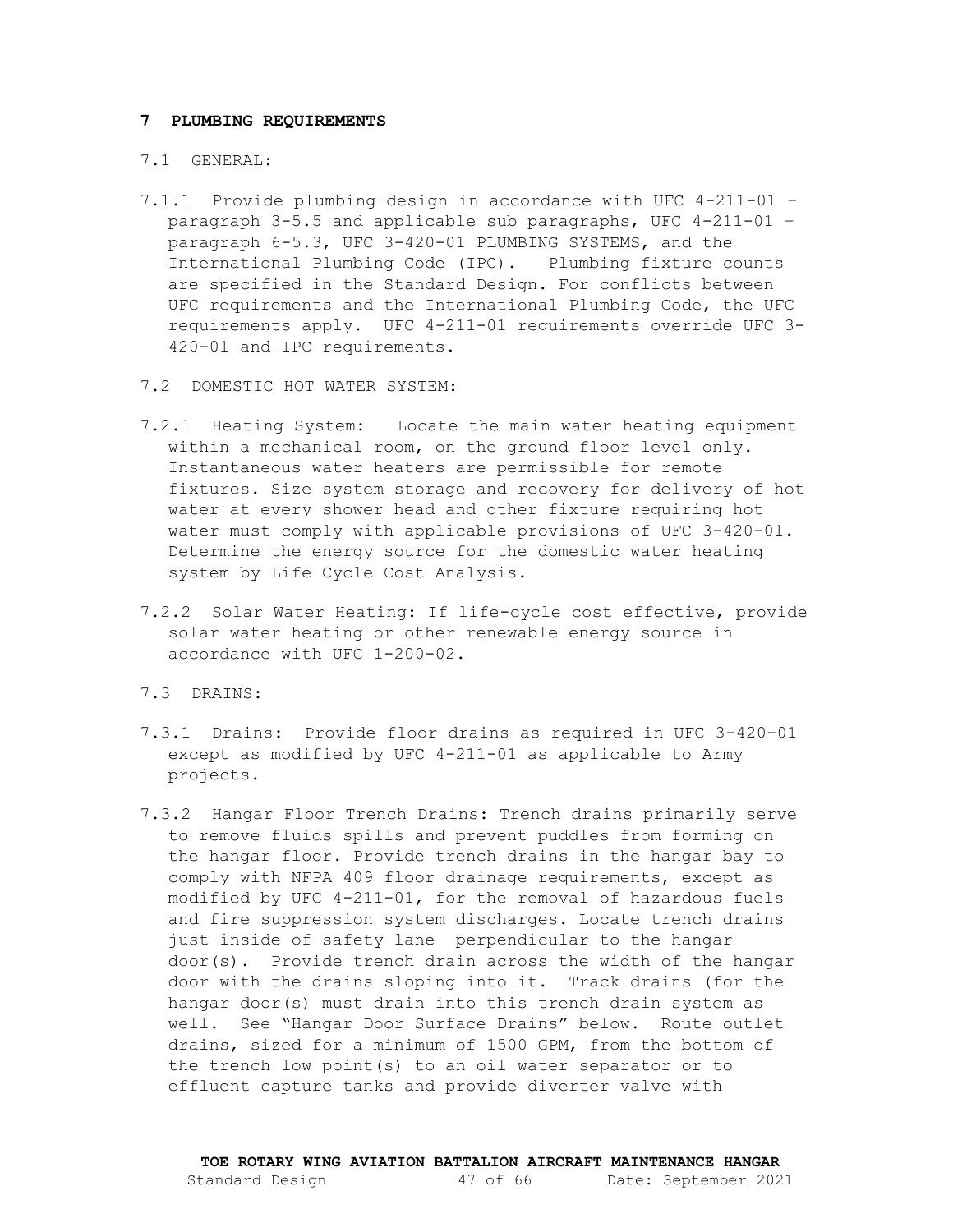monitoring and controls as indicated in UFC 4-211-01, Paragraph 6-2.2 and all sub paragraphs.

- 7.3.3 Hangar Door Surface Drains: For a horizontal sliding hangar door assembly, the rail support system must include surface drains as required in UFC 4-211-01, paragraph 3-10.2 and all sub paragraphs.
- <span id="page-47-0"></span>7.4 PLUMBING FIXTURES:
- 7.4.1 Sinks and Lavatories:
- 7.4.1.1 Janitors Sink: Provide corner floor mounted terrazzo mop receptor in each janitor's closet. Provide mop receptor with stainless steel rim guards and service faucet with vacuum breaker and pale hook. Provide both hot and cold water to the sink.
- 7.4.1.2 Break Room Sink: Provide 18-gauge double bowl stainless steel sink in all Break areas. Faucet must be single control goose neck type. Provide both hot and cold water to the sink.
- 7.4.1.3 Lavatories:. Countertop lavatories must be under mount vitreous china or integral to the countertop. Faucets must be low flow, sensor-controlled type. Coordinate the use of battery power or hard-wired electrical supply faucets with the base requirements.
- 7.4.1.4 Shop Sink: Provide single compartment stainless steel sink in the Allied Shops. Compartment size must be 24" long, 21" wide and 14" deep with a single 18" wide drain board. Sink must be constructed of 16-gauge 304 stainless steel. Provided foot operated faucet with hot and cold water. Drain from shop sinks must not be connected to main sanitary. Connection shop sinks to an oil/water separator or storage tank.
- 7.4.1.5 Hand Wash Sink: Provide a 36" semi-circular 3 station hand wash fountain in hangar with foot operated control bar. Supply hand wash fountain with tempered water.
- 7.4.2 Urinals: Provide wall-mounted, water-saving, sensor-flush type fixture with a maximum flow rate of 0.125 gallons per flush cycle. Coordinate the use of battery power or electrical supply faucets with the base requirements.
- 7.4.3 Water closet: Provide tank-less, sensor-flush type with a maximum flow rate of 1.25 gallons per flush cycle. Provide wall-mounted fixture unless directed differently by base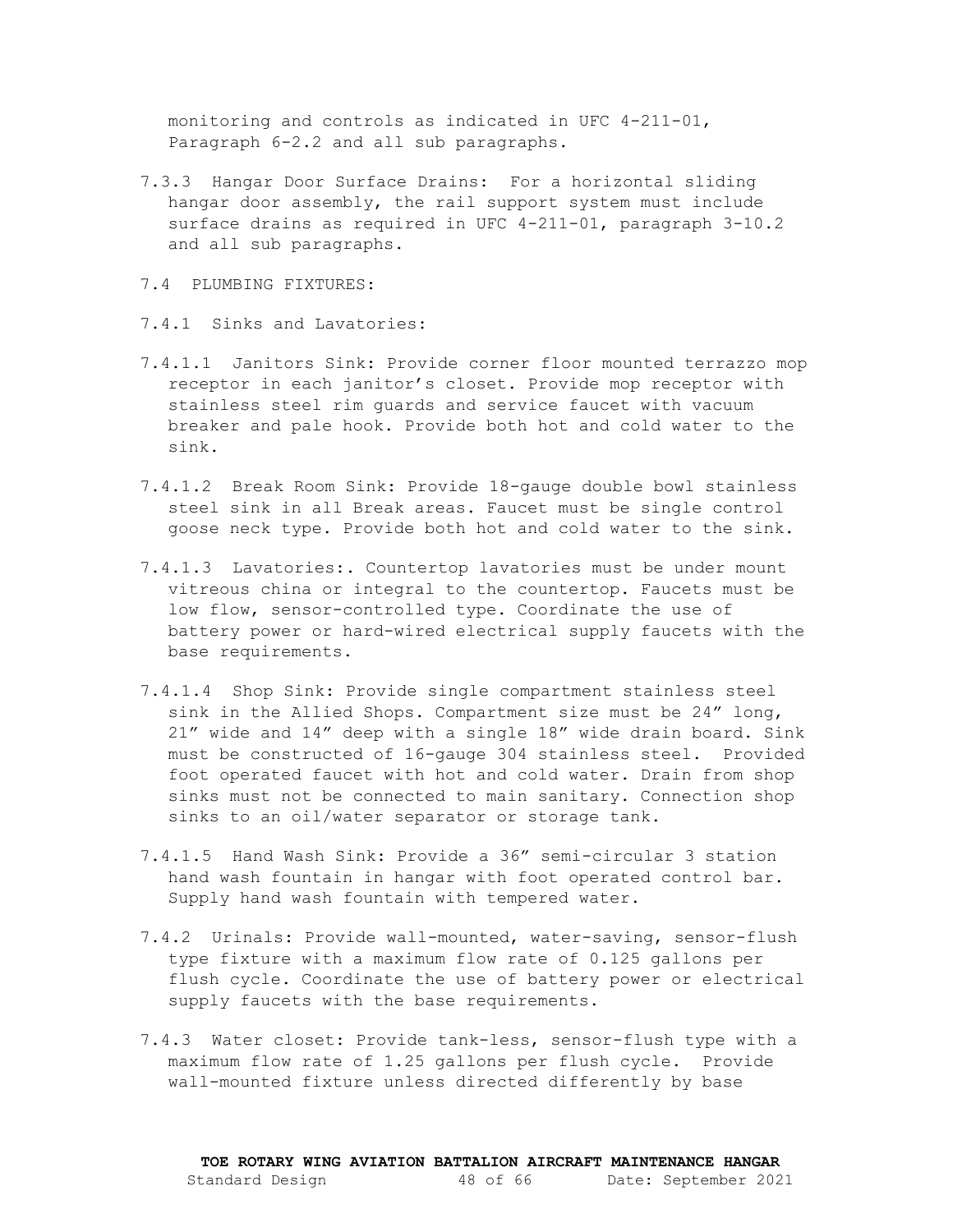design standards. Coordinate the use of battery power or electrical supply faucets with the base requirements.

- 7.4.4 Showers: Provide balance shower fitting with valve cartridge, integral stops, single operator lever handle.
- 7.4.5 Drinking Fountain: Provide hi-lo drinking fountains with bottle fill capability.
- 7.4.6 Emergency Showers and Eyewashes:
- 7.4.6.1 Provide eye wash and emergency eye wash/shower in the hangar, shop, and bench stock areas. Locate emergency eye wash and showers stations in accordance with OSHA standard 1910.151(c) and ANSI Z358.1. Do not locate showers in hangar's 5 foot safety lanes. Tankless water heaters may be used to supply tempered water to emergency eye wash and showers stations. \1\Floor drains are required at emergency shower locations. Coordinate with Base Environmental office for specific guidance related to floor drains. Since hazardous materials are used in the aircraft maintenance process, floor drains must be tied to either the station's industrial sewer or to a collection system that will capture and hold these materials for proper disposal. Comply with UFC 3-420-01 Appendix C Design Guidance for Emergency Shower and Eyewash Stations./1/
- 7.4.6.2 \1\In Aircraft Maintenance Bay provide stations as close to the hazard as possible, within 10 to 20 feet for highly corrosive chemicals, but not more than 10 seconds or 100 feet of unobstructed travel way, whichever is lesser. Where fixed stations cannot be installed within required travel distances due to large door openings, obstructions, etc., make provisions for unit-supplied portable stations./1/
- 7.4.6.3 In shop areas where chemicals, oils, solvents, or debris can be sprayed or blown into the eyes or spilled on clothing, provide the emergency shower and eyewash stations near to the exits. See room data sheet for locations where emergency shower and eyewash are required.
- 7.4.6.4 Hazardous Material Storage Building: Provide a station in each space adjacent to the exit.
- <span id="page-48-0"></span>7.5 COMPRESSED AIR:
- 7.5.1 Provide an energy efficient compressed air system consisting of compressors, receiver, refrigerated air dryer, filters, and distribution piping in accordance with UFC 3-420-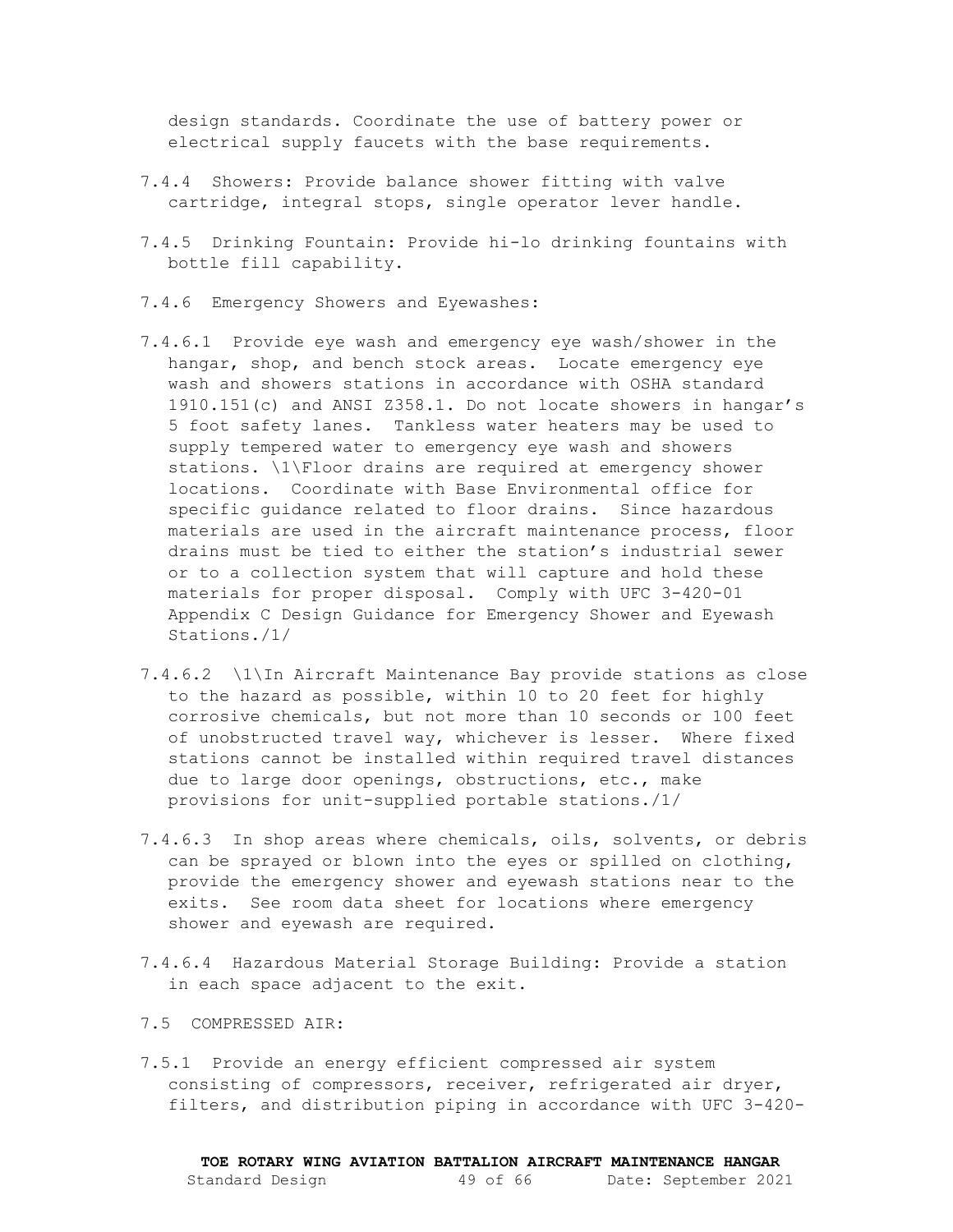02FA, and having a free air delivery capacity required by the functions performed within the building areas (125 CFM minimum) at 125 psig. Determine required capacity in accordance with the Compressed Air & Gas Handbook (CAGH) published by the Compressed Air & Gas Institute (CAGI). Compressors with greater than 125 SCFM capacity must be rotary screw type.

- 7.5.2 Provide Contractor Furnished Contractor Installed air compressor with a minimum 600-gallon receiver, an integral compressed air dryer capable of producing a 50-degree F dew point, an isolation valve, filters, and a pressure regulator. All pressure containing parts, devices, components of the system must comply with ASME BPVC Section VIII where applicable.
- 7.5.3 Provide compressed air outlets (drops) with quick disconnect couplings in all maintenance modules and all shop areas. Each drop must include an isolation valve, filter and pressure regulator, condensate trap with drain cock. Size each compressed air drop to accommodate 20 SCFM at 100 psig. Provide compressed air drops at locations identified on the room data sheets. In Aircraft Maintenance Bay, provide two compressor drops at each aircraft utility pedestals. ALSE shop requires clean and dry air.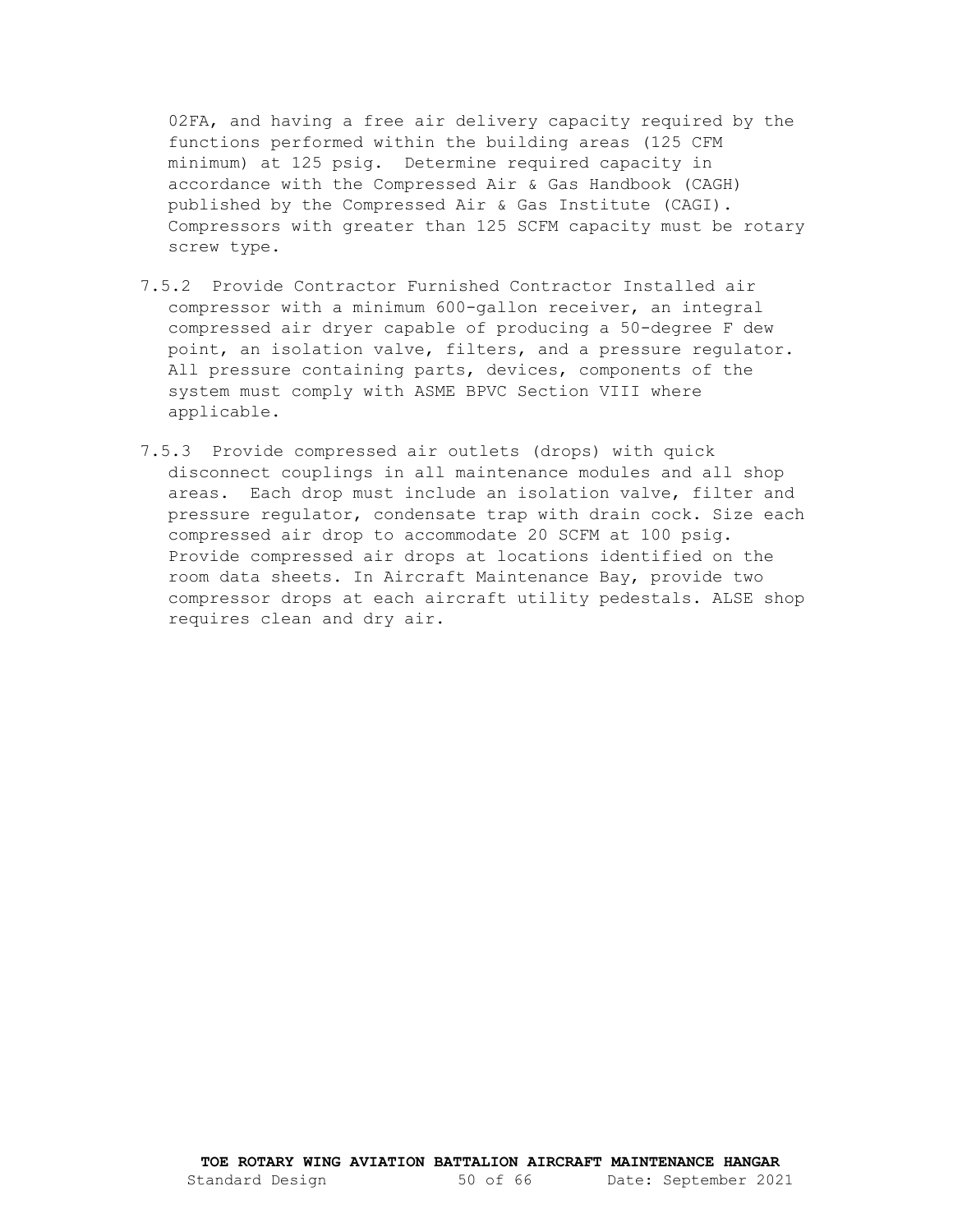#### <span id="page-50-1"></span><span id="page-50-0"></span>**8 HEATING, VENTILATING AND AIR CONDITIONING REQUIREMENTS**

#### 8.1 GENERAL:

- 8.1.1 Comply with the requirements of UFC 4-211-01, UFC 3-410- 01, and other applicable UFCs referred to therein. Additional criteria specific to aircraft hangar mechanical systems is included herein.
- <span id="page-50-2"></span>8.2 DESIGN:
- 8.2.1 Design heat gain and loss calculations, as a minimum, in accordance with the ASHRAE Handbook of Fundamental and ASHRAE Standard 183. Computer load calculations must be provided and must include complete input and output summaries. Pre-approved computer load analysis programs are as listed in UFC 3-410-01. Base the Inside design conditions on the data shown in INDOOR DESIGN DATA TABLE below. Outdoor design conditions must comply with the requirements in the applicable UFC.
- <span id="page-50-3"></span>8.3 HANGAR FLOOR AREAS:
- 8.3.1 DESIGN:
- 8.3.1.1 Install heating equipment in accordance with UFC 4-211- 01. For the hangar floor areas, consider heating and ventilating units, radiant heating, or some combination of the two. Where overhead radiant heating is provided, design and installation system to comply with applicable provisions of NFPA 409. In colder climates, consider supplemental heating at the floor level or under slab radiant floor heating in the hangar bay aircraft modules. Coordinate system selection with the user. Base the system selection on energy compliance, life cycle cost, reliability, operating considerations, and the maintenance capabilities and resources of the user. Consider all viable alternative systems meeting the functional requirements of the hangar bays.
- 8.3.2 OVERHEAD RADIANT HEAT SYSTEMS:
- 8.3.2.1 Overhead radiant heat systems may be either low or high intensity radiant heating. Provide radiant heaters with shielding that shield the heating element or flame from optical flame detectors or heat detectors as required to prevent activation of optical flame detectors or heat detectors and accidental release of the fire suppression system.
- 8.3.3 SNOW/ICE-MELTING SYSTEM: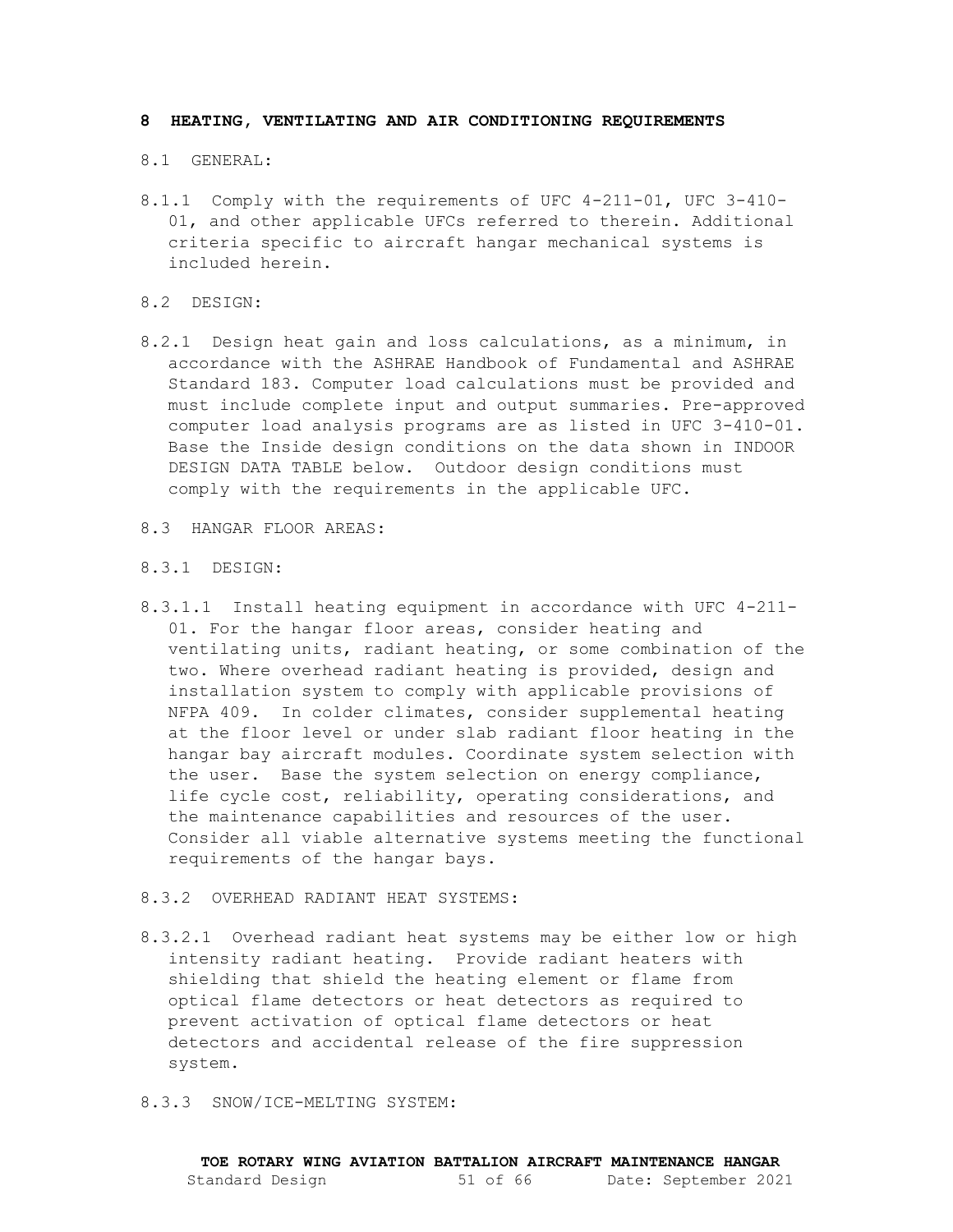- 8.3.3.1 A snow/ice-melting system at the hangar door tracks, when rolling hangar doors are used, must be installed when outside design temperature is +15°F (-4°C) or lower and when historical snow accumulation data supports the requirement.
- <span id="page-51-0"></span>8.4 ADMINISTRATIVE AREAS:
- 8.4.1 DESIGN:
- 8.4.1.1 Design conditioning for the administration areas in accordance with UFC 3-401-01 Mechanical Engineering. The HVAC distribution system serving the administration areas must be served by an air-handling unit dedicated to the administration areas only. The design for these spaces should including flexible zoning, such that the system can be modified to address future changes to the mission and occupant densities. Administrative areas must be temperature-controlled by the DDC system compatible with the existing base systems. Temperature set point adjustment must be accomplished via DDC System by authorized personnel.
- 8.4.2 COMMUNICATION ROOMS AND ARMS VAULT:
- 8.4.3 Provide dedicated ductless splits type DX equipment for each Communication Room and Arms Vault. Provide a dehumidification unit in the Arms Vault capable of maintaining a 45% relative humidity. Coordinate with the user on defining internal loads in the Communication Rooms and Arms Vault. The equipment load in the Fight Simulator is 25,000 Btu's.
- <span id="page-51-1"></span>8.5 SHOP AREAS:
- 8.5.1 Design conditioning for shop and bench stock areas in accordance with UFC 3-401-01. The air distribution systems serving the shop area must be a dedicated air-handling unit to these spaces. Return air from this area must not be mixed, recirculated or transferred into the administration spaces.
- <span id="page-51-2"></span>8.6 BUILDING EXHAUST AND HANGAR VENTILATION/ EXHAUST SYSTEMS:
- 8.6.1 Provide building exhaust systems at heat sources, restrooms, locker/shower rooms, break rooms, shop space, and contamination sources, i.e., printer/ copy areas. Exhaust systems will operate continuously while the building is occupied. Route exhaust air through an Energy Recovery Unit if it is shown to be Life Cycle Cost Effective or as required by ASHRAE 189.1. Exhaust systems must comply with NFPA 90A.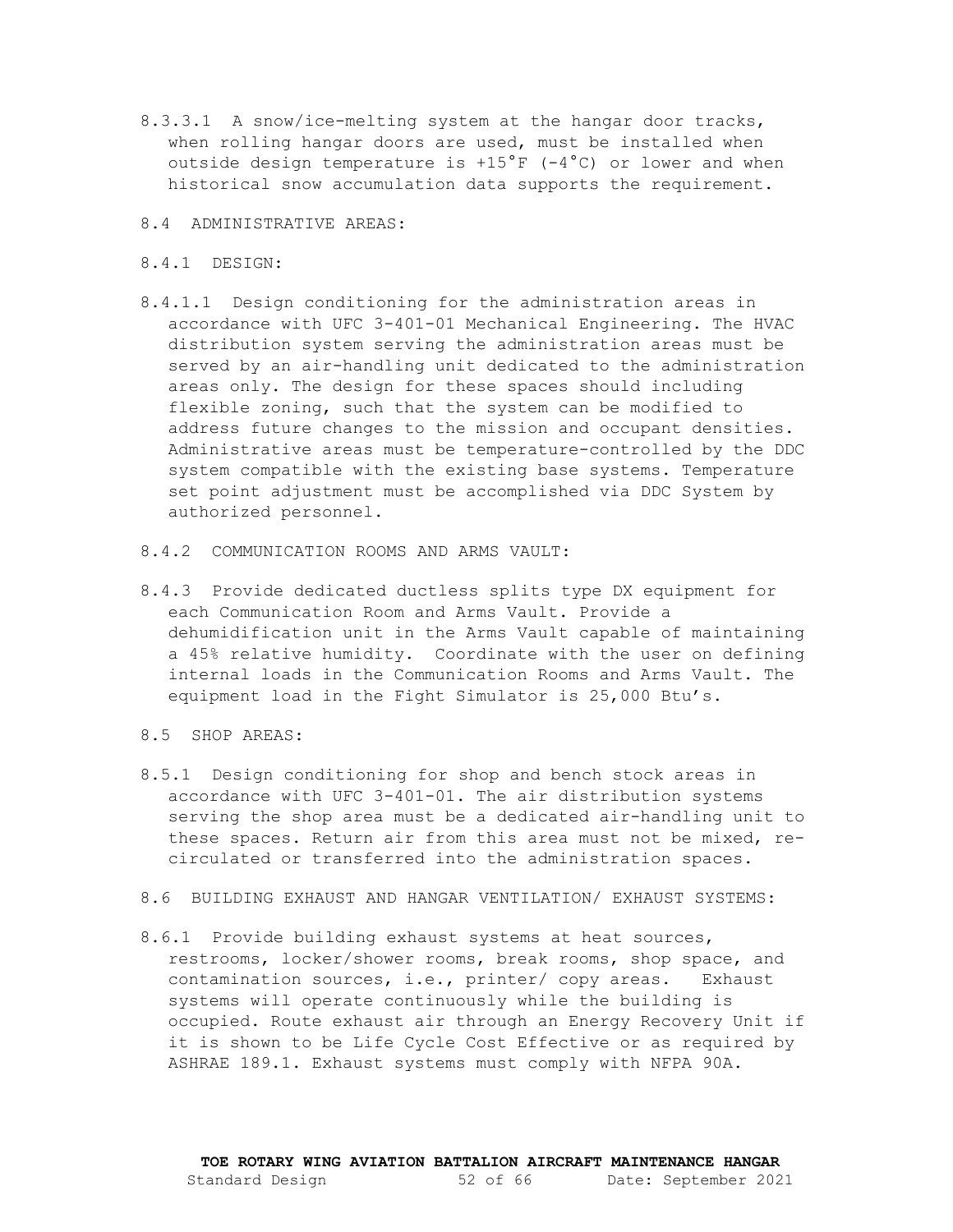- 8.6.2 In the hangar, local ventilation should be considered where contaminants are generated; however general ventilation is required in accordance with UFC 4-211-01 paragraph 3- 5.3.1.5. Any under floor pits, duct, and tunnels ventilated, exhausting 30 air-changes per hour and controlled by a continuous detection system in accordance with NFPA 409. For Fuel Cell Maintenance Hangars at Joint Bases, comply with Service specific requirements as applicable.
- 8.6.3 Ventilation may be operated in economizer cycles for increased thermal comfort where climatic conditions are appropriate. Natural air movement through locating louvers and dampers near the ceiling and floor should be evaluated for life cycle cost effectiveness versus a fan powered economizer cycle. Evaporative cooling is not allowed in Army hangar maintenance bays.
- 8.6.4 Shop spaces have unique ventilation and exhaust requirements. Refer to room data sheets on drawings for requirements by space.
- <span id="page-52-0"></span>8.7 DESIGN CONDITIONS:
- 8.7.1 WEATHER DATA, INDOOR DESIGN CONDITIONS:
- 8.7.1.1 Base the design on weather data from UFC 3-400-02 for outdoor design conditions. Indoor design conditions must conform to Indoor Design Data from UFC 4-211-01.
- <span id="page-52-1"></span>8.8 HIGH HUMIDITY AREAS:
- 8.8.1 In geographical areas of high humidity, to prevent mold formation in buildings, air conditioning systems must be designed to maintain space humidity at reasonable levels. Include the following considerations in the design of the air conditioning systems.
- 8.8.1.1 Avoid over sizing of direct-expansion cooling equipment.
- 8.8.1.2 Design single zone systems and multi-zone systems to maintain an indoor design condition of 50% relative humidity.
- 8.8.1.3 Size cooling coils for the greater of the cooling load calculated at the design dry bulb temperature condition or the design humidity condition.
- 8.8.1.4 Where fan coil units are used, provide a non-permeable wall covering behind the unit.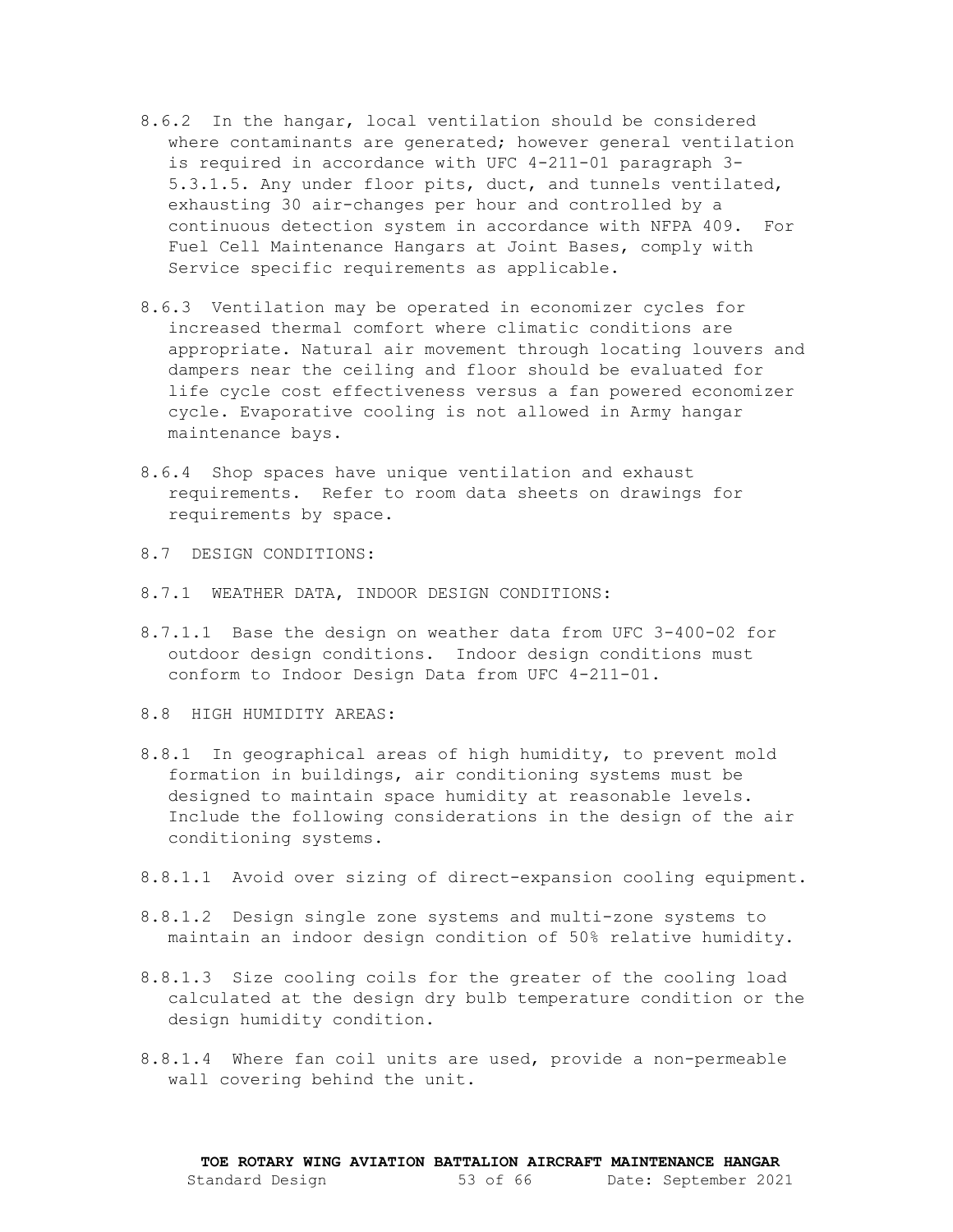- 8.8.1.5 Provide ventilation air from a separate dedicated air handling unit.
- 8.8.1.6 Do not condition outside air through fan coil units.
- 8.8.1.7 Avoid the use of direct expansion cooling coils in air handling units with constant running fans that handle outside air.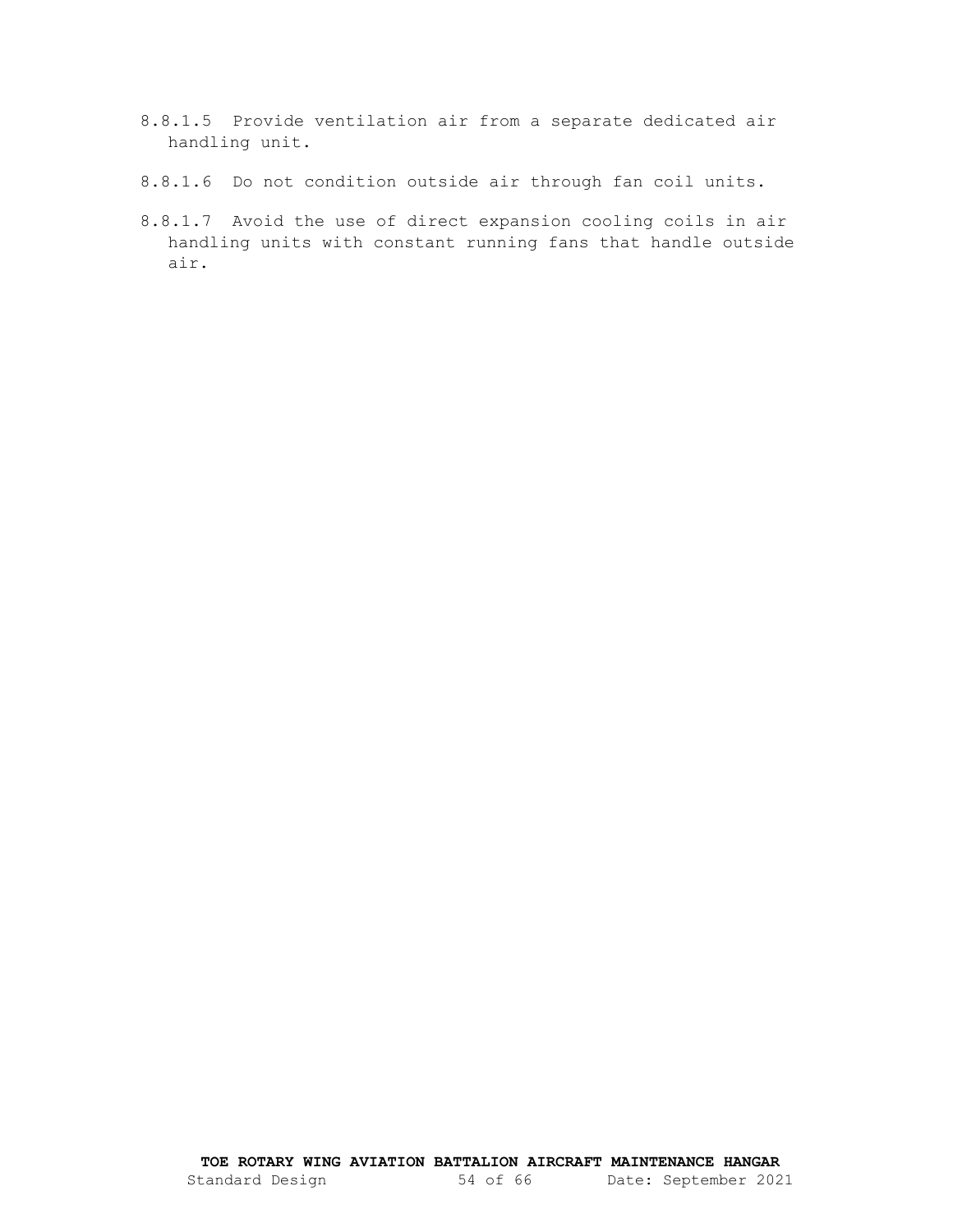#### <span id="page-54-0"></span>**9 ELECTRICAL REQUIREMENTS**

#### <span id="page-54-1"></span>9.1 GENERAL:

- 9.1.1 Design facility power in accordance with UFC 3-501-01, UFC 4-211-01 and NFPA 70. Provide a 3-phase wye-connected, underground secondary service rated at 480VAC with sufficient capacity for future growth. Careful coordination will be required to size incoming service appropriately based upon the type and number of aircraft. Two service entrances may be utilized dependent on the overall load size of the facility. Use 480VAC for mechanical equipment and larger building specific loads, such as 400HZ. Generally, use 277VAC for lighting. Use dry type step down transformers to provide 208Y/120VAC service for miscellaneous loads. Specific load requirements for the hangar and shop areas will vary by airframe type and specific shop equipment and will vary by specific hangar type design. Utilize an appropriate diversity factor for sizing specialized systems in the hangar and shop areas; 400Hz and 28VDC conversion equipment, shop machine equipment, exterior equipment/trailers, etc. See Table 6-2 in UFC 4-211-01 for Ground Service Baseline Requirements sizing. See appendices for typical 400Hz and 28VDC aircraft service points.
- <span id="page-54-2"></span>9.2 HAZARDOUS LOCATIONS AND CLASSIFICATION:
- 9.2.1 Define and design hazardous classified spaces in accordance with UFC 4-211-01 and NFPA 70 Article 513.
- <span id="page-54-3"></span>9.3 POWER DISTRIBUTION:
- 9.3.1 Provide power connections to support all mechanical and building equipment. Provide power receptacles per NFPA 70 and in conjunction with all proposed equipment and proposed furniture layouts. Coordinate the furniture type and layout with the electrical design. Provide a minimum of one duplex receptacle for every 12 feet of wall in all admin spaces with a minimum of one per wall. No more than six duplex receptacles or three quad receptacles per circuit. Power circuits must not serve receptacles in multiple spaces or rooms. Provide additional power requirements as specified in the following sections and in the room data sheets.
- 9.3.2 400Hz System: Provide a fixed 200Y/115VAC, 400HZ power system to support aircraft maintenance functions in the hangar bay. Integrate the system with the building power system and complete with all cables and connectors required to interface with the aircraft. No conversion carts are allowed. Design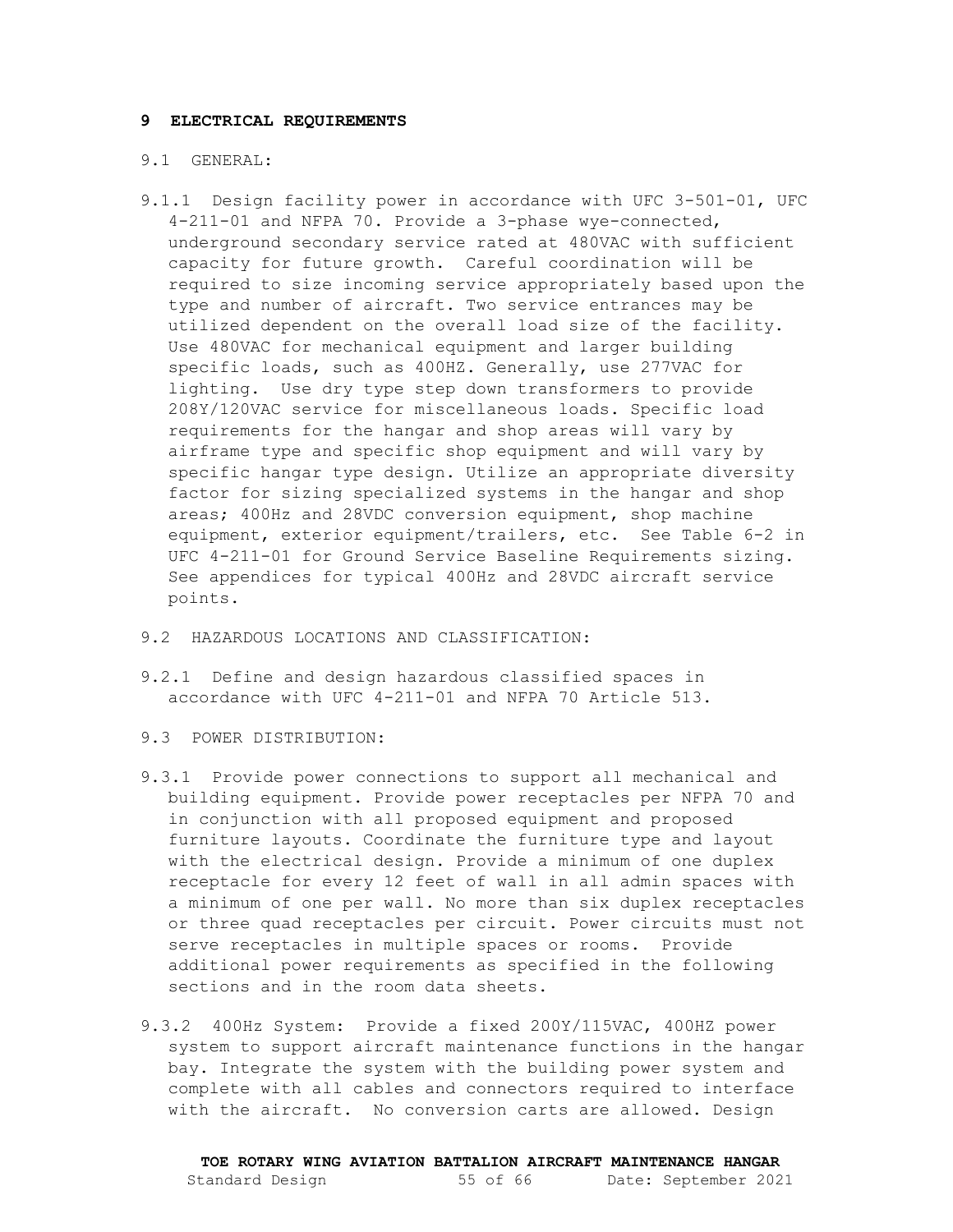the system to provide access points to each aircraft parking space without any cables or equipment passing thru the fivefoot clear zone around the perimeter of the hangar bay floor. Provide permanently mounted pedestals per UFC 4-211-01 section  $6 - 7.1.1.$ 

- 9.3.3 28VDC System: Provide a fixed 28VDC power system to support aircraft maintenance functions in the hangar bay. Integrate the system with the building power system and complete with all cables and connectors required to interface with the aircraft. Combination 400Hz/28VDC converter units may be utilized. No conversion carts are allowed. Design the system to provide access points to each aircraft parking space without any cables or equipment passing thru the five foot clear zone around the perimeter of the hangar bay floor. Provide permanently mounted pedestals per UFC 4-211-01 section  $6 - 7.1.1.$
- 9.3.4 Aircraft Maintenance Hangar Bay: Provide one GFI 120V/20A quad receptacle for every 25 feet of wall minimum. Provide additional receptacles and disconnects as needed to support additional equipment and/or workbenches.
- 9.3.5 Shop Areas: Provide a local dedicated panel to power all equipment and receptacles in each shop. Provide a minimum of one 120V/20A quad receptacle every 15 feet of wall length. Provide additional receptacles and disconnects as needed to support additional equipment and/or workbenches illustrated in the Standard Design.
- 9.3.6 Covered Storage Areas: Provide 120V/20A general receptacles
- 9.3.7 Exterior Hardstands: Provide 240V/3/30A receptacles to support A92 tool containers or mobile shops. Receptacles require a specific plug configuration; coordinate with COS.
- <span id="page-55-0"></span>9.4 LIGHTING:
- 9.4.1 Lighting design and levels must be IAW UFC 3-530-01 and UFC 3-535-01. The building perimeter, hangar apron and hangar maintenance bay(s) lighting must be compatible with any future security cameras and security requirements as applicable. Provide interior lighting and controls in accordance with UFC 3-530-01. Utilize daylighting where applicable to conserve energy in the hangar, shops, etc.
- <span id="page-55-1"></span>9.5 LIGHTNING PROTECTION: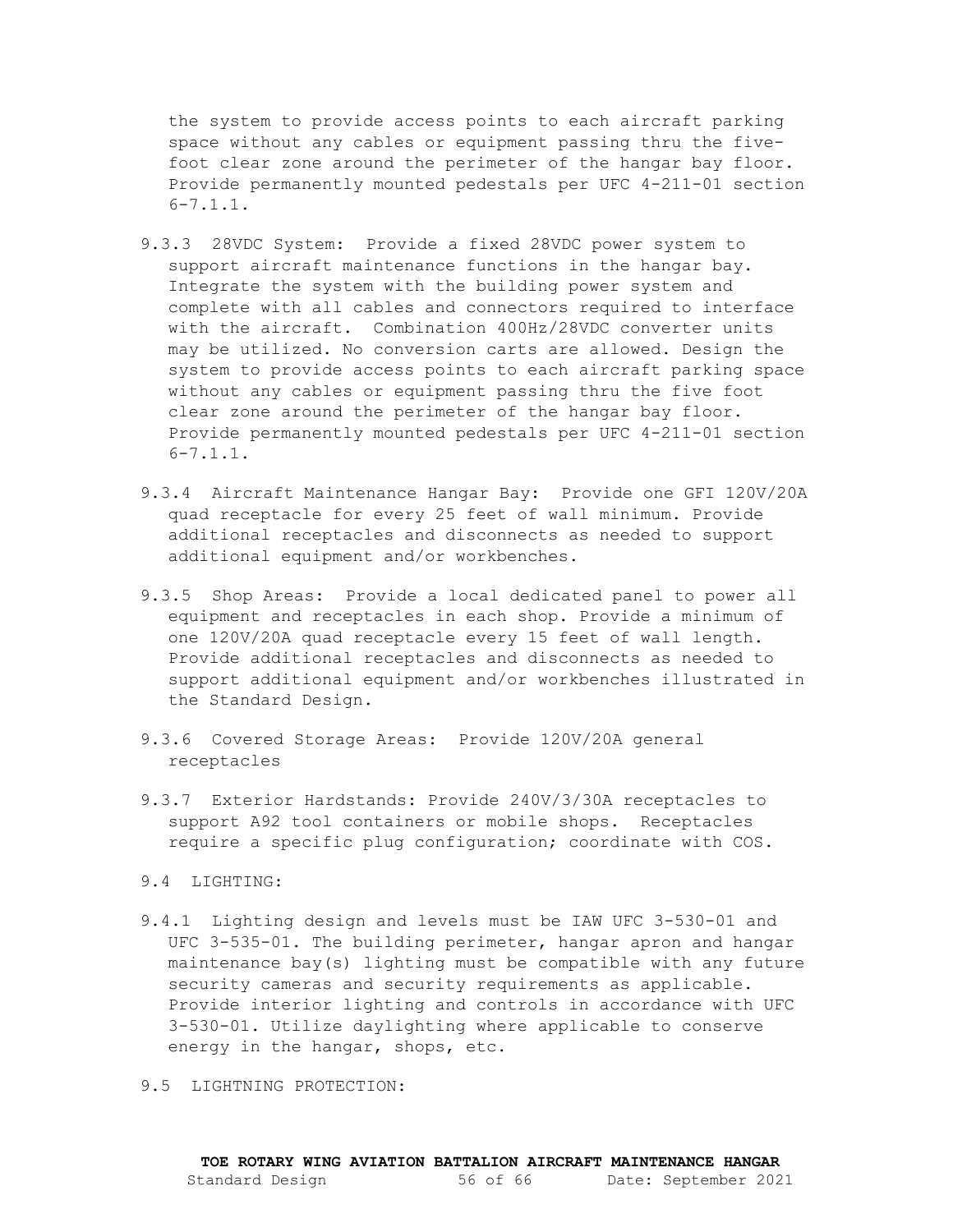- 9.5.1 Provide a lightning protection system based on a risk assessment analysis in accordance with NFPA 780. Design the lightning protection system for the facility IAW UFC 3-575-01. Provide a ground counterpoise around the building perimeter for grounding incoming service, building steel, telephone service, piping, lightning protection, aircraft static grounding grid, and facility internal grounding requirements (e.g., shop areas).
- <span id="page-56-0"></span>9.6 GROUNDING:
- 9.6.1 Provide a grounding system for the facility IAW UFC 4-211- 01 and UFC 3-575-01. Provide additional grounding based on project-specific requirements and UFC 3-580-01. Provide aircraft grounding points in the Hangar Bay (OH) IAW UFC 3- 575-01 Paragraph 2-2.3.2 for a general-purpose hangar (grid with 50 ft max spacing). Provide an equipment grounding bar around the perimeter of shops or one at each workbench. Provide ground straps in shops/labs where required by function connected to the building grounding system.
- <span id="page-56-1"></span>9.7 CATHODIC PROTECTION:
- 9.7.1 Provide cathodic protection systems for the facility utilities and supporting fire protection systems IAW UFC 3- 570-01.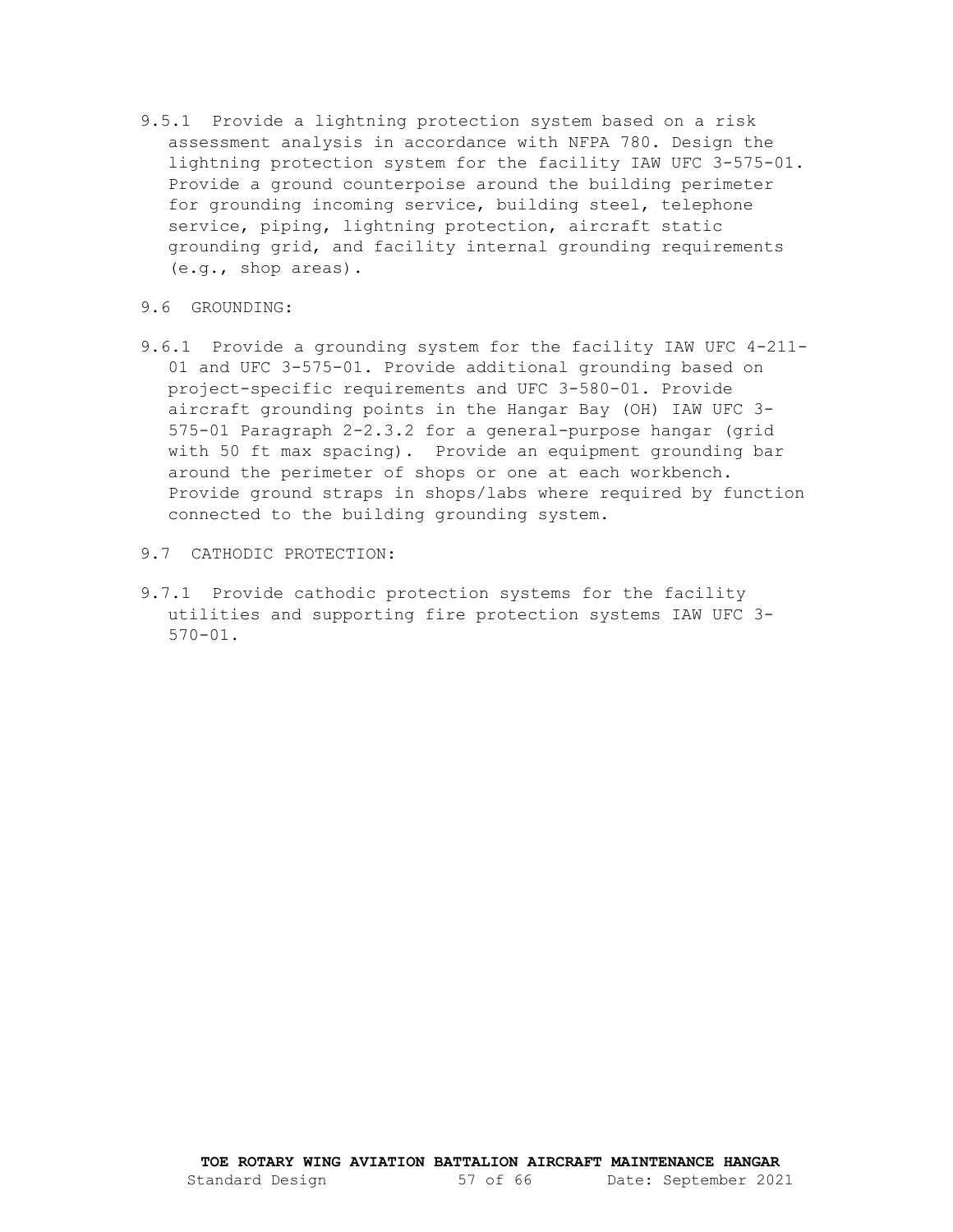#### <span id="page-57-1"></span><span id="page-57-0"></span>**10 COMMUNICATION AND SECURITY SYSTEMS**

#### 10.1 GENERAL:

10.1.1 Comply with UFC 4-211-01. Coordinate all telecommunications with COR and NEC during the design process. NEC must be informed of required inspections before walls are closed or ceilings are closed that house class pathways. At least a minimum 5 business days must be given for scheduling purposes. A Communications QA must be assigned to the project to provide with assisting in the Quality Assurance. The Contractor must assume responsibility for ensuring that the communications systems is constructed IAW with all applicable criteria listed in the military criteria list. An electronic copy of all test results must be provided to NEC. An As-built copy of communication pathways must be turned over at the time the building is turned over.

#### <span id="page-57-2"></span>10.2 TELECOMMUNICATION SYSTEMS:

- 10.2.1 Connect the facility to the Installation wide area network system (WAN) and voice system. Design telecommunications systems in accordance with UFC 3-580-01. An acceptable building telecommunications cabling system encompasses, but is not limited to, copper and fiber optic (FO) entrance cable, termination equipment, copper and fiber backbone cable, copper and/or fiber horizontal distribution cable, workstation outlets, racks, cable management, patch panels, cable tray, cable ladder, grounding, and labeling. Provide voice/data outlets to support all workstations, workbenches, and equipment based on functional purpose of the various spaces within the facility and as modified by user special operational requirements and as modified by room data sheets. Provide each utility space, such as mechanical, electrical and telecommunications rooms with at least one wall mounted telecommunications outlet, with a wall mounting lug face plate near the entrance door. Provide additional telecommunications requirements as specified in the following sections and in the room data sheets.
- 10.2.2 Outside Plant Telecommunications Systems: Connect the project's facilities to the Installation telecommunications (voice and data) system through the outside plant (OSP) underground infrastructure per UFC 3-580-01 requirements. Connect to the OSP cabling system from each facility main cross connect located in the main telecommunications room or telecommunications equipment room to the closest OSP access point. Components include the physical cable plant and the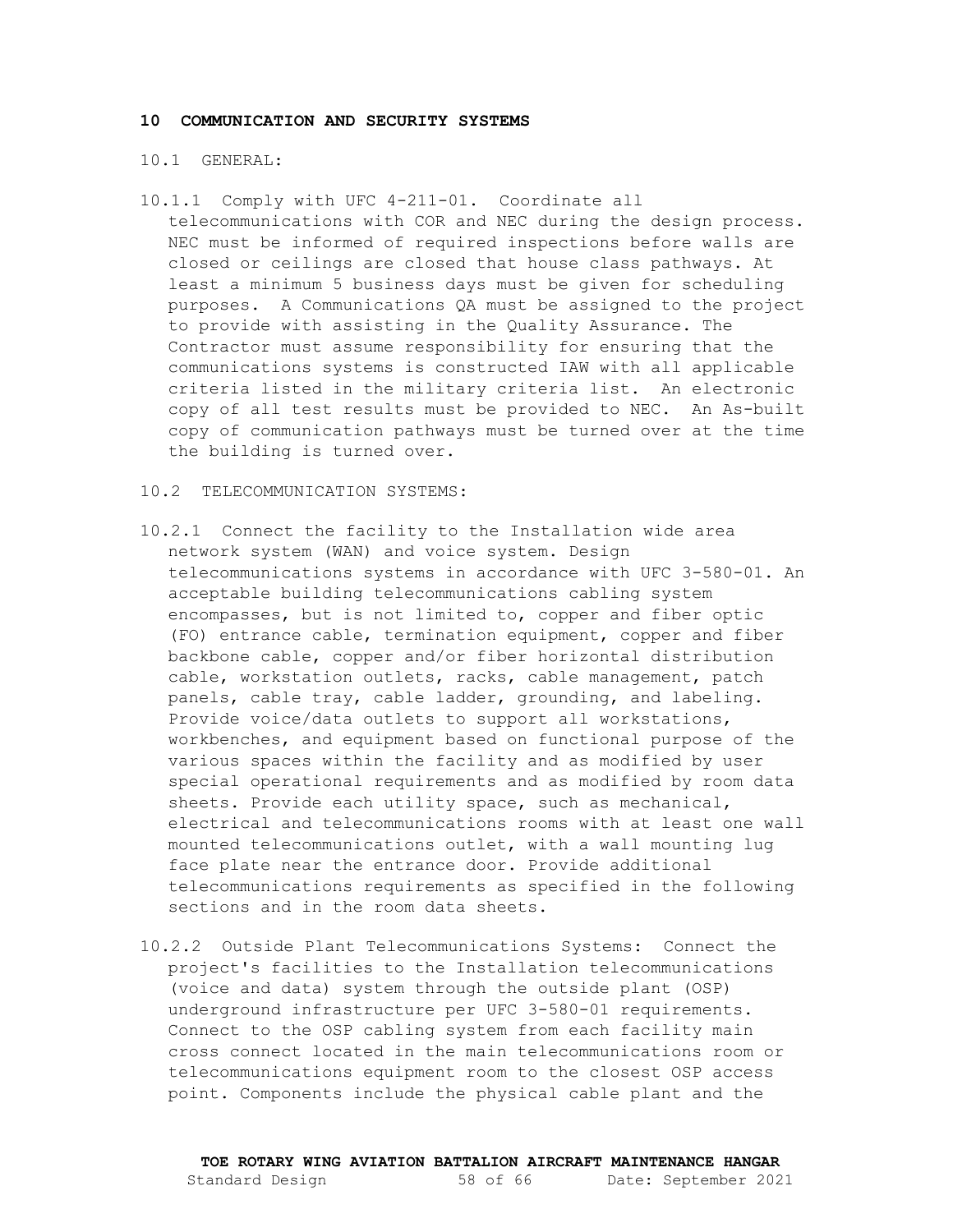supporting structures. Items included under OSP infrastructure encompass, but are not limited to, maintenance hole and duct infrastructure, copper cable, fiber optic cable, cross connects, terminations, splices, cable vaults, and copper and FO entrance facilities.

- 10.2.3 Telecommunications Rooms: Provide telecommunications rooms to support three different networks; unclassified NIPR network, unclassified Logistics Information System (LIS) network, and classified SIPR network. Provide one telecommunications entrance room (TER) and additional telecommunications rooms (TR) for unclassified NIPR network and voice equipment to support cabling infrastructure throughout the facility. Provide a minimum of one TR on each floor located near the center of the building and stacked between floors. Provide TRs as required per UFC 3-580-01 square footage requirements. Provide one telecommunications entrance for each facility located in the TER. TIA/EIA-569 compliant Telecommunications Enclosures (TE) may be used in hangar areas where the horizontal cable distance exceeds 295 feet. Provide additional TRs, preferably stacked, to support the User's LIS network. Provide the first floor LIS room with a 4 inch conduit to the V-SAT location adjacent to the building. Coordinate proposed VSAT location with User. See section 3.9 (C) for classified SIPR network telecommunications room requirements.
- 10.2.4 Logistics Information System (LIS): Provide a complete separate network as described in 3.9 (B). Provide one (1) LIS drop for every NIPR drop in spaces where LIS network is indicated in the room data sheets. LIS drops may be collocated in the same outlets as NIPR drops and utilize the same pathways, but will terminate in the LIS TR.
- 10.2.5 Wireless Access Points: In addition to providing standard voice/data outlet configuration throughout the facility per UFC 3-580-01, provide wireless access point (WAP) outlets to support GFGI Power Over Ethernet (PoE) WAP coverage of the hangar bay and apron. Each WAP outlet must consist of one (1) NIPR and one (1) LIS drop.

#### <span id="page-58-0"></span>10.3 SECURE COMMUNICATIONS:

10.3.1 Provide a secure communications system in the facility IAW USAISEC Technical Guide for the Integration of Secret Internet Protocol Router Network (SIPRNET).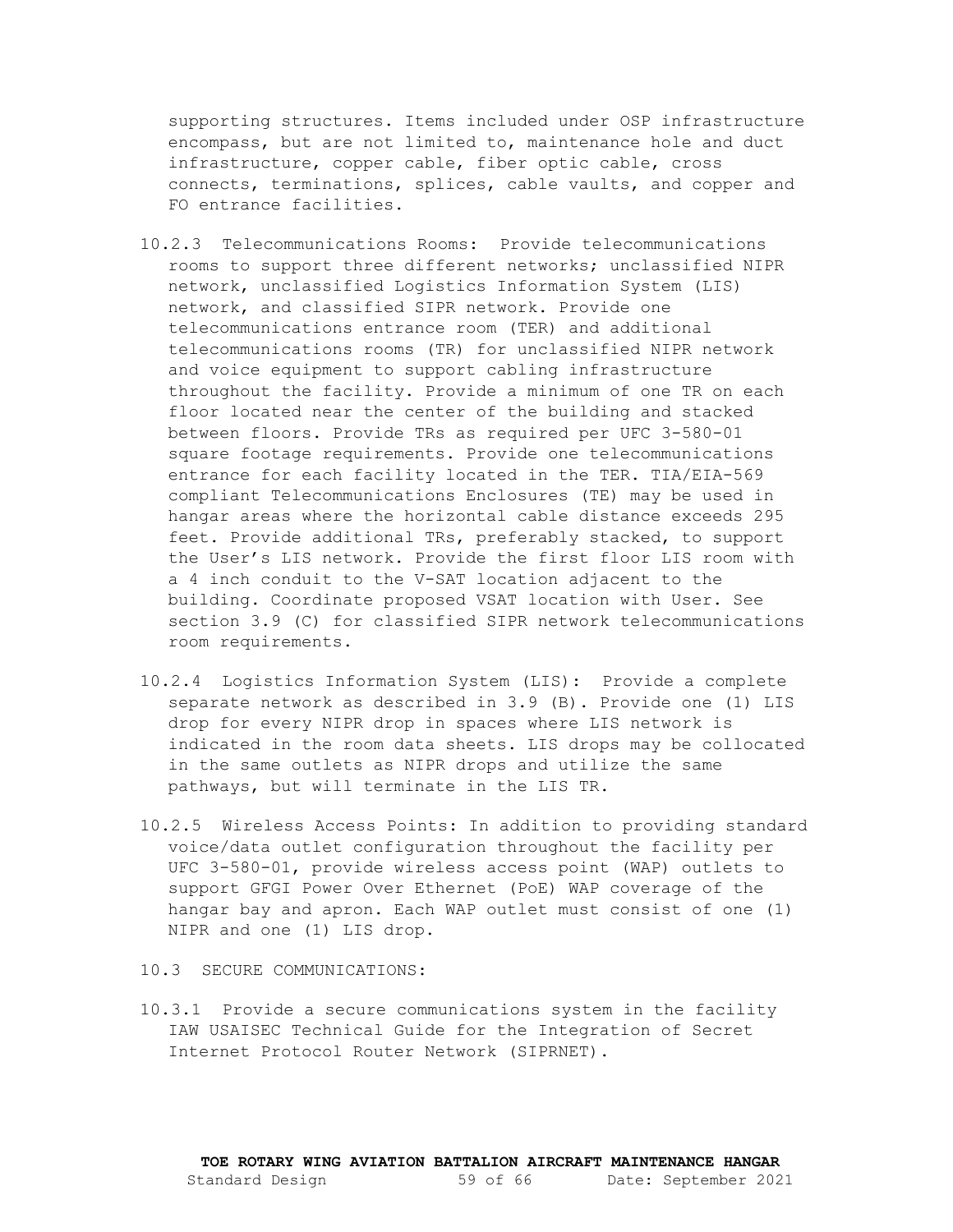- 10.3.2 Provide SIPRNET rooms in accordance with ICD/ICS 705 Technical Specifications for Construction and Management of Sensitive Compartmented Information Facilities (current version).
- 10.3.3 Install SIPR drops where indicated in room data sheets. Rooms indicated are not authorized for open storage. Provide a Protective Distribution System (PDS) to distribution classified cabling throughout the facility. The SIPRNET building infrastructure must use Category 6 UTP copper cables with red cable jacket and red outlet modules unless otherwise directed by the local NEC. Terminate cables in the SIPRNET room and at the outlet in accordance with UFC 3-580-01 criteria for data cables. Separation requirements with all classified runs/drops must be IAW USAISEC Technical Guide for the Integration of Secret Internet Protocol Router Network (SIPRNET).
- <span id="page-59-0"></span>10.4 ELECTRONIC SECURITY SYSTEMS (ESS):
- 10.4.1 Provide the design and infrastructure for the installation of GFGI systems unless directed otherwise by project specific requirements; Secure Access Systems (SAS), Intrusion Detection Systems (IDS), and Closed-Circuit Television (CCTV) in compliance with UFC 4-211-01.
- 10.4.2 Secure Access Systems (SAS):
- 10.4.2.1 Design the SAS to provide coverage of the building perimeter doors outside the airfield fence line, all motorized gates, and where indicated in the room data sheets. Coordinate with the Installation Physical Security anticipated locations of devices and provide raceways, door prep, and back boxes for installation of a secure access system per Army Installation Design Standards paragraph 3.5.11, "Locks and Locking Devices". Provide a programming workstation in the PC office. Coordinate the homerun terminations location with NEC and Unit Physical Security.
- 10.4.3 Intrusion Detection System (IDS):
- 10.4.3.1 Design the IDS to provide coverage for spaces where indicated in the room data sheets. Coordinate with the Installation Physical Security anticipated locations of devices required for a complete IDS system. Design raceways, back boxes, and power requirements for installation of a complete system.
- 10.4.4 Closed Circuit Television (CCTV):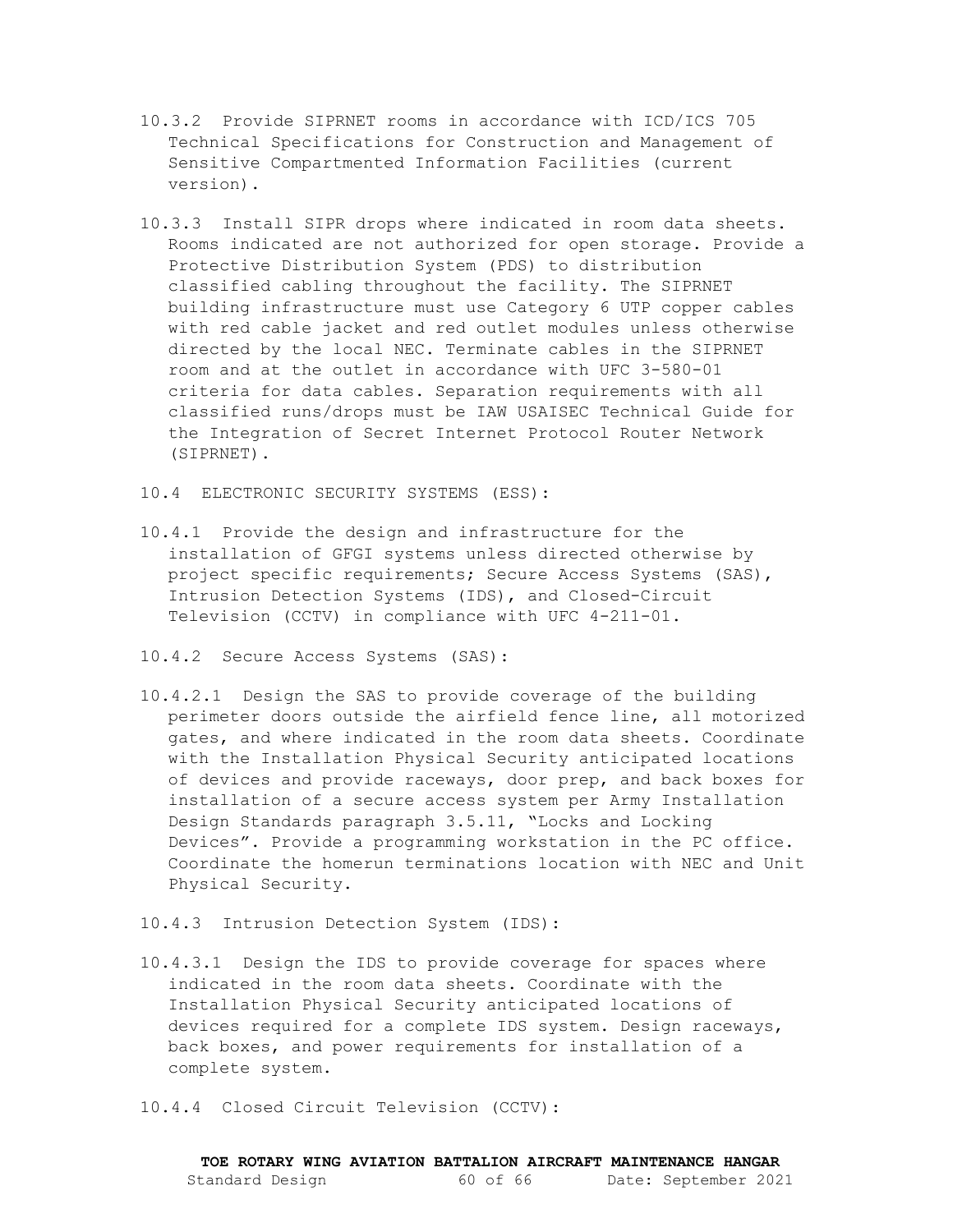10.4.4.1 Design the CCTV system to provide complete coverage of the hangar apron and inside the hangar bay. Provide additional coverage where indicated in the room data sheets. Coordinate with the Unit Physical Security the anticipated locations of devices required for a complete CCTV system. The design must be for an IP based system. Provide raceways, back boxes, power conductors, and fiber optic cables for installation of a complete system. Provide a monitoring station in the PC office and Flight Ops. Coordinate the homerun terminations location with NEC and Unit Physical Security.

#### <span id="page-60-0"></span>10.5 AUDIO/VISUAL SYSTEMS & INFRASTRUCTURE:

- 10.5.1.1 Provide the infrastructure to support all GFGI Audio/Video systems where indicated in the room data sheets; projectors, sound systems, video teleconferencing, etc. Coordinate with the architectural and interior designs.
- <span id="page-60-1"></span>10.6 CABLE TELEVISION:
- 10.6.1 Provide a completely operational CATV cabling system in compliance with UFC 4-211-01 including, but not limited to, all necessary raceways, cabling, terminations, jacks and faceplates. Provide CATV where indicated in the room data sheets. The horizontal cable for the CATV system will be RG-6 with "F" type connectors on the terminal end. Terminate the CATV cabling on splitters in the telecommunications room, or in a location indicated by the Network Enterprise Center (NEC). CATV riser cable will be RG-11 type. Locate splitters on the CATV backboard in the telecommunications room, or in a location indicated by the NEC. Provide CATV drops where indicated in the room data sheets. Homerun all CATV all drops to the CATV backboard. Coordinate service requirements to the building with the local CATV service provider. At a minimum provide one 2" empty conduit stubbed out five feet from the building to facilitate the CATV service entrance.

#### <span id="page-60-2"></span>10.7 PUBLIC ADDRESS (PA) SYSTEM:

10.7.1 Provide a PA system in compliance with UFC 4-211-01. The system must provide audible coverage to the hangar bays, shop areas, and hangar apron, minimum. Integrate the PA system with the phone system for control and access throughout the facility.

<span id="page-60-3"></span>10.8 FIRE ALARM & DETECTION: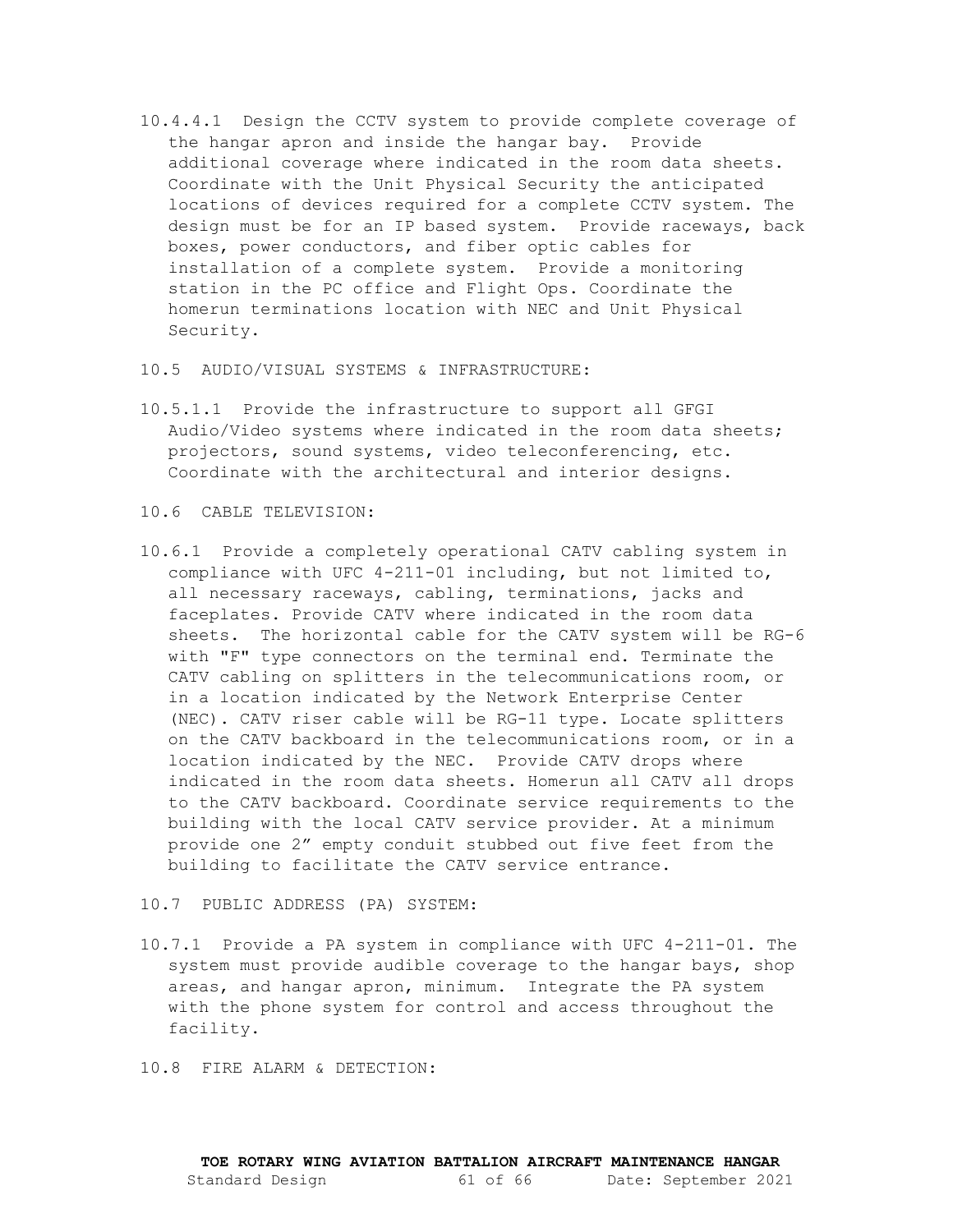10.8.1 Provide a fire alarm and detection system in compliance with UFC 4-021-01, UFC 4-211-01, UFC 3-600-01 and NFPA 72. The system must be fully addressable and compatible with the local Installation wide Fire Alarm Systems.

<span id="page-61-0"></span>10.9 MASS NOTIFICATION SYSTEMS:

- 10.9.1 Provide a Mass Notification System in accordance with UFC 4-021-01 Design and O&M: Mass Notification Systems. The system must be fully compatible with and integrated with the local Installation wide Mass Notification System.
- <span id="page-61-1"></span>10.10 CYBERSECURITY:
- 10.10.1 Provide controls systems which meet or exceed the requirements of UFC 4-010-06; Fire Alarm and Mass Notification (FAMNS), Utility Monitoring Control System (UMCS), etc.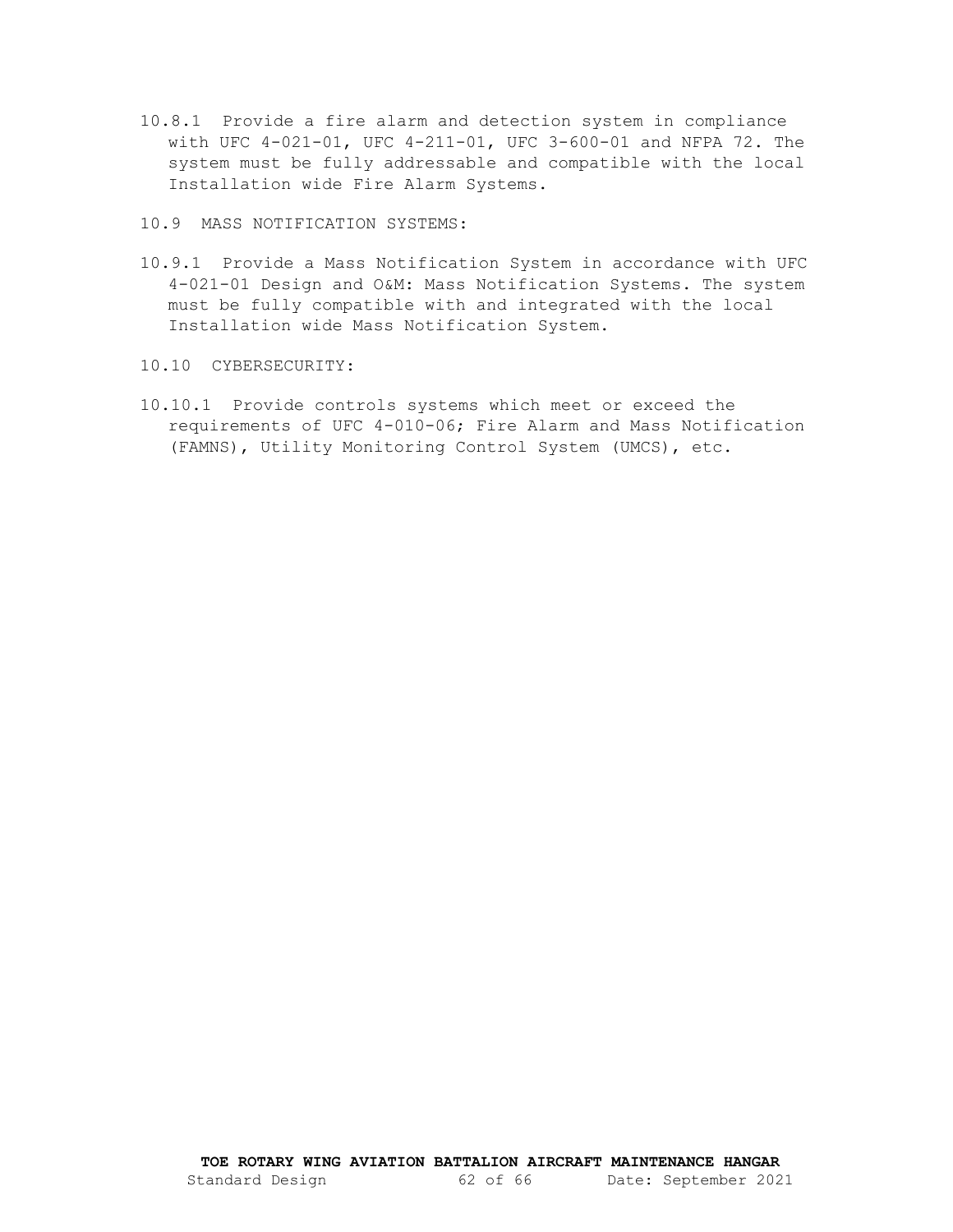#### <span id="page-62-1"></span><span id="page-62-0"></span>**11 MATERIAL HANDLING / CONVEYING EQUIPMENT REQUIREMENTS**

- 11.1 \2\OVERHEAD CRANES:
- 11.1.1 GENERAL:
- 11.1.1.1 Design bridge cranes and supports to resist all structural loads. Cranes are to be braced to resist seismic loads per ASCE 7 and IBC.
- 11.1.1.2 Overhead Crane Controls: Provide static reversing, adjustable frequency controllers for the hoist, bridge and trolley electric drives. Provide dynamic braking for all electric drives. Speed control must be infinitely variable type for the hoist, bridge and trolley functions. The hoist, bridge and trolley brakes must set only after the associated controller decelerates the motor to a controlled stop. All motors must run smoothly, without torque pulsations at the lowest speed and be energized at a frequency not exceeding 60 HZ at the highest speed. The hoist controller must enable the drive motor to develop full torque continuously at zero speed.
- 11.1.1.3 Acceleration and deceleration must be smooth. On deceleration, resistors or reactors must be inserted into the motor's high speed leads prior to de-energization of the high speed contactor. Provide the bridge and trolley motor control systems with a drift point between OFF and the first speed control point in each direction. Do not use definite purpose contactors. All contactors must be NEMA rated. Feed control circuits from a single phase, air cooled, double wound transformer with a grounded metal screen between the primary and secondary windings of the transformer
- 11.1.1.4 Crane Speeds: Provide cranes with the following rated load speeds (plus or minus 15%):

11.1.1.4.1 Hoist

11.1.1.4.1.1 Maintenance Bay: Two-Speed 5 and 16 fpm

11.1.1.4.1.2 Shops: Two-Speed 5 and 32 fpm

11.1.1.4.2 Trolley – 65 fpm

11.1.1.4.3 Bridge – 125 fpm

11.1.1.5 Provide runway stops at limits of crane bridge travel.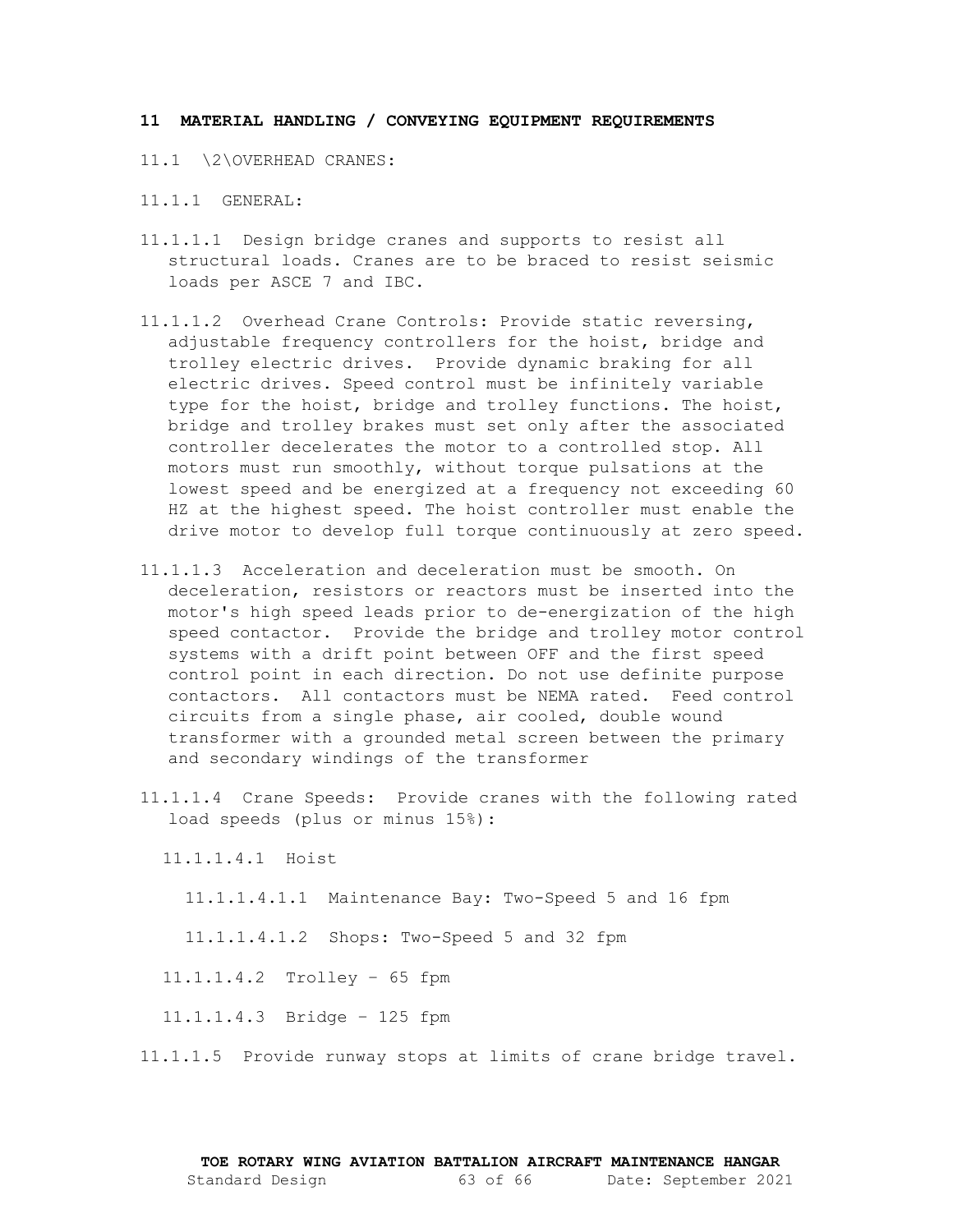11.1.1.6 Radio Controls: Suspend the pendant pushbutton station from an independent festooned messenger track system, operating the length of the bridge. Locate the pendant pushbutton station 4 feet above the finished floor. Clearly mark all controls for identification of functions. Provide directional contactors with both mechanical and electrical interlocks.

## 11.1.2 AIRCRAFT MAINTENANCE BAY:

- 11.1.2.1 Provide one (1) 10-ton overhead bridge crane per every group or increment of 4 maintenance modules. If maintenance bay is divided by structural lines, provide at least one bridge crane per section. Provide cranes with a minimum Duty Service Class C.
- 11.1.2.2 Based on typical crane manufacturer maximum span of 100 feet and minimum coverage depth for modules of 110 feet, cranes will be supported from the roof structure above using a minimum of three (3) continuous runway beams.
- 11.1.2.3 Where multiple cranes are installed over the same bay area, design each crane hoist to reach the centerline of exterior maintenance modules in the event one crane hoist becomes disabled.
- 11.1.2.4 The crane system and supporting structure must be designed to support both fully loaded crane hoists at a minimum spacing of 32'-0".
- 11.1.2.5 Floodlights: Provide four US Lighting Tech Daytona Tunnel Lighting induction fixtures, 200W, 5,000 Kelvin (or equivalent), mounted evenly spaced along the bridge. Lights must be switched on independently of the crane power, on a switch mounted on the crane column, near the crane disconnect, so that the lights can operate even when the crane power is turned off.
- 11.1.2.6 See room data sheet for hook height requirement.
- 11.1.3 POWER PLANT/POWER TRAIN SHOP:
- 11.1.3.1 Provide one (1) 2-ton overhead crane in each of power plant and powertrain shop. In a combined power plant/powertrain shop, provide one (1) 2-ton overhead crane to service both shops. Crane must be a minimum Duty Service Class C Provide loaded hook coverage over open maintenance work area (exclusive of admin or worktables and chairs along walls and tool storage caged areas).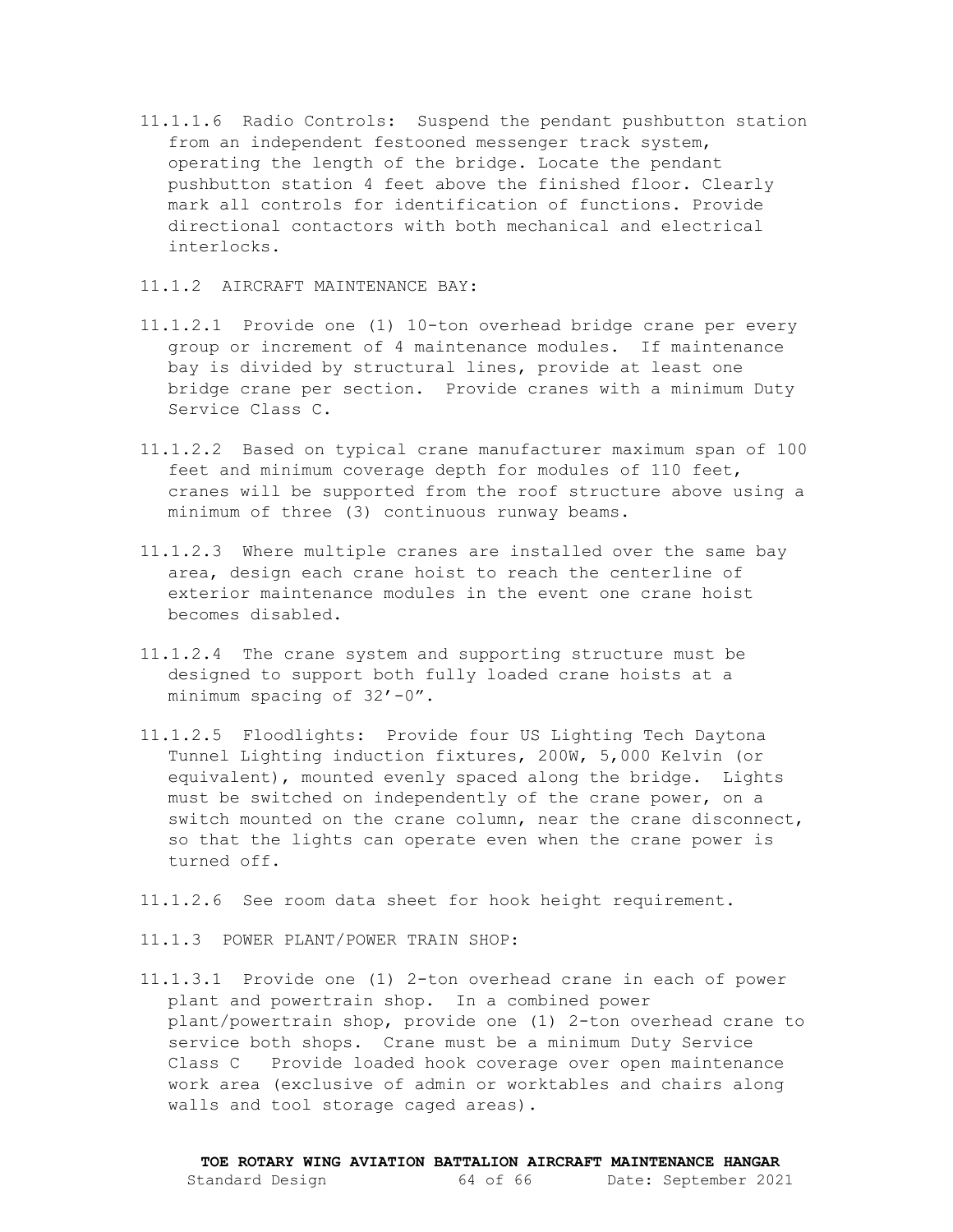11.1.3.2 See room data sheet for hook height requirement. /2/

- <span id="page-64-0"></span>11.2 ELEVATORS/CONVEYING SYSTEMS:
- 11.2.1 PASSENGER ELEVATOR:
- 11.2.1.1 Comply with requirements of UFC 3-490-06. The elevator must have a minimum rated load capacity of 3500 lb. (1588 kg).
- 11.2.1.2 Size doors and interior dimensions to accommodate a fully extended emergency medical services (EMS) gurney and four average size adults.
- 11.2.1.3 Provide required clearance for Hoistway Entrapment Protection.
- 11.2.1.4 Elevator Finishes:
	- 11.2.1.4.1 Provide satin no. 4 stainless steel finish for all elevator interior walls, ceiling, doors and fixtures. Provide resilient flooring. Furnished removable hanging protective pads and fixed hooks in all elevators to facilitate conversion to use for moving freight.